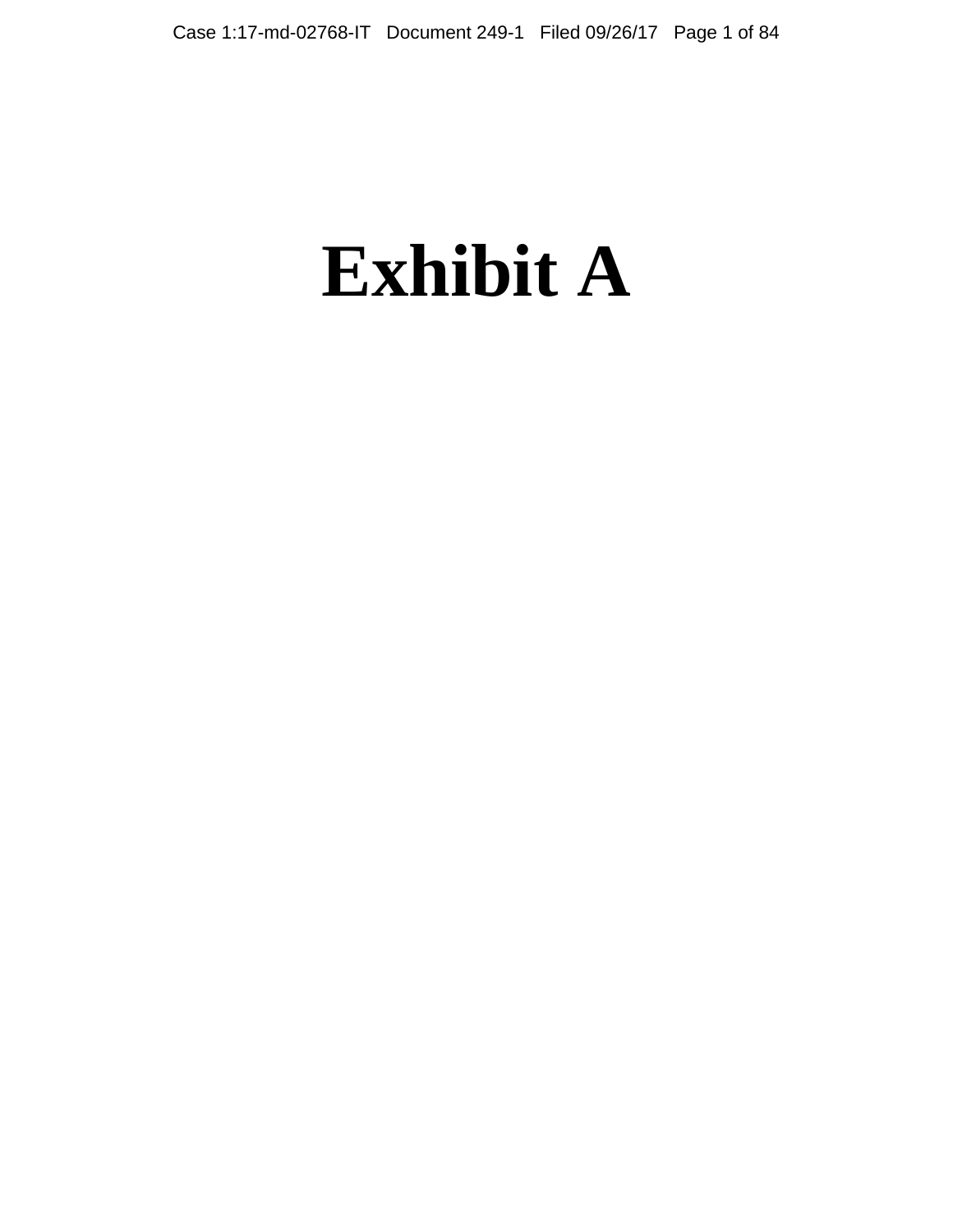# **UNITED STATES DISTRICT COURT DISTRICT OF MASSACHUSETTS**

| IN RE: STRYKER LFIT V40      | <b>MDL No. 17-md-2768-IT</b> |
|------------------------------|------------------------------|
| <b>FEMORAL HEAD PRODUCTS</b> |                              |
| <b>LIABILITY LITIGATION</b>  |                              |
| This Document Relates To:    |                              |
|                              | <b>MASTER LONG FORM</b>      |
| All Cases                    | <b>COMPLAINT AND</b>         |
|                              | <b>JURY DEMAND</b>           |
|                              |                              |
| PLAINTIFFS,                  |                              |
| V.                           |                              |
|                              |                              |
| HOWMEDICA OSTEONICS CORP.    |                              |
| DEFENDANTS.                  |                              |
|                              |                              |

# **MASTER LONG FORM COMPLAINT AND JURY DEMAND FOR LFIT™ CoCr V40™ FEMORAL HEAD CASES**

COME NOW, MDL Plaintiffs by and through the undersigned and their individual counsel, and bring this Master Long Form Complaint as an administrative device to set forth potential claims that individual Plaintiffs may assert in this litigation against Defendants Howmedica Osteonics d/b/a Stryker Orthopaedics, and Stryker Corp., (hereinafter collectively "Defendants" and "Stryker"). In accordance with Case Management Order #2, all allegations pled herein are deemed pled in any previously filed Complaint and in any Short Form Complaint hereafter filed. Further pursuant to Case Management Order #2, each individual Plaintiff shall amend his or her complaint no later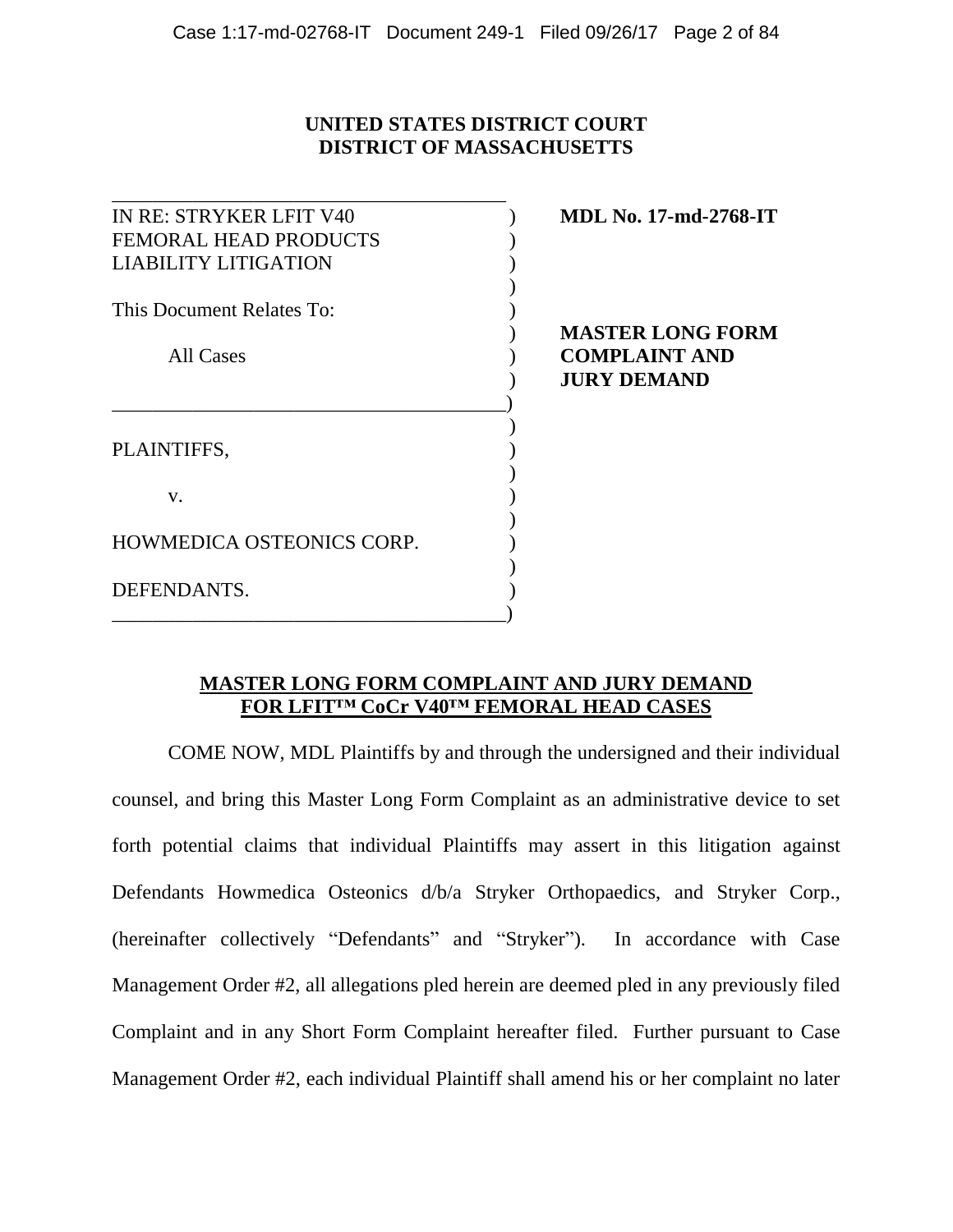than thirty (30) days after the date of selection for bellwether consideration, identifying the actual claims he or she intends to pursue at trial and setting forth specific allegations to conform with applicable state law specific to the individual Plaintiff's claims. This Master Long Form Complaint shall be subject to further Order of the Court regarding any future amendments and related motion practice.

Plaintiffs allege as follows:

# **INTRODUCTION**

1. This is an action for damages relating to Defendants' design, research, development, testing, assembling, manufacturing, packaging, labeling, preparing, distributing, marketing, advertising, promoting, supplying, and/or selling the defective product sold under the name "LFIT™ CoCr V40™ Femoral Head" (hereinafter "LFIT V40", "Defective Device", or "Device") and compatible femoral stem components with V40 interface to be used in conjunction with the LFIT™ CoCr V40™ Femoral Head (hereinafter "Defective Compatible Component(s)").

2. Defendants developed, manufactured, promoted and sold the LFIT™ CoCr V40™ Femoral Head for placement into women and men's hips as a replacement implanted device. Defendants' Device was placed into the stream of interstate commerce and was implanted in Plaintiffs.

3. Defendants developed, manufactured, promoted and sold several femoral stems with V40 interface designed to be used in conjunction with the LFIT™ CoCr V40™ Femoral Head for placement into women and men's hips as a replacement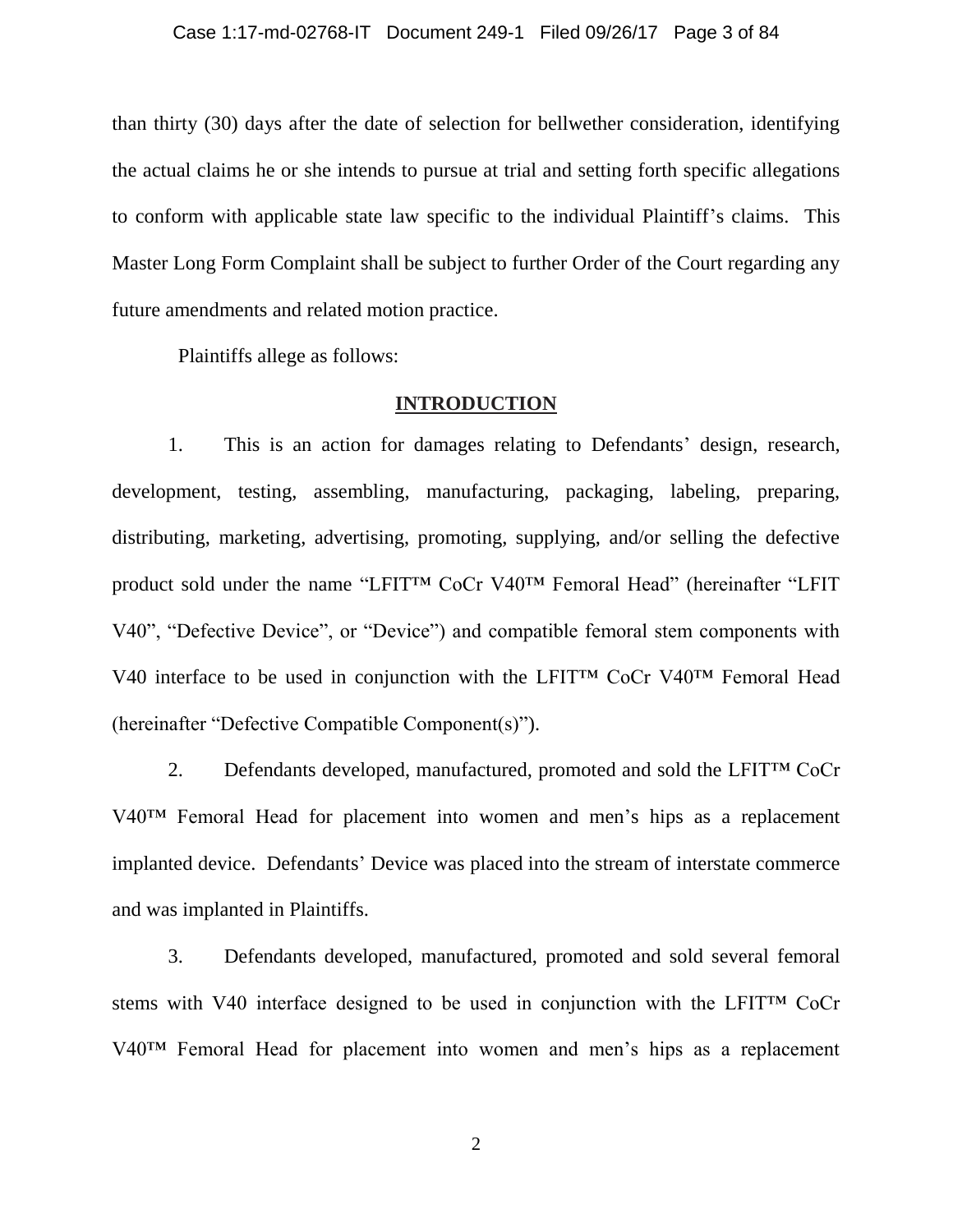#### Case 1:17-md-02768-IT Document 249-1 Filed 09/26/17 Page 4 of 84

implanted device. Defendants' Defective Compatible Components were placed into the stream of interstate commerce and was implanted in Plaintiffs.

4. As a direct and proximate result of Defendants placing these Defective Devices into the stream of commerce, Plaintiffs have suffered and continue to suffer both injuries and damages, including, but not limited to: bodily injury; severe physical pain and suffering; emotional distress; disability; physical impairment; disfigurement; mental anguish; inconvenience; aggravation of a pre-existing condition; loss of the capacity for the enjoyment of life; the costs of medical care and expenses; loss of earnings; and loss of the ability to earn money, all of which damages and losses will continue in the future.

5. A patient's natural hip joint connects the thigh (femur) bone of her leg to her pelvis. The hip joint is characterized as a ball and socket joint. The socket is the cup shaped portion of the acetabulum into which the femoral head (ball) at the top of the femur bone inserts and articulates. Both the femoral head and acetabular socket are covered with cartilage forming a natural surface upon which the parts may move freely.

6. In some patients, cartilage can be damaged due to either trauma, disease or aging (arthritis). When this occurs, a hip replacement may be indicated. A total hip replacement utilizes parts manufactured from metal alloys, plastic, or ceramic to replace a patient's damaged native anatomy. A total hip replacement typically consists of four separate components: (1) a femoral stem, (2) a femoral head, (3) an acetabular liner, and (4) an acetabular shell. The procedure requires removing the arthritic femoral head and replacing the patient's natural anatomy with a femoral stem upon which a femoral head is impacted. The acetabulum is then reamed to accommodate the acetabular shell into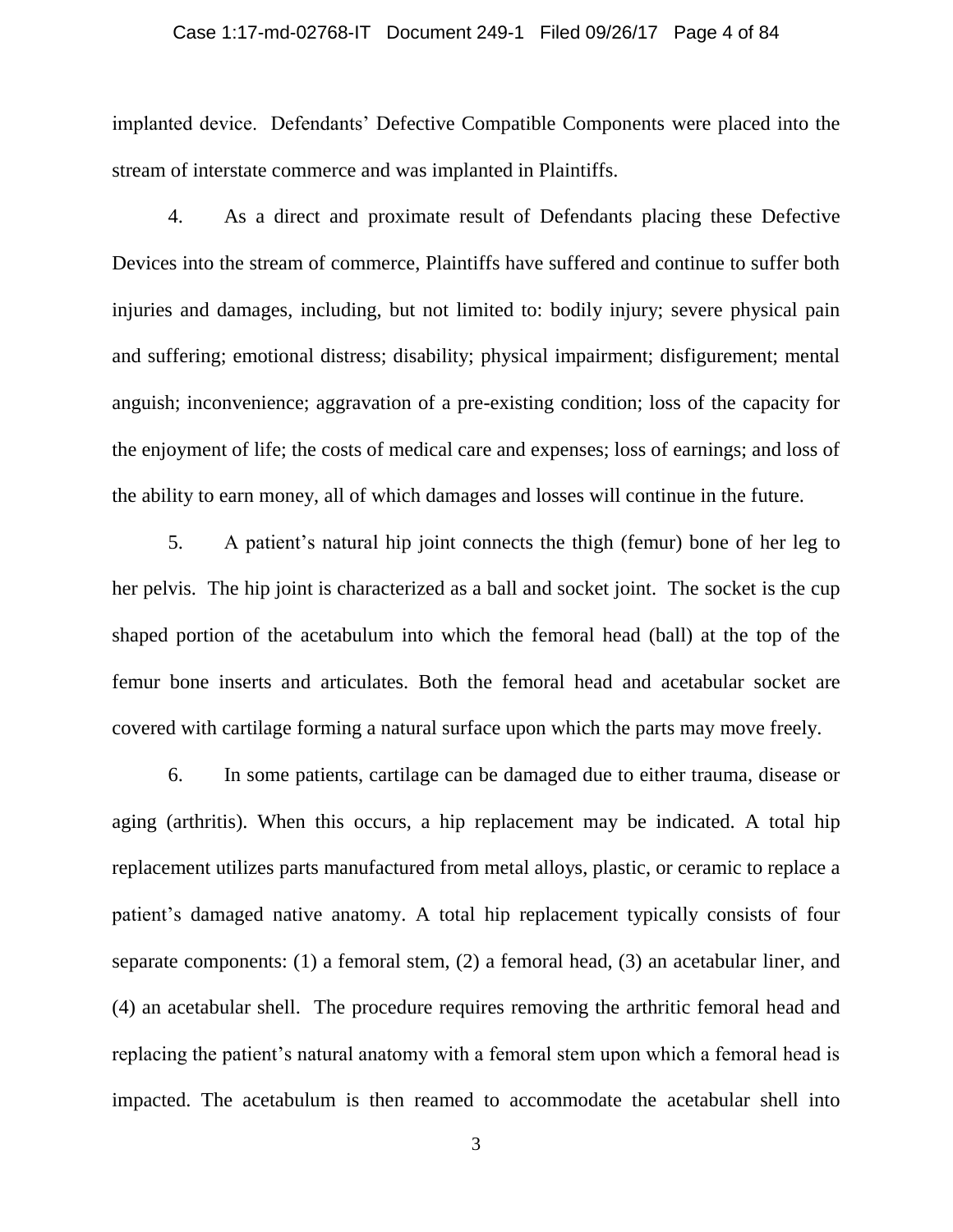#### Case 1:17-md-02768-IT Document 249-1 Filed 09/26/17 Page 5 of 84

which, once fixed, the liner is then placed. Once all the parts are inserted, the ball articulates within the acetabular liner much like the patient's natural hip.

7. The Defective Devices were intended to replace patient's damaged or diseased natural anatomy. The Defective Devices are indicated for patients requiring total hip arthroplasty.

8. On April 11, 2001, Defendants received clearance from the Food and Drug Administration (hereinafter referred to as the "FDA") to market the LFIT™ CoCr V40™ Femoral Head in the United States pursuant to Section 510(k) of the Food, Drug and Cosmetic Act. A medical device cleared under Section 510(k) does not have to go through any clinical study to gain clearance by the FDA, meaning it does not have to be tested in a single human being before placed on the market.

9. On August 22, 2006, Defendants received clearance from the FDA to market the LFIT™ Anatomic CoCr V40™ Femoral Head in the United States pursuant to Section 510(k) of the Food, Drug and Cosmetic Act.

10. Defendant's entire line of chrome cobalt femoral heads were designed to be utilized with a wide variety of Stryker V40 taper femoral stems more fully described below.

11. The V40 taper is unique to Stryker's implant components and is not utilized by other orthopedic device manufacturers. "V40" simply refers to the angular mismatch between the trunnion on the femoral stem and the female taper in the bore of the chrome cobalt head. When the femoral head is impacted onto the stem's trunnion, the dissimilar angles of the trunnion and the head's female taper form a "press fit." This "taper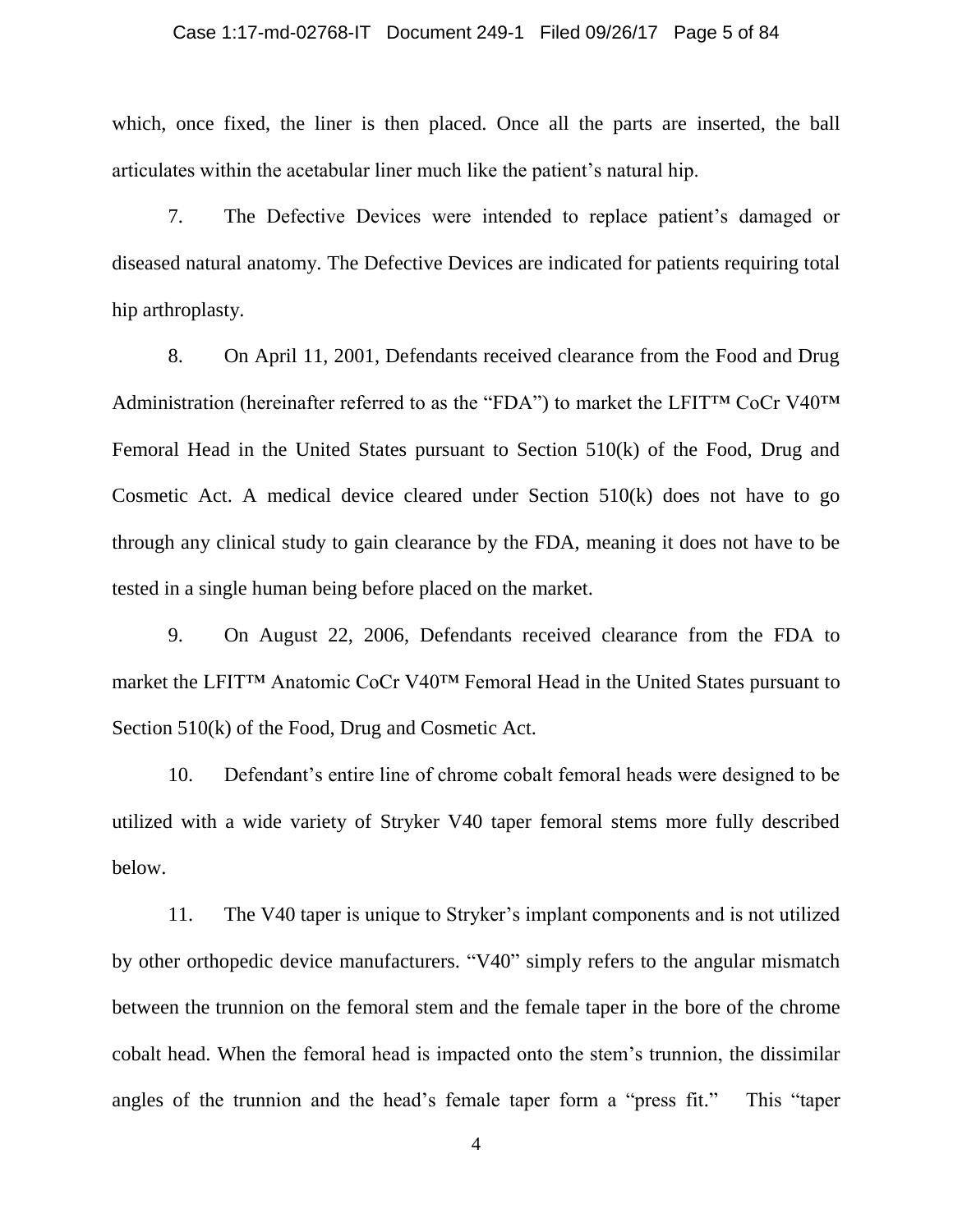#### Case 1:17-md-02768-IT Document 249-1 Filed 09/26/17 Page 6 of 84

junction," otherwise known as a Morse Taper, relies on the dissimilar angles to obtain fixation. At the connection between Stryker's V40 chrome cobalt head and Stryker's V40 femoral stem trunnion, poor design and material choices lead to micro-motion, fretting, corrosion and ultimately failure of the device due to the generation of metal wear debris. In the most extreme circumstances, corrosion fueled by motion and accompanied by massive metal loss can result in the femoral head falling off the femoral stem, a phenomenon described in the medical literature as catastrophic dissociation. To date, Stryker's V40 tapers are the only commercially available stem/head combinations to have suffered these catastrophic failures.

12. Stryker's V40 tapers are more prone to *in vivo* motion, fretting, corrosion and production of metallic debris than other commercially available femoral replacement systems.

13. The corrosion and metallic debris produced by the Defective Devices can result in Adverse Local Tissue Reaction ("ALTR") and tissue necrosis (death), among other things.

14. On or about August 29, 2016, Defendants issued an "Urgent Medical Device Recall Notification" involving certain lots of LFIT V40 Heads manufactured prior to 2011.

15. At all times material hereto, the V40 Heads and stems implanted in Plaintiffs were designed, manufactured, marketed, retailed, distributed, and/or supplied by Defendants.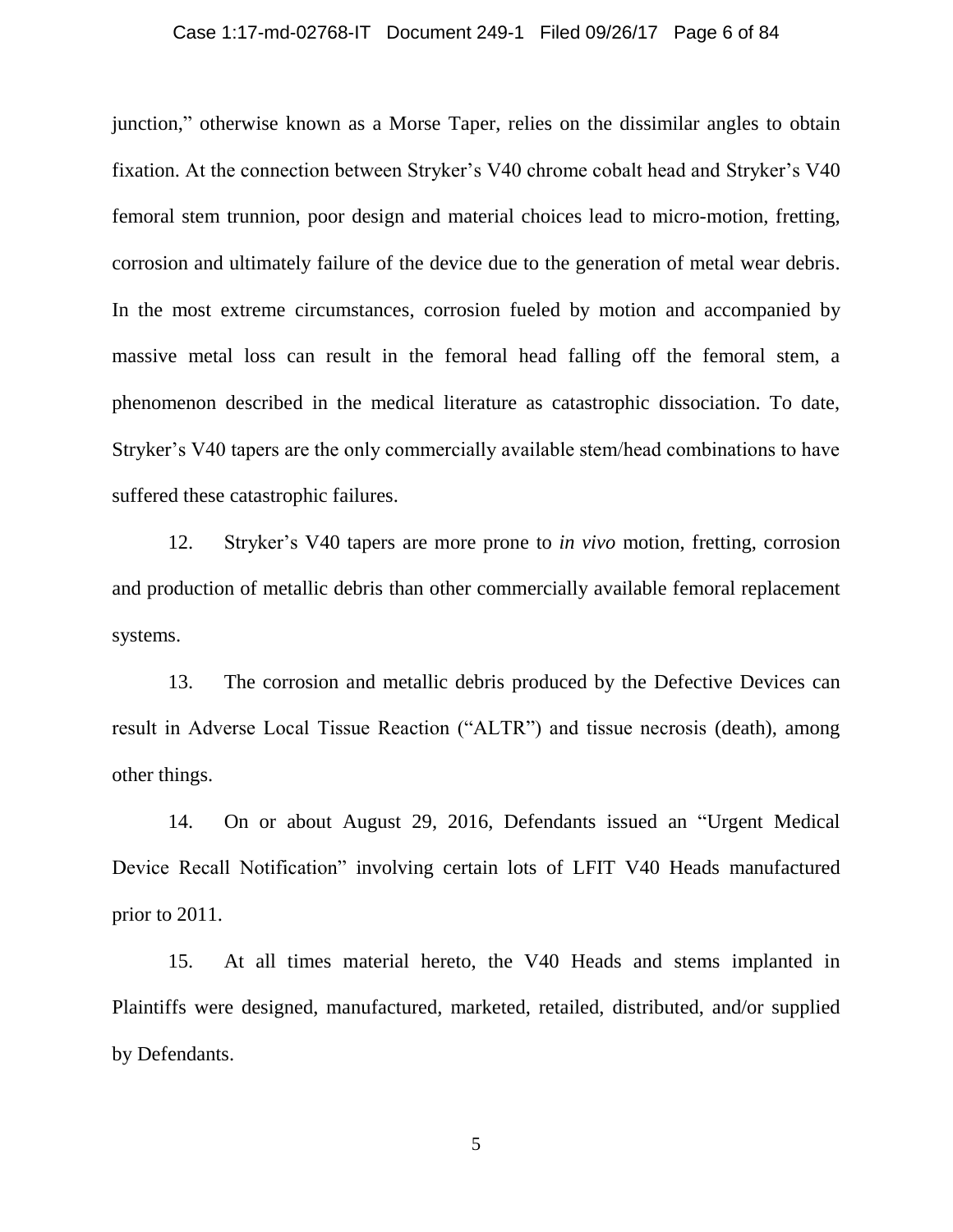#### Case 1:17-md-02768-IT Document 249-1 Filed 09/26/17 Page 7 of 84

16. After implantation of the Defective Devices, Plaintiffs suffered from the consequences of one or more of the following; fretting, corrosion, release of metal ions and/or metal wear debris followed by pain, disability, destruction of tissue, the development of fluid collections and pseudotumor and the necessity of revision surgery (removal and replacement).

17. Failure of the Defective Devices has led to Plaintiffs having to undergo revision surgery to remove the Defective Devices, or in some instances despite revision surgery being indicated, Plaintiffs are unable to undergo revision due to other medical conditions.

18. Frequent findings during revision surgery are the presence of turbid, milky fluid collection, large pseudotumor formation, discolored or friable soft tissue and bone, bone and soft tissue necrosis, and detachment or tearing of muscle.

#### **PARTIES**

19. Plaintiffs are citizens and/or residents and/or visitors of the United States who were implanted with the LFIT™ CoCr V40™ Femoral Head.

20. Defendant Howmedica Osteonics Corp. is a corporation organized and existing under the laws of New Jersey, with its principal place of business in Mahwah, New Jersey. Defendant does business throughout the United States, including in the State of Massachusetts. Defendant Howmedica Osteonics d/b/a Stryker Orthopaedics is a wholly owned subsidiary of the parent corporation, Stryker Corporation.

21. Upon information and belief, at all times herein mentioned, the employees of Defendants, their subsidiaries, affiliates, and other related entities, as well as the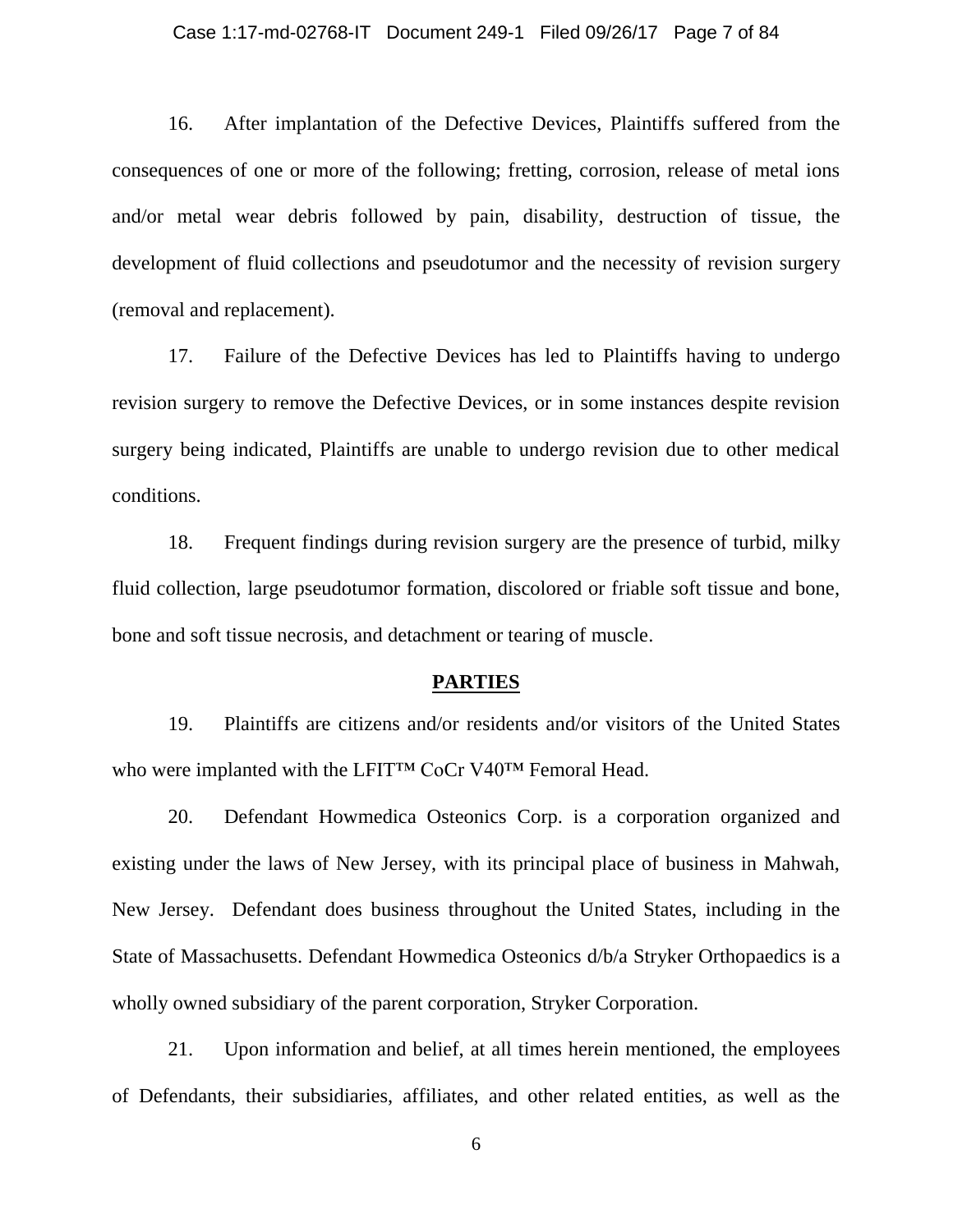#### Case 1:17-md-02768-IT Document 249-1 Filed 09/26/17 Page 8 of 84

employees of each of the individual Defendants' subsidiaries, affiliates, and other related entities, were the agents, servants and employees of Defendants, and at all relevant times, were acting within the purpose and scope of said agency and employment. Whenever reference in this Complaint is made to any act or transaction of Defendants, such designations shall be deemed to mean that the principals, officers, employees, agents, and/or representatives of the Defendants committed, knew of, performed, authorized, ratified and/or directed such transactions on behalf of Defendants while actively engaged in the scope of their duties.

# **JURISDICTION AND VENUE**

22. This Court has jurisdiction pursuant to 28 U.S.C. § 1332(a) as the parties are citizens of different States, and the amount in controversy exceeds the sum or value of \$75,000, exclusive of interest and costs.

23. Defendants are subject to the *in personam* jurisdiction of this Court, and venue is therefore proper herein pursuant to 28 U.S.C. § 1391, because Defendants did (and do) business within the State of Massachusetts and have had continuous and systematic contacts with the State of Massachusetts, has consented to jurisdiction in the State of Massachusetts. Upon information and belief, Defendants also advertised in this District, made material omissions and representations in this District performed clinical studies in this District, and breached warranties in this District.

24. Defendants are also subject to the jurisdiction of this Court pursuant to 28 U.S.C. §1407 since the Judicial Panel on Multi-District Litigation created an MDL and selected the District of Massachusetts for the MDL.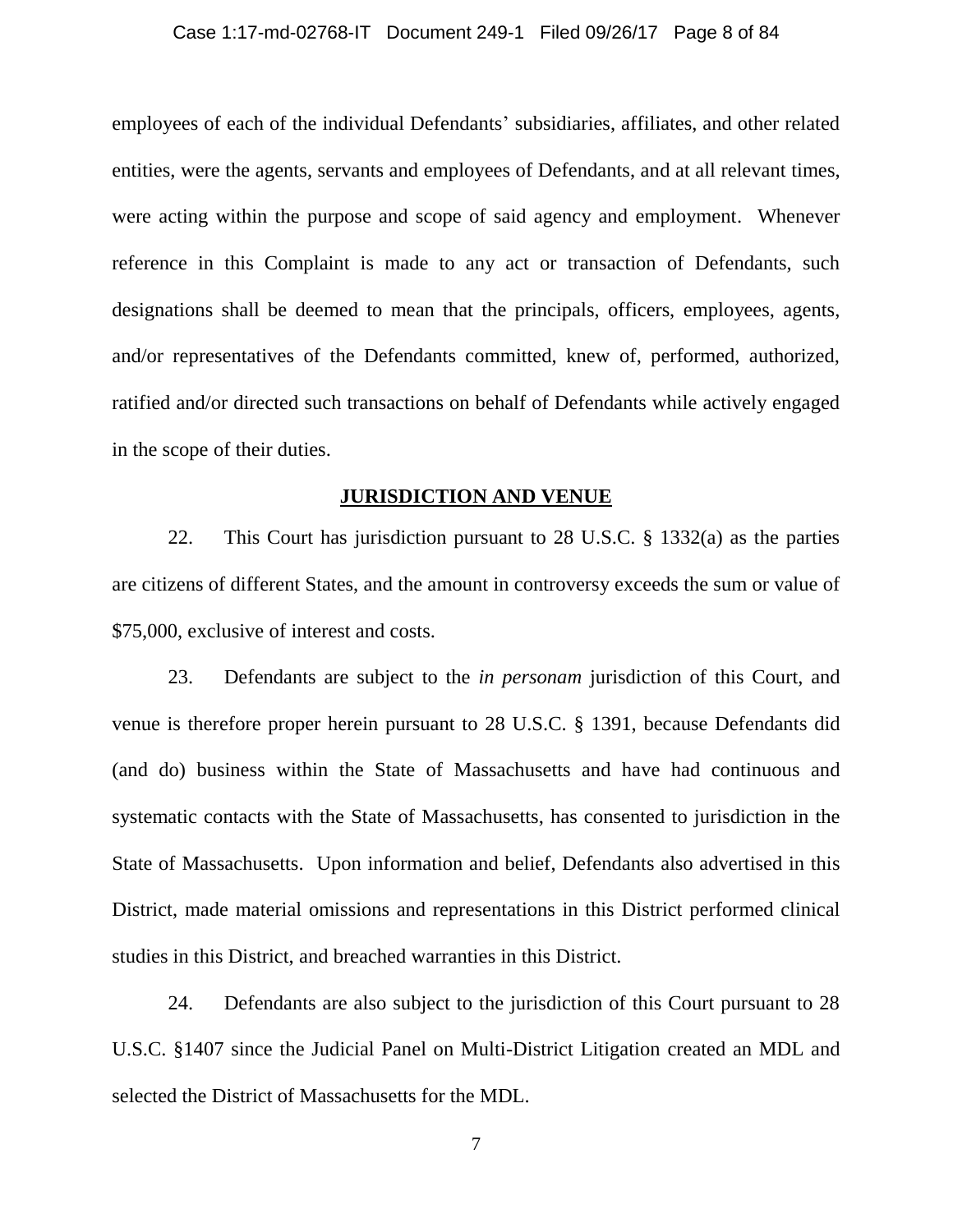## **THE LFIT™ CoCr V40™ FEMORAL HEAD**

25. Defendants manufacture medical devices worldwide, including total hip replacement systems and products.

26. Beginning in 2001, Stryker obtained its first FDA clearance to sell V40 taper chrome cobalt femoral heads. Over the ensuing decade, Stryker obtained several more clearances to extend its line of V40 femoral heads culminating with its August 22, 2006, clearance from the FDA to market the largest LFIT™ Anatomic CoCr V40™ Femoral Heads.

27. The LFIT V40 is a femoral head indicated for patients requiring total hip arthroplasty.

28. The LFIT V40 can be used interchangeably with all of Stryker's femoral stems with a V40 style trunnion, including those described herein.

29. According to Defendants' materials, the LFIT V40 and X3® Liners were developed to address clinical factors associated with dislocation, strength and wear.

30. Stryker's promotional material touts that the LFIT (Low Friction Ion Treatment) manufacturing process embeds nitrogen ions under high energy into the cobalt/chromium surface of large femoral heads, for the purported purpose of improving surface wettability, allowing increased lubrication between components, and decreasing frictional forces against the liner. The LFIT V40 Heads were (and are) offered in a variety of diameters.

31. A Morse taper (a cone-within-a-cone) is used to mate the LFIT V40 Head with the different stems. The bore (female portion) of the LFIT V40 Head is placed onto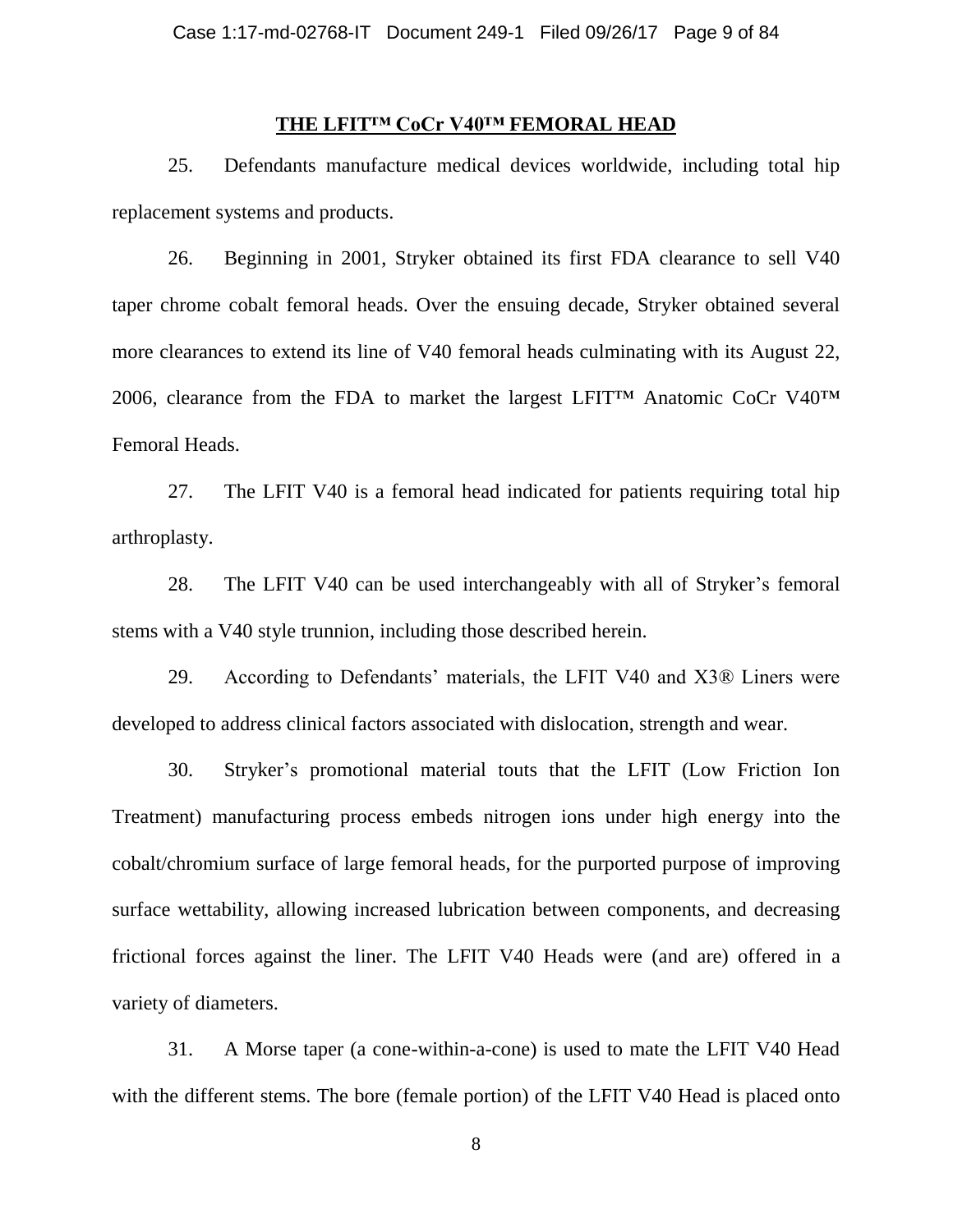#### Case 1:17-md-02768-IT Document 249-1 Filed 09/26/17 Page 10 of 84

the tapered trunnion (male portion) of the stem and impacted by the surgeon using a Stem Head Impactor tool. The stresses created by the dissimilar V40 angles compress the wall of the bore thereby locking it onto the femoral stem trunnion.

32. The defective design of Defendants' V40 tapers allow the head to move on the stem which promotes corrosion and fretting.

33. Defendants manufactured several of their femoral stems using a proprietary metal alloy called "TMZF." TMZF is an acronym that stands for **T**itanium, **M**olybdnum, **Z**irconium, and **F**e, the chemical symbol for iron, the main elements of the TMZF alloy. Unlike most titanium alloys used in orthopaedic implants, which are alpha  $+$  beta type (α+β-type) alloys, TMZF is a beta type (β-type) alloy. Unlike α+β-type alloys, which contain vanadium as the alloying element, β-type alloys (like TMZF) are vanadium-free and the principal alloying elements typically consist of niobium, molybdenum, tantalum, or iron.

34. Stryker's proprietary TMZF titanium alloy causes a significant amount of toxic corrosion when it is implanted in contact with CoCr (cobalt/chrome), like the LFIT V40 Femoral Head.

35. Stryker knew or should have known at the time it sold the implants to the Plaintiffs in this case that its proprietary TMZF alloy should not be mated to CoCr products.

36. Although all Stryker V40 stems are subject to failure when mated with a V40 chrome cobalt head, TMZF stems are more prone to failure when used in combination with LFIT V40 Heads.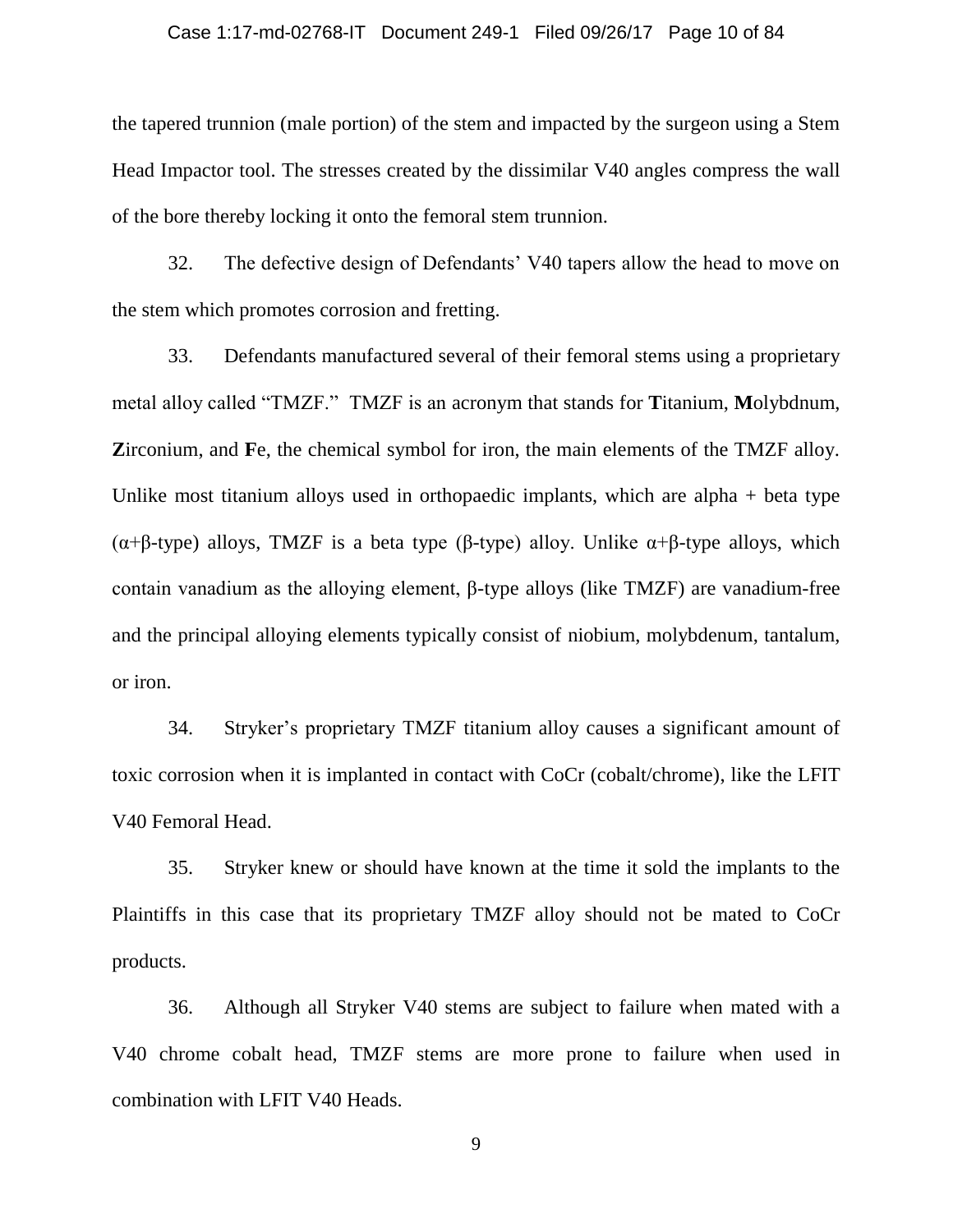#### Case 1:17-md-02768-IT Document 249-1 Filed 09/26/17 Page 11 of 84

37. In 2012, Stryker was forced to recall several thousand ABG II and Rejuvenate femoral stems because of corrosion that occurred when Stryker's proprietary TMZF titanium stem was utilized with a modular femoral neck made of cobalt/chrome. In addition to what Stryker already knew (or should have known) about the dangers of mating its TMZF alloy with CoCr, the ABG II and Rejuvenate stem recall provided even more notice to Stryker about the significant danger to patients in whom products made of TMZF and CoCr are implanted. These dangerous products include the LFIT V40 femoral heads (which are made of CoCr) and femoral stems made of TMZF.

38. At the same time Stryker recalled its Rejuvenate and ABG II TMZF femoral stems, it redesigned its most popular stem, the Accolade TMZF and substituted a new titanium alloy for TMZF thus eliminating a substantial majority of all TMZF products from its hip implant line.

39. Upon information and belief, Defendants represented and warranted in its marketing and sale of the LFIT V40 Heads that its proprietary materials alleviate problems of corrosion and wear when, in fact, Stryker knew or should have known that the LFIT V40 would cause extreme and unusual amounts of corrosion and wear when used with any femoral stem compatible with the LFIT V40 head.

40. At all times material hereto, Defendants developed, tested, assembled, manufactured, packaged, labeled, prepared, distributed, marketed, supplied, and/or sold the defective LFIT V40 either directly or indirectly, to members of the general public within the United States and in the State of Massachusetts, including hospitals, surgeons, and Plaintiffs.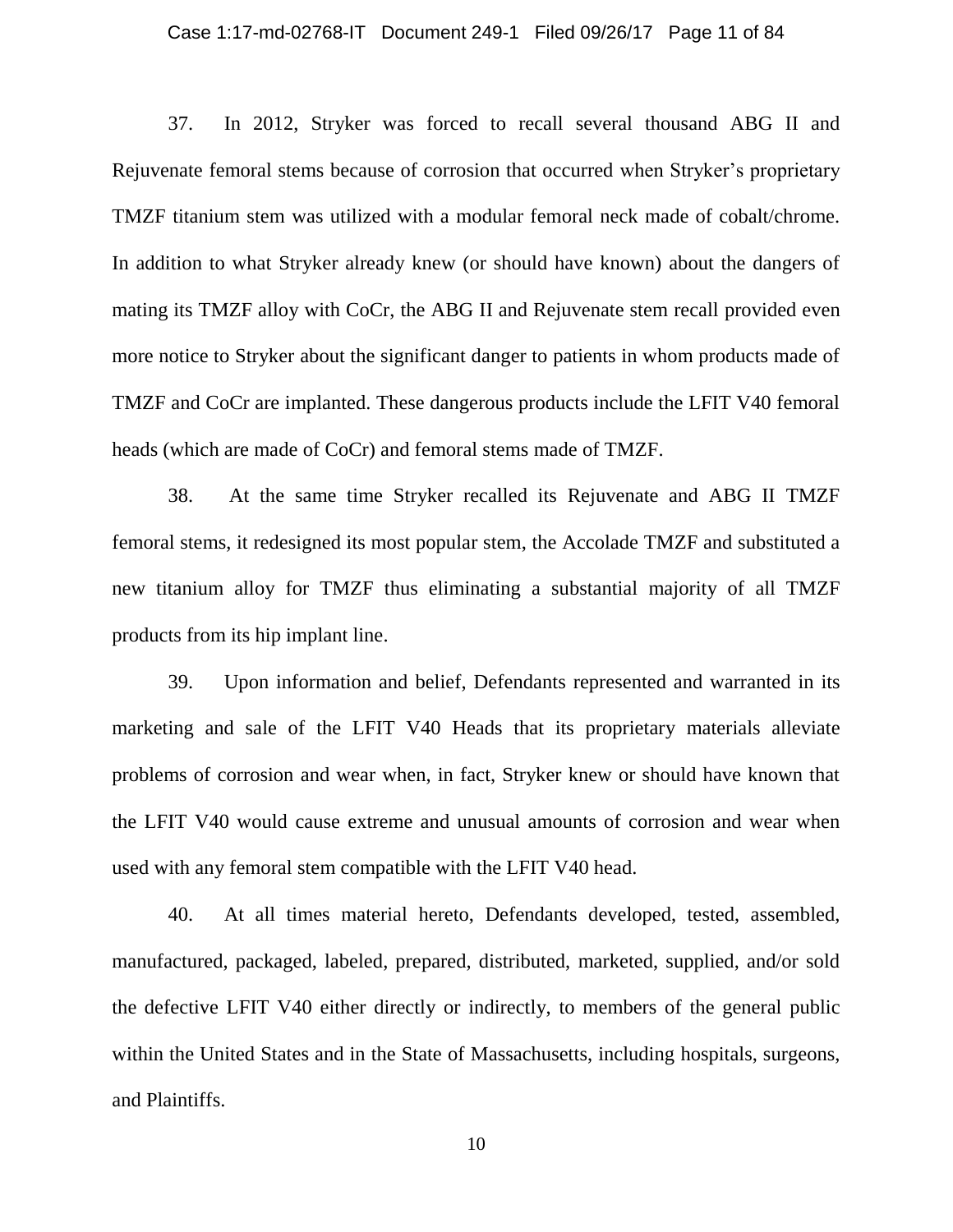## **VARIOUS STEMS ARE COMPATIBLE WITH THE DEFECTIVE DEVICE**

## **A. The Accolade® TMZF Femoral Stem**

41. At all times material hereto, Defendants developed, tested, assembled, manufactured, packaged, labeled, prepared, distributed, marketed, supplied, and/or sold the Accolade® TMZF Plus Femoral Hip Stem ("Accolade TMZF Plus"), either directly or indirectly, to members of the public within the United States including the State of Massachusetts, including hospitals, surgeons, and the Plaintiff.

42. The indications for use of both LFIT V40 Heads and Accolade TMZF Plus stems include patients who require total hip arthroplasty.

43. On October 09, 2002, Defendants received FDA clearance pursuant to Section 510(k) to sell its Accolade TMZF Plus in the United States. The Accolade TMZF Plus is a tapered non-porous coated femoral stem manufactured from a TMZF substrate material with a coating consisting of Commercially Pure Titanium and Purefix hydroxyapatite.

44. The Accolade® TMZF Plus is designed to be used with a number of bearing surface components comprised of a modular ball (artificial femoral head), including the LFIT™ CoCr V40™ femoral heads.

45. A femoral head commonly paired with the Accolade TMZF Plus is the LFIT V40.

46. A Morse taper (a cone-within-a-cone) is used to mate the LFIT V40 Head with the Accolade TMZF Plus stem. The bore (female portion) of the LFIT V40 Head is placed onto the tapered trunnion (male portion) of the Accolade TMZF Plus stem and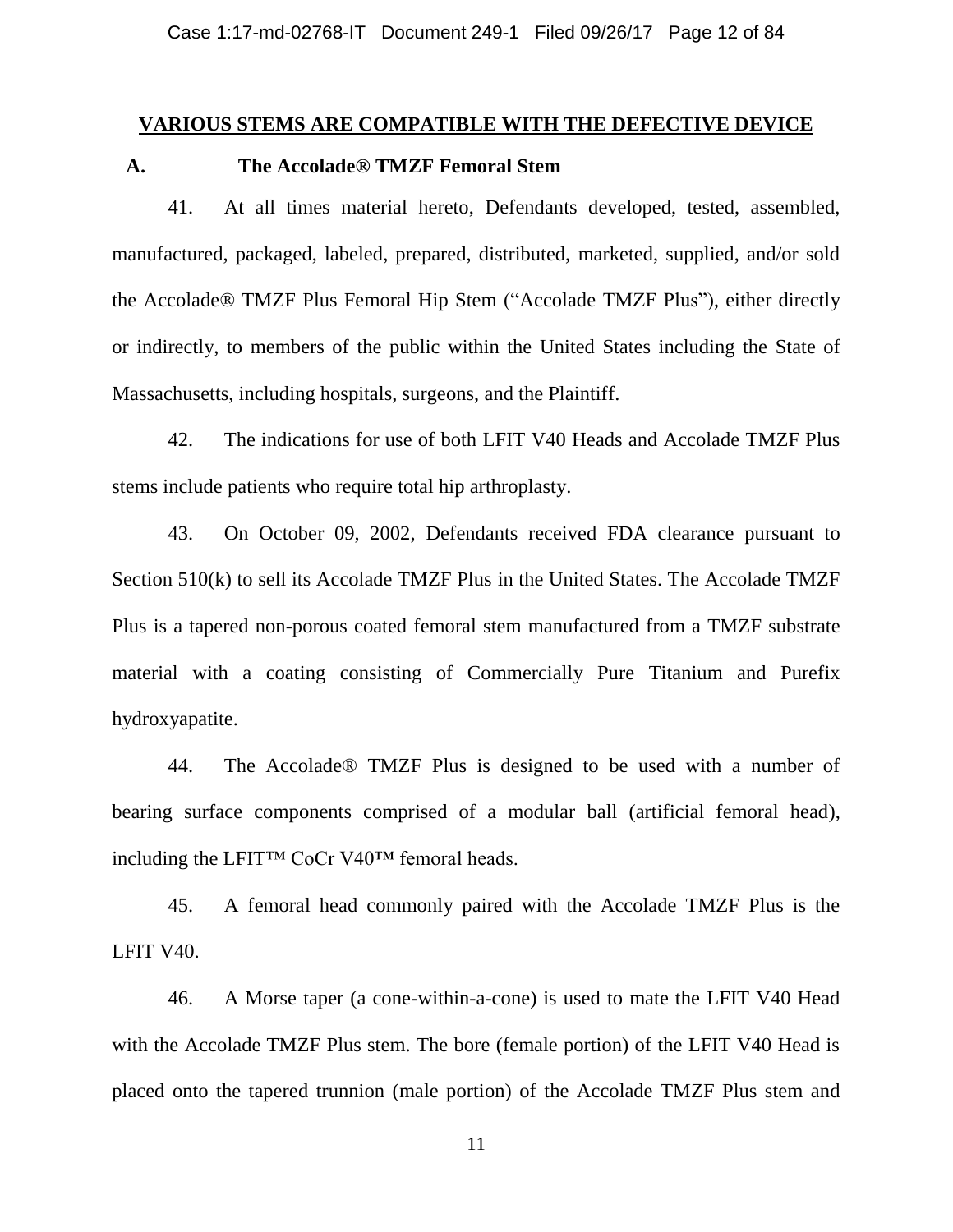#### Case 1:17-md-02768-IT Document 249-1 Filed 09/26/17 Page 13 of 84

impacted by the surgeon using a Stem Head Impactor tool. The stresses created by compression of the wall of the bore by the trunnion results in locking of the head/stem taper interface.

47. Failure of the V40 taper interface allows micro-motion of these components and promotes fretting which then promotes corrosion.

48. The material combination of a titanium alloy stem, with a cobalt chromium femoral head (like the LFIT V40), has been observed to cause corrosion. And as is discussed in detail above, Defendant knew or should have known at the time it sold these implants to Plaintiffs that its proprietary TMZF titanium alloy would cause severe and unusual corrosion when put in contact with cobalt/chrome components. Defendants also knew or should have known that this severe and unusual corrosion would predispose the hip implant to premature failure, necessitating a complex, risky, and painful revision surgery.

49. Defendants manufacture, market, and sell ceramic femoral heads that are compatible with the Accolade TMZF Plus. Upon information and belief, an Accolade TMZF Plus stem paired with a ceramic femoral head will not experience fretting and corrosion.

50. Despite the known problems associated with pairing dissimilar metals and/or micro-motion at the junction between the metal stem and metal head, Defendant represented and warranted in its marketing materials that its proprietary alloys will not fret or corrode.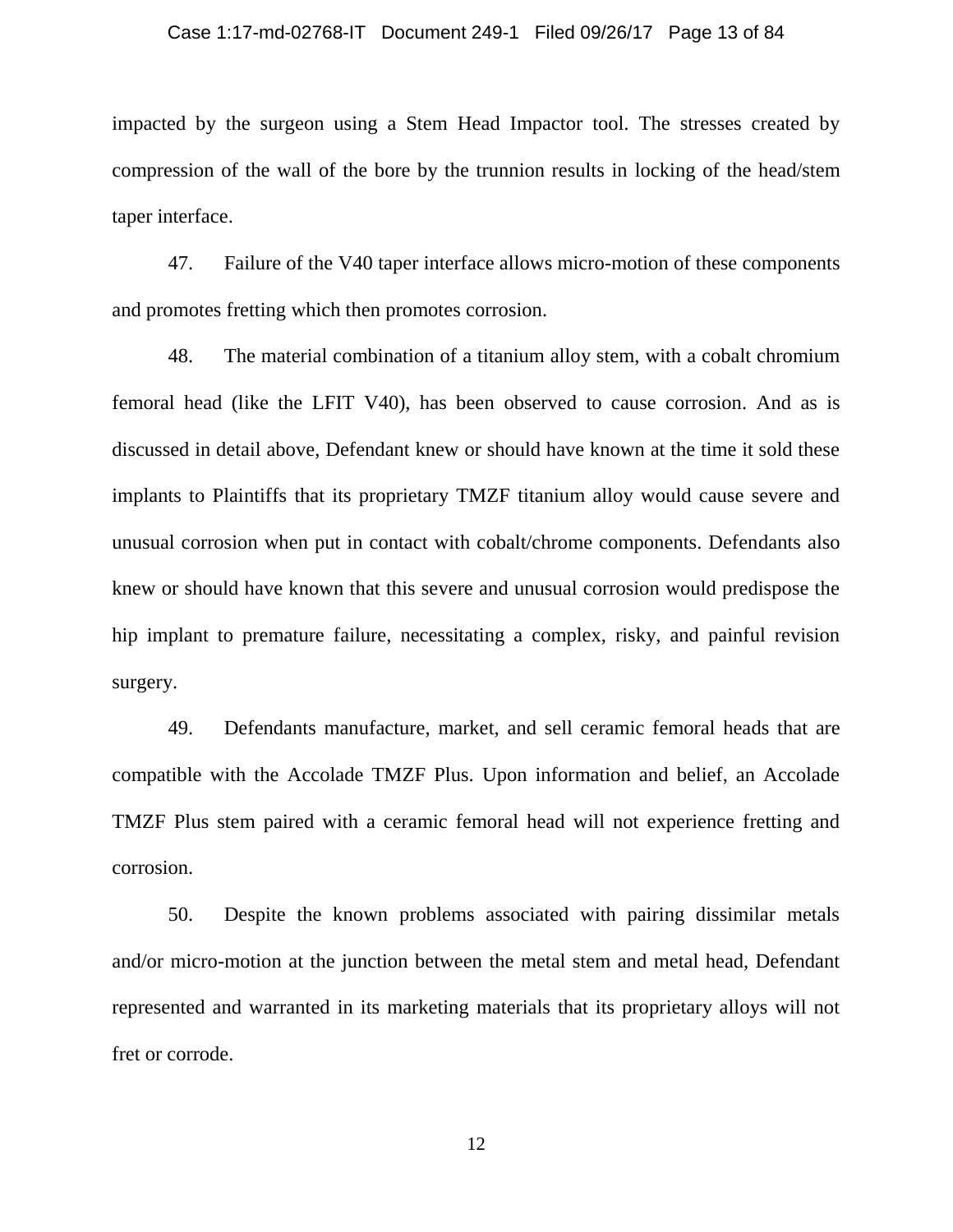# **B. Accolade II® Femoral Stem**

51. At all times material hereto, Defendants developed, tested, assembled, manufactured, packaged, labeled, prepared, distributed, marketed, supplied, and/or sold the Accolade® II Femoral Hip System ("Accolade II"), either directly or indirectly, to members of the public within the United States including in the State of Massachusetts, including hospitals, surgeons, and the Plaintiff.

52. The indications for use of both LFIT V40 Heads and Accolade II stems include patients requiring total hip arthroplasty.

53. On March 10, 2011, HOC received FDA clearance pursuant to Section 510(k) to sell its Accolade II in the United States. The Accolade II is a tapered nonporous coated femoral stem manufactured from a Ti-6Al-4V substrate material with a coating consisting of Commercially Pure Titanium and Purefix hydroxylapatite.

54. The Accolade II stem is a hip replacement prosthesis. It is indicated for patients requiring total hip arthroplasty.

55. The Accolade II is a titanium stem is manufactured utilizing a proprietary titanium alloy consisting of titanium, aluminum, and vanadium. Howmedica's alloy was designed and patented by Defendants.

56. The Accolade II Stem is a monoblock, single piece, artificial hip replacement device that is designed to be implanted into the patient's femur. The Accolade II Stem is designed to be used with a number of bearing surface components comprised of the modular ball or artificial femoral head and an acetabular cup or socket, including the LFIT™ CoCr V40™ femoral head.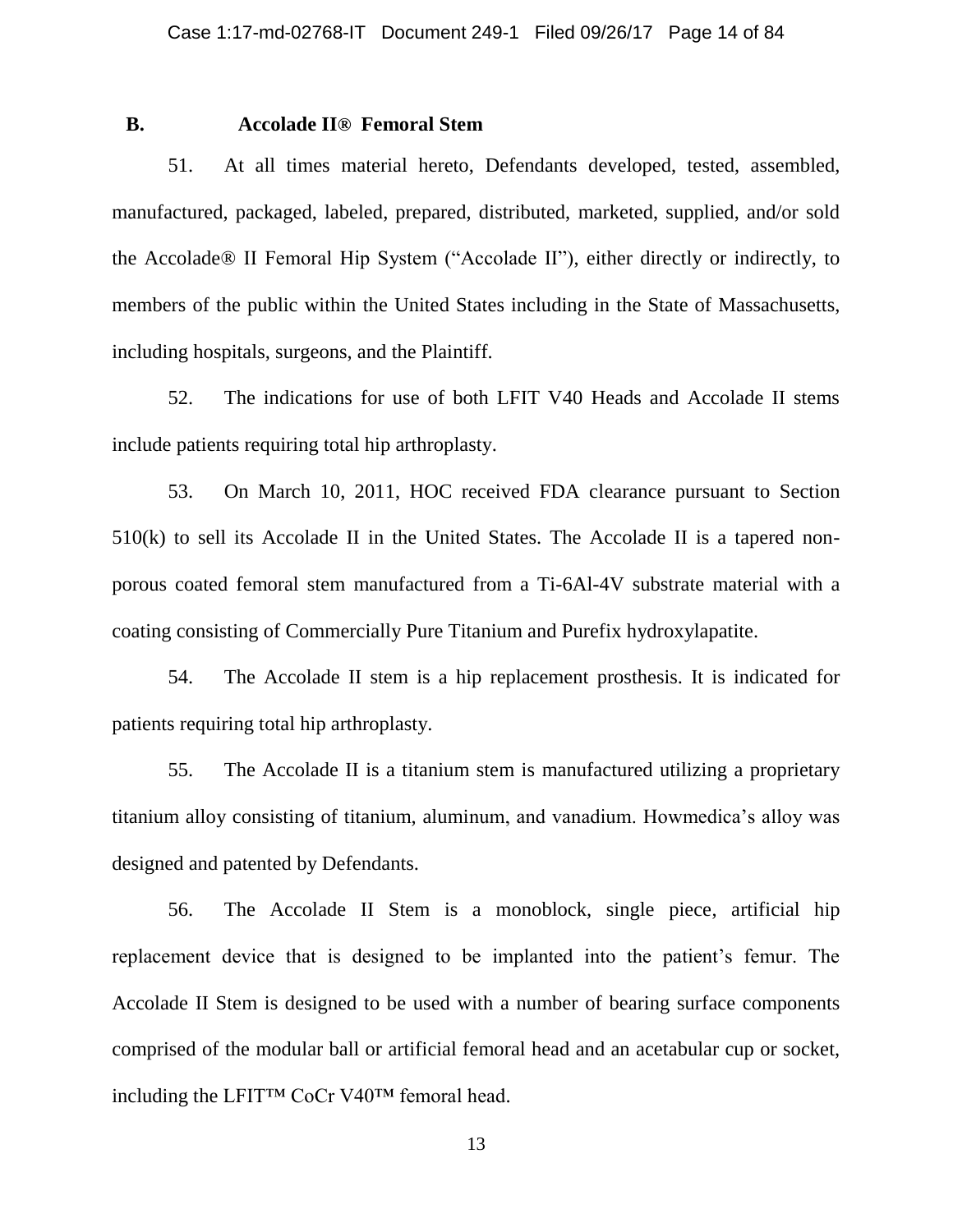#### Case 1:17-md-02768-IT Document 249-1 Filed 09/26/17 Page 15 of 84

57. A femoral head commonly paired with the Accolade II is the LFIT<sup>™</sup> CoCr V40™ Femoral Head.

58. A Morse taper (a cone-within-a-cone) is used to mate the LFIT V40 Head with the Accolade II stem. The bore (female portion) of the LFIT V40 Head is placed onto the tapered trunnion (male portion) of the Accolade II stem and impacted by the surgeon using a Stem Head Impactor tool. The stresses created by compression of the wall of the bore by the trunnion results in locking of the head/stem taper interface.

59. Failure of the V40 taper interface allows micro-motion of these components and promotes corrosion and fretting.

60. Despite the known problems associated with pairing dissimilar metals and/or micro-motion at the junction between the metal stem and metal head, Defendant represented and warranted in its marketing materials that its proprietary alloys will not fret or corrode.

61. Defendants marketed the LFIT V40 cobalt chromium femoral head to be paired with the Accolade II Stem to help maximize a patient's hip movement, as well as stability and dislocation resistance.

62. Defendants manufacture, market, and sell ceramic femoral heads that are compatible with the Accolade II. Upon information and belief, an Accolade II stem paired with a ceramic femoral head will not experience fretting and corrosion. Defendants did develop and obtain clearance for the Accolade II stem in 2011 which curiously is the year that the recall of the LFIT<sup>TM</sup> CoCr V40<sup>TM</sup> Femoral Head terminates, suggesting that Defendants hoped that the Accolade II would replace the TMZF Accolade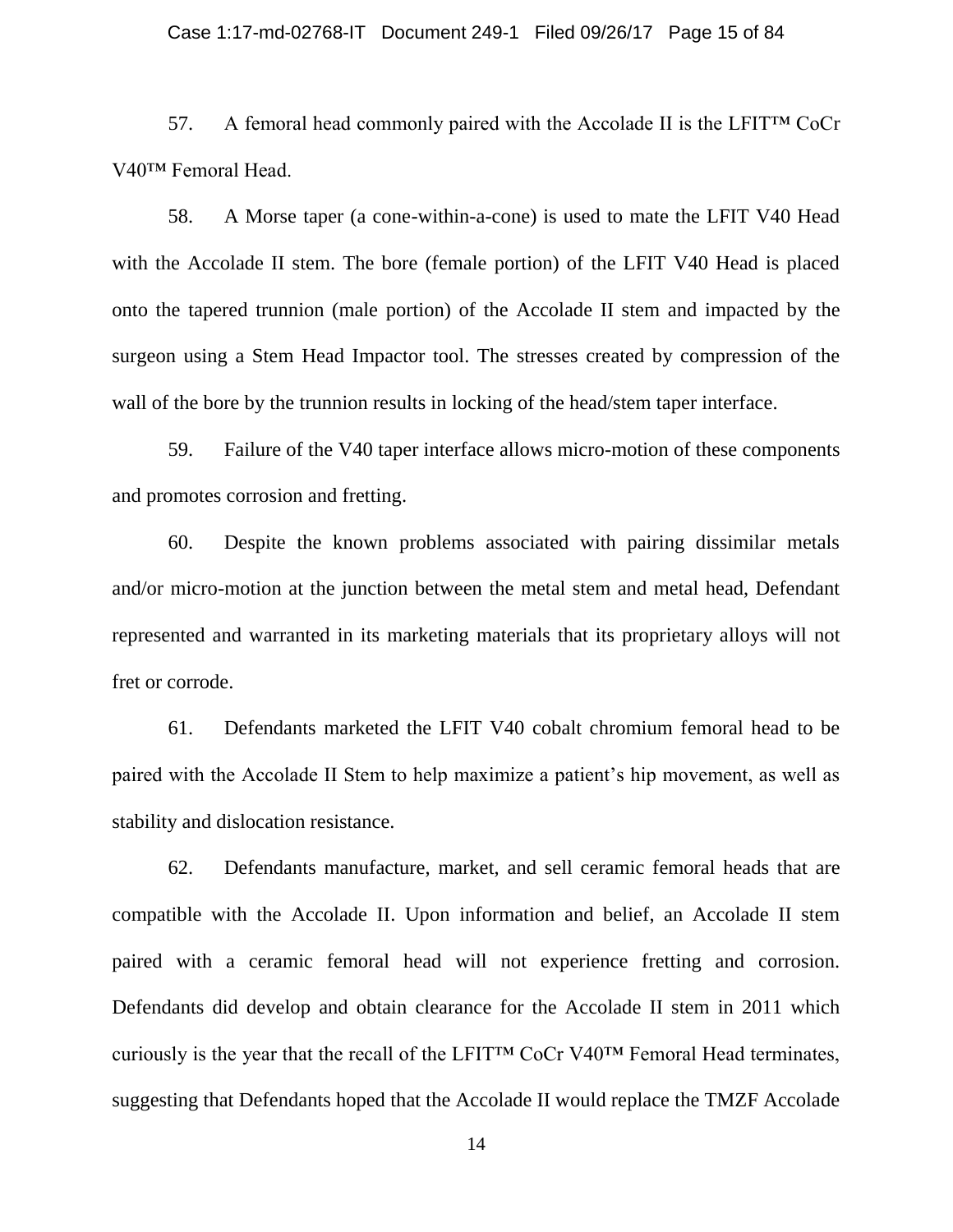stem and obviate the problems observed with fretting and corrosion when the TMZF stems were paired with the LFIT™ CoCr V40™ Femoral Heads. However, evidence suggests that the Accolade II titanium alloy when paired with the LFIT™ CoCr V40<sup>™</sup> Femoral Head causes corrosion and tissue damage within a short period of time in some patients and said problems could have been detected had defendant done proper testing and clinical trials.

# **C. Restoration™ Femoral Hip Stem**

63. At all times material hereto, Defendants developed, tested, assembled, manufactured, packaged, labeled, prepared, distributed, marketed, supplied, and/or sold the Restoration Modular Hip System ("Restoration"), Restoration HA Stem ("Restoration HA") and Restoration PS Stem ("Restoration PS"), either directly or indirectly, to members of the public within the United States including the State of Massachusetts, including hospitals, surgeons, and the Plaintiff.

64. The indications for use of both LFIT V40 Heads and Restoration, or Restoration HA or Restoration PS stems include patients requiring total hip arthroplasty.

65. On April 3, 2002, HOC received FDA clearance through the 510(k) process to sell its Restoration Modular Hip Stem in the United States. The Restoration stem is comprised of a proximal body, distal stem, and locking bolt and is fabricated from Titanium (Ti6Al-4v) Alloy.

66. The Restoration HA is a fully-coated, titanium stem with PureFixHA hydroxyapatite coating.

67. The Restoration PS is a forged-titanium plasma-sprayed implant.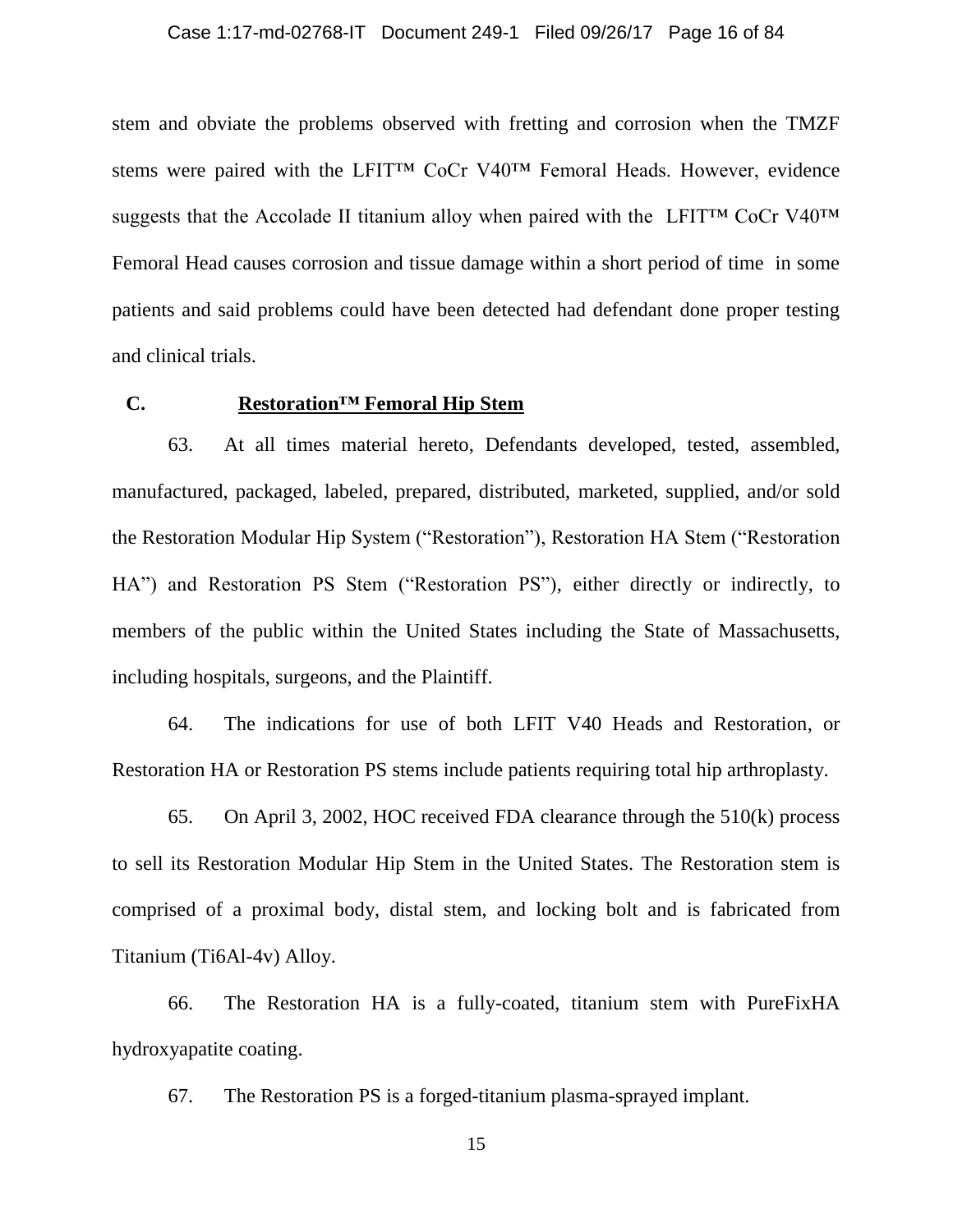#### Case 1:17-md-02768-IT Document 249-1 Filed 09/26/17 Page 17 of 84

68. The Restoration stem is designed to be used with a number of bearing surface components comprised of the modular ball, including the LFITV40 Femoral Head, and an acetabular cup or socket.

69. A femoral head commonly paired with the Restoration is the LFIT™ CoCr V40™ Femoral Head.

70. A Morse taper (a cone-within-a-cone) is used to mate the LFIT V40 Head with the Restoration stem. The bore (female portion) of the LFIT V40 Head is placed onto the tapered trunnion (male portion) of the Restoration stem and impacted by the surgeon using a Stem Head Impactor tool. The stresses created by compression of the wall of the bore by the trunnion results in locking of the head/stem taper interface.

71. Failure of the V40 taper interface allows micro-motion of these components and promotes corrosion and fretting.

72. Despite the known problems associated with pairing dissimilar metals and/or micro-motion at the junction between the metal stem and metal head, Defendants represented and warranted in its marketing materials that its proprietary alloys will not fret or corrode.

73. Defendants marketed the LFIT V40 cobalt chromium femoral head to be paired with the Restoration stem to help maximize a patient's hip movement, as well as stability and dislocation resistance.

74. Defendants manufacture, market, and sell ceramic femoral heads that are compatible with the Restoration stem. Upon information and belief, a Restoration stem paired with a ceramic femoral head will not experience fretting and corrosion.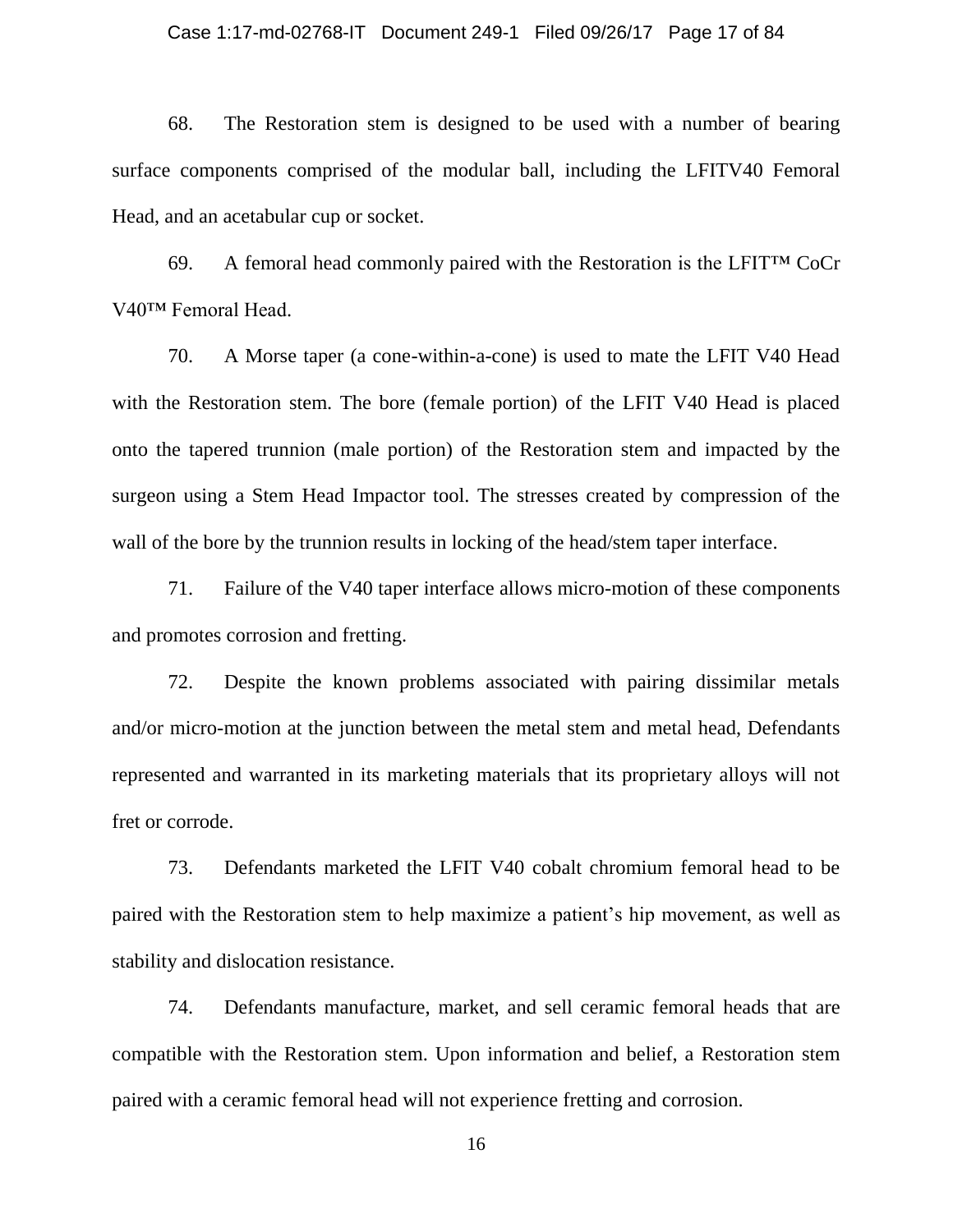## **D. The Rejuvenate® Monolithic Stem**

75. At all times material hereto, Defendants developed, tested, assembled, manufactured, packaged, labeled, prepared, distributed, marketed, supplied, and/or sold the Rejuvenate Monolithic Hip Stem ("Rejuvenate Monolithic"), either directly or indirectly, to members of the public within the United States including the State of Massachusetts, including hospitals, surgeons, and the Plaintiff.

76. The indications for use of both LFIT™ V40 Heads and Rejuvenate Monolithic stems include patients requiring total hip arthroplasty.

77. On December 29, 2008, HOC received FDA clearance pursuant to Section 510(k) to sell its Rejuvenate Monolithic in the United States. The Rejuvenate Monolithic Stem is a monoblock, single piece replacement device made of TMZF alloy with a plasma sprayed coating of commercially pure (CP) titanium and PureFix HA.

78. The Rejuvenate Monolithic hip stem differs from the Rejuvenate Modular Hip System in that it is a monoblock device and is not implanted with a modular neck component. The Rejuvenate Monolithic Hip Stem was not subject to the recall in 2012 and is not subject to the consolidated litigation involving the Stryker Rejuvenate and ABG II Modular Hip Systems.

79. The Rejuvenate Monolithic stem is designed to be used with a number of bearing surface components comprised of a modular ball or artificial femoral head, including LFIT™ CoCr V40™ femoral heads.

80. A femoral head commonly paired with the Rejuvenate Monolithic stem is the LFIT V40.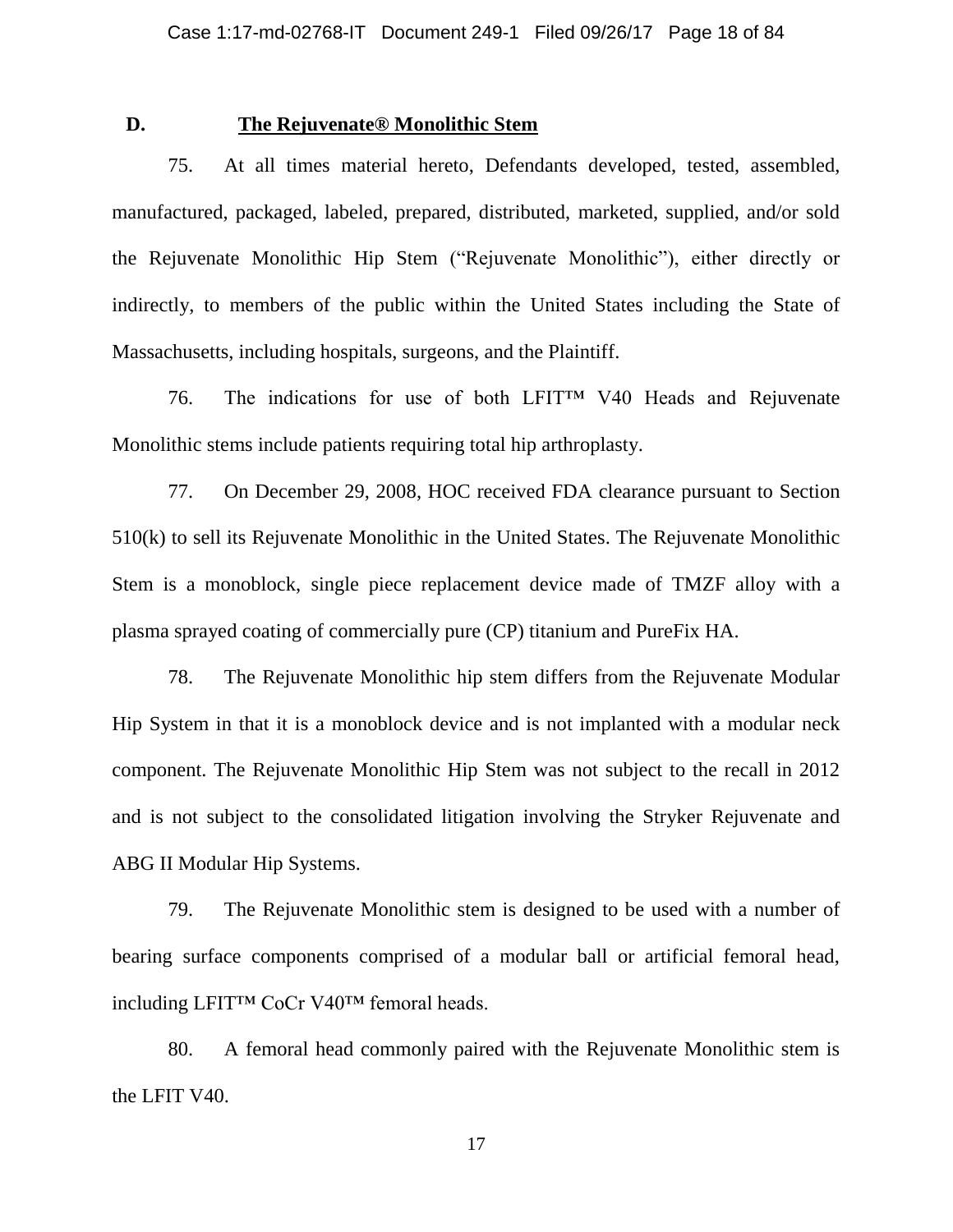#### Case 1:17-md-02768-IT Document 249-1 Filed 09/26/17 Page 19 of 84

81. A Morse taper (a cone-within-a-cone) is used to mate the LFIT V40 Head with the Rejuvenate Monolithic stem. The bore (female portion) of the LFIT V40 Head is placed onto the tapered trunnion (male portion) of the Rejuvenate Monolithic stem and impacted by the surgeon using a Stem Head Impactor tool. The stresses created by compression of the wall of the bore by the trunnion results in locking of the head/stem taper.

82. Failure of the taper lock or cold-weld between the LFIT V40 Head bore and Rejuvenate Monolithic trunnion allows micro-motion of these components and promotes corrosion and fretting.

83. The material combination of a titanium alloy stem with a cobalt chromium femoral head (like the LFIT V40) has been reported to cause fretting and corrosion. Scientists have reported the occurrence of significant fretting and corrosion caused by the combination of dissimilar metals and/or micro-motion at the junction between the stem trunnion and head bore for decades.

84. Defendants manufacture, market, and sell ceramic femoral heads that are compatible with the Rejuvenate Monolithic Stem. Upon information and belief, a Rejuvenate Monolithic stem paired with a ceramic femoral head will not experience fretting and corrosion.

85. Despite the known problems associated with pairing dissimilar metals and/or micro-motion at the junction between the metal stem and metal head, Defendant represented and warranted in its marketing materials that its proprietary alloys will not fret or corrode.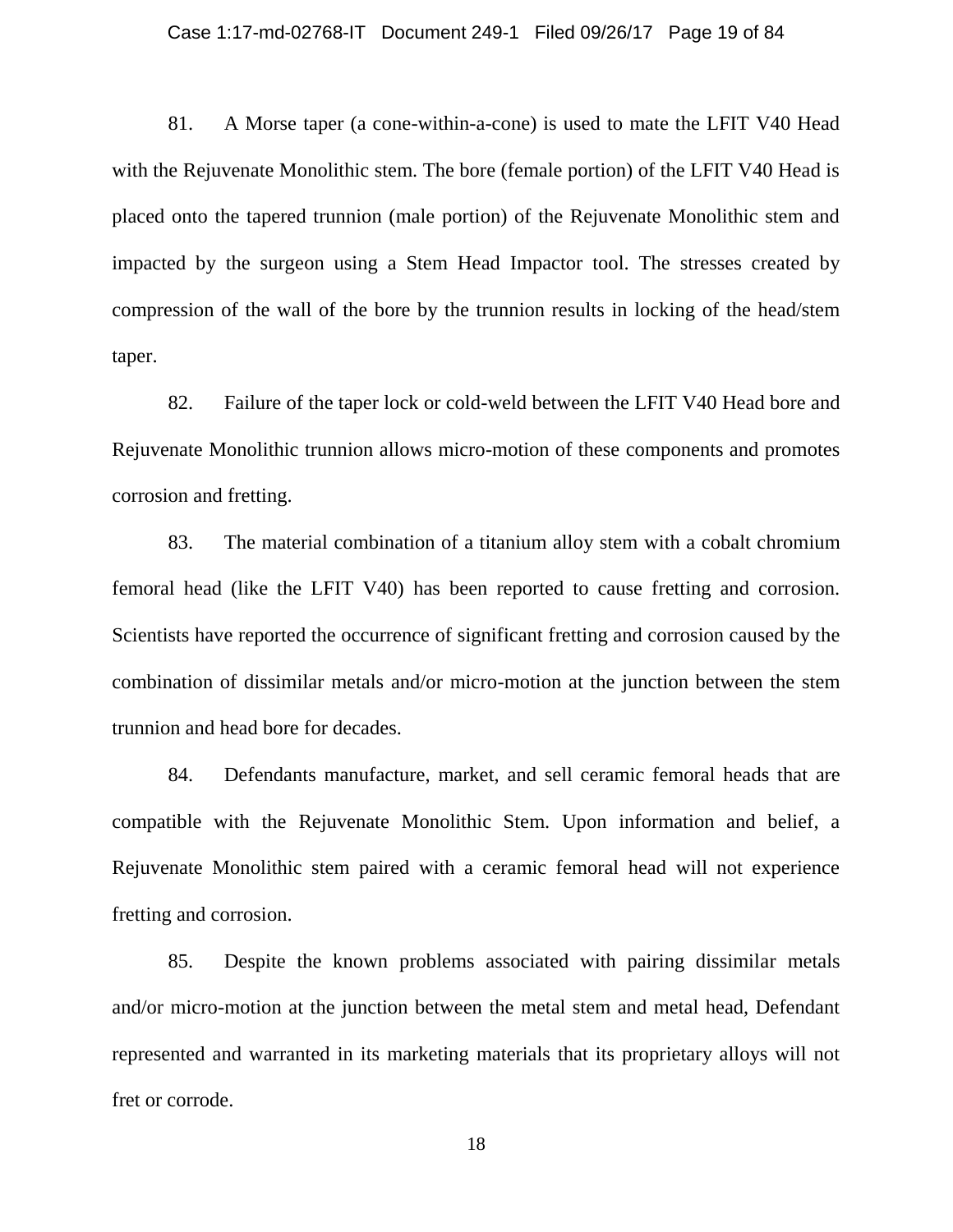# **E. The ABG II Monolithic Femoral Stem**

86. At all times material hereto, Defendants developed, tested, assembled, manufactured, packaged, labeled, prepared, distributed, marketed, supplied, and/or sold the ABG II Monolithic Hip Stem ("ABG II Monolithic"), either directly or indirectly, to members of the public within the United States including the State of Massachusetts, including hospitals, surgeons, and the Plaintiff.

87. The indications for use of both LFIT<sup>TM</sup> V40 Heads and ABG II Monolithic stems include patients requiring total hip arthroplasty.

88. On May 25, 2011, HOC received FDA clearance pursuant to Section 510(k) to sell its ABG II Monolithic in the United States. The ABG II Monolithic Stem is a monoblock, single piece, replacement device made of TMZF alloy with a roughened hydroxlapatite coating in the proximal region.

89. The ABG II Monolithic hip stem differs from the ABG II Modular Hip System in that it is a monoblock device and is not implanted with a modular neck component. The ABG II Monolithic Hip Stem was not subject to the recall in 2012 and is not subject to the consolidated litigation involving the Stryker Rejuvenate and ABG II Modular Hip Systems.

90. The ABG II Monolithic stem is designed to be used with any number of bearing surface components comprised of a modular ball or artificial femoral head, including LFIT™ CoCr V40™ femoral heads.

91. A femoral head commonly paired with the ABG II Monolithic stem is the LFIT V40.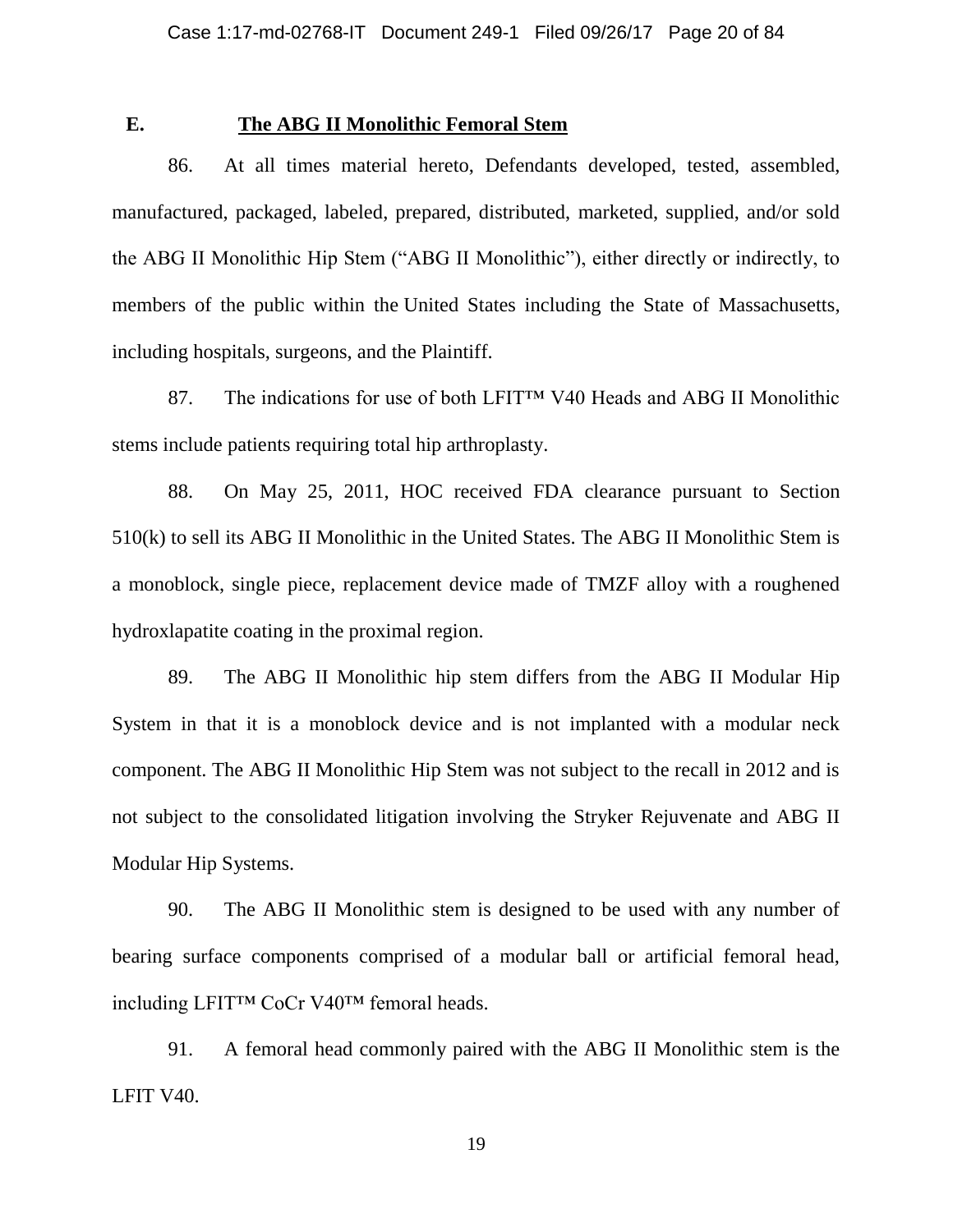#### Case 1:17-md-02768-IT Document 249-1 Filed 09/26/17 Page 21 of 84

92. A Morse taper (a cone-within-a-cone) is used to mate the LFIT V40 Head with the ABG II Monolithic stem. The bore (female portion) of the LFIT V40 Head is placed onto the tapered trunnion (male portion) of the ABG II Monolithic stem and impacted by the surgeon using a Stem Head Impactor tool. The stresses created by compression of the wall of the bore by the trunnion results in locking of the head/stem taper interface.

93. Failure of the V40 taper interface allows micro-motion of these components and promotes corrosion and fretting.

94. The material combination of a titanium alloy stem with a cobalt chromium femoral head (like the LFIT V40) has been reported to cause fretting and corrosion. Scientists have reported the occurrence of significant fretting and corrosion caused by the combination of dissimilar metals and/or micro-motion at the junction between the stem trunnion and head bore for decades.

95. Defendants manufacture, market, and sell ceramic femoral heads that are compatible with the ABG II Monolithic Stem. Upon information and belief, an ABG II Monolithic stem paired with a ceramic femoral head will not experience fretting and corrosion.

96. Despite the known problems associated with pairing dissimilar metals and/or micro-motion at the junction between the metal stem and metal head, Defendants represented and warranted in its marketing materials that its proprietary alloys will not fret or corrode.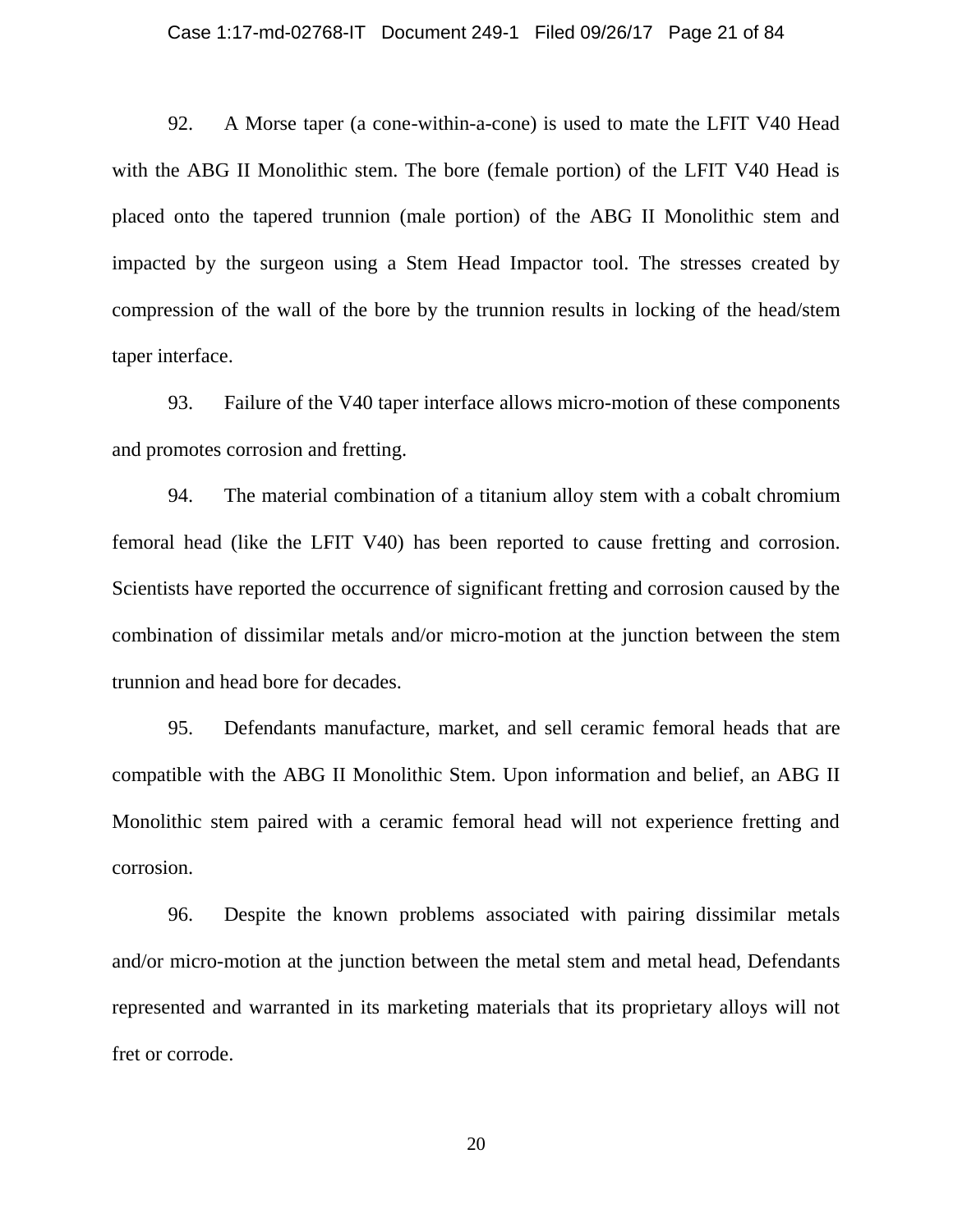# **F. The Hipstar® Femoral Stem**

97. At all times material hereto, Defendants developed, tested, assembled, manufactured, packaged, labeled, prepared, distributed, marketed, supplied, and/or sold the Hipstar Femoral Hip Stem ("Hipstar"), either directly or indirectly, to members of the public within the United States including the State of Massachusetts, including hospitals, surgeons, and the Plaintiff.

98. The indications for use of both LFIT™ V40 Heads and Hipstar stems include patients requiring total hip arthroplasty.

99. On May 5, 2006, HOC received FDA clearance pursuant to Section 510(k) to sell its Hipstar stem in the United States. The Hipstar stem is a tapered non-porous coated femoral stem manufactured from a TMZF titanium alloy.

100. The Hipstar is designed to be used with several bearing surface components comprised of a modular ball or artificial femoral head, including LFIT™ CoCr V40™ femoral heads.

101. A femoral head commonly paired with the Hipstar is the LFIT V40.

102. A Morse taper (a cone-within-a-cone) is used to mate the LFIT V40 Head with the Hipstar stem. The bore (female portion) of the LFIT V40 Head is placed onto the tapered trunnion (male portion) of the Hipstar stem and impacted by the surgeon using a Stem Head Impactor tool. The stresses created by compression of the wall of the bore by the trunnion results in locking of the head/stem taper interface.

103. Failure of the V40 taper interface allows micro-motion of these components and promotes corrosion and fretting.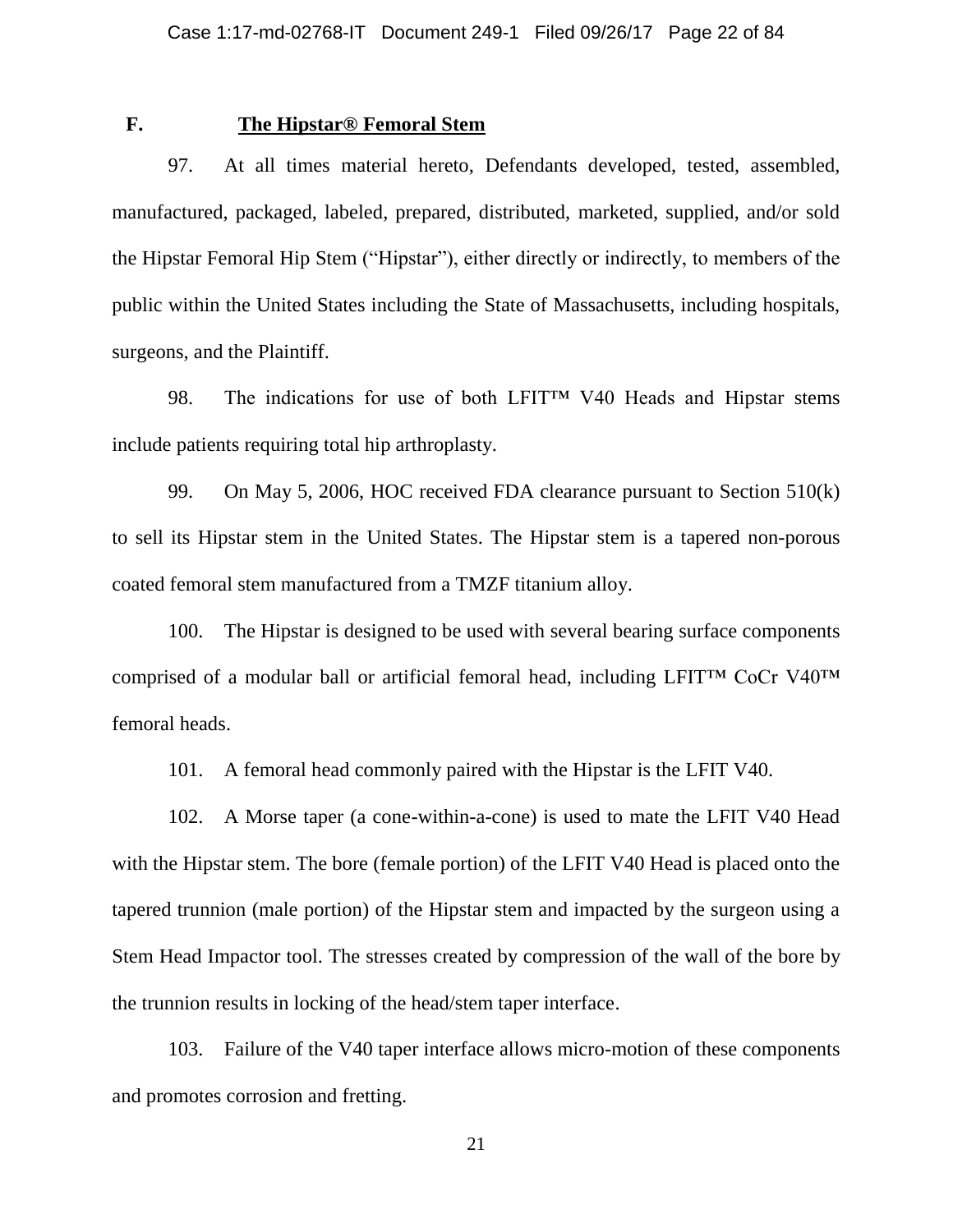#### Case 1:17-md-02768-IT Document 249-1 Filed 09/26/17 Page 23 of 84

104. The material combination of a titanium alloy stem with a cobalt chromium femoral head (like the LFIT V40) has been reported to cause fretting and corrosion. Scientists have reported the occurrence of significant fretting and corrosion caused by the combination of dissimilar metals and/or micro-motion at the junction between the stem trunnion and head bore for decades.

105. Defendants manufacture, market, and sell ceramic femoral heads that are compatible with the Hipstar. Upon information and belief, a Hipstar stem paired with a ceramic femoral head will not experience fretting and corrosion.

106. Despite the known problems associated with pairing dissimilar metals and/or micro-motion at the junction between the metal stem and metal head, Defendant represented and warranted in its marketing materials that its proprietary alloys will not fret or corrode.

## **G. Citation TMZF HA Stem**

107. At all times material hereto, Defendants developed, tested, assembled, manufactured, packaged, labeled, prepared, distributed, marketed, supplied, and/or sold the Citation TMZF HA femoral stem ("Citation TMZF"), either directly or indirectly, to members of the public within the United States including the State of Massachusetts, including hospitals, surgeons, and the Plaintiff.

108. The indications for use of both LFIT™ V40 Heads and Citation TMZF stems include patients requiring total hip arthroplasty.

109. On January 21, 2000, HOC received FDA clearance pursuant to Section 510(k) to sell its Citation TMZF in the United States. The Citation TMZF is a tapered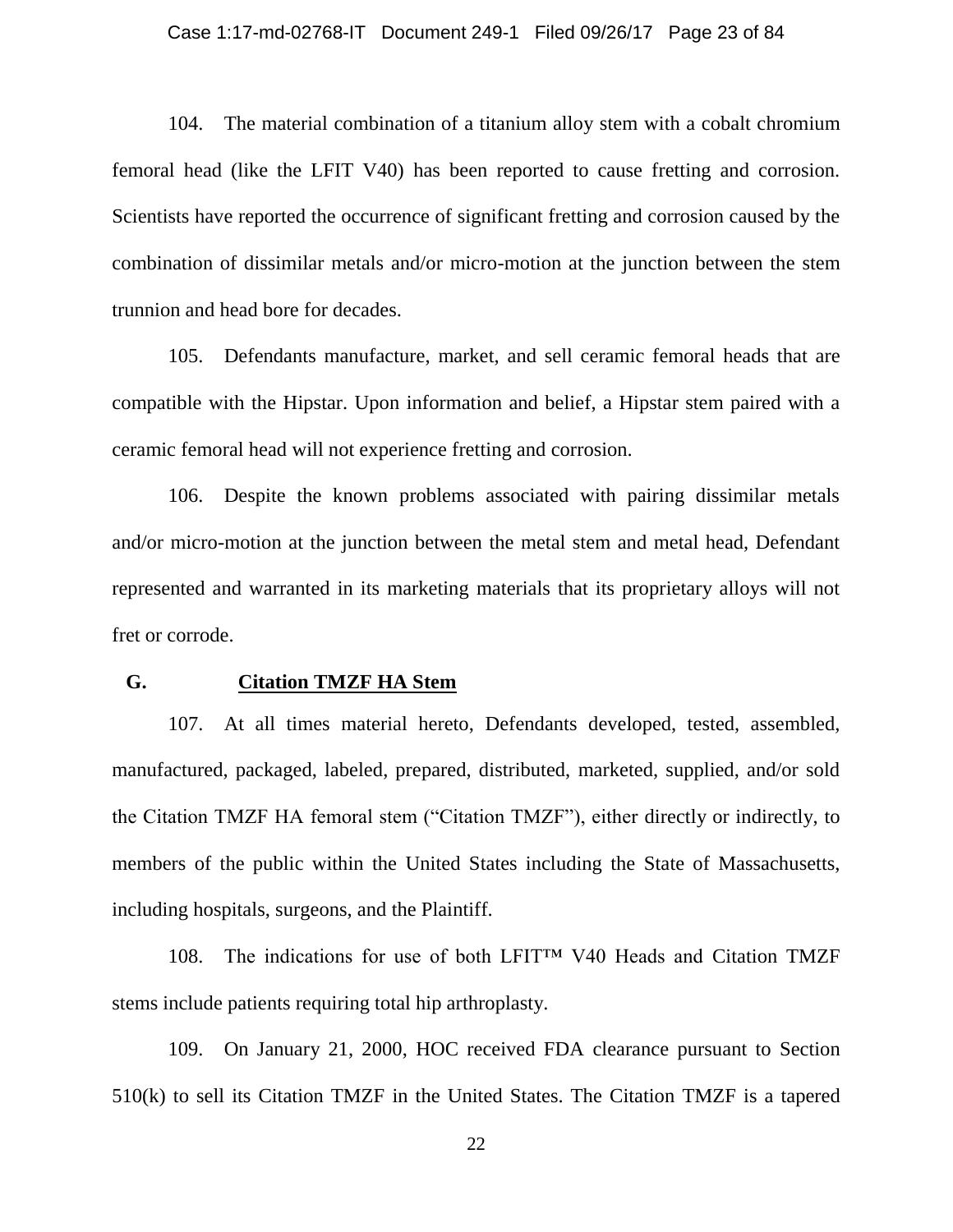#### Case 1:17-md-02768-IT Document 249-1 Filed 09/26/17 Page 24 of 84

femoral stem manufactured from a TMZF Alloy and coated with CP Titanium plasma spray coating and Pure-Fix<sup>™</sup> HA.

110. The Citation TMZF is designed to be used with several bearing surface components comprised of a modular ball or artificial femoral head, including LFIT™ CoCr V40™ femoral heads.

111. A femoral head commonly paired with the Citation TMZF is the LFIT V40.

112. A Morse taper (a cone-within-a-cone) is used to mate the LFIT V40 Head with the Citation TMZF stem. The bore (female portion) of the LFIT V40 Head is placed onto the tapered trunnion (male portion) of the Citation TMZF stem and impacted by the surgeon using a Stem Head Impactor tool. The stresses created by compression of the wall of the bore by the trunnion results in a locking of the head/stem taper interface.

113. Failure of the V40 taper interface allows micro-motion of these components and promotes corrosion and fretting.

114. The material combination of a titanium alloy stem with a cobalt chromium femoral head (like the LFIT V40) has been reported to cause fretting and corrosion. Scientists have reported the occurrence of significant fretting and corrosion caused by the combination of dissimilar metals and/or micro-motion at the junction between the stem trunnion and head bore for decades.

115. Defendants manufacture, market, and sell ceramic femoral heads that are compatible with the Citation TMZF stem. Upon information and belief, a Citation TMZF stem paired with a ceramic femoral head will not experience fretting and corrosion.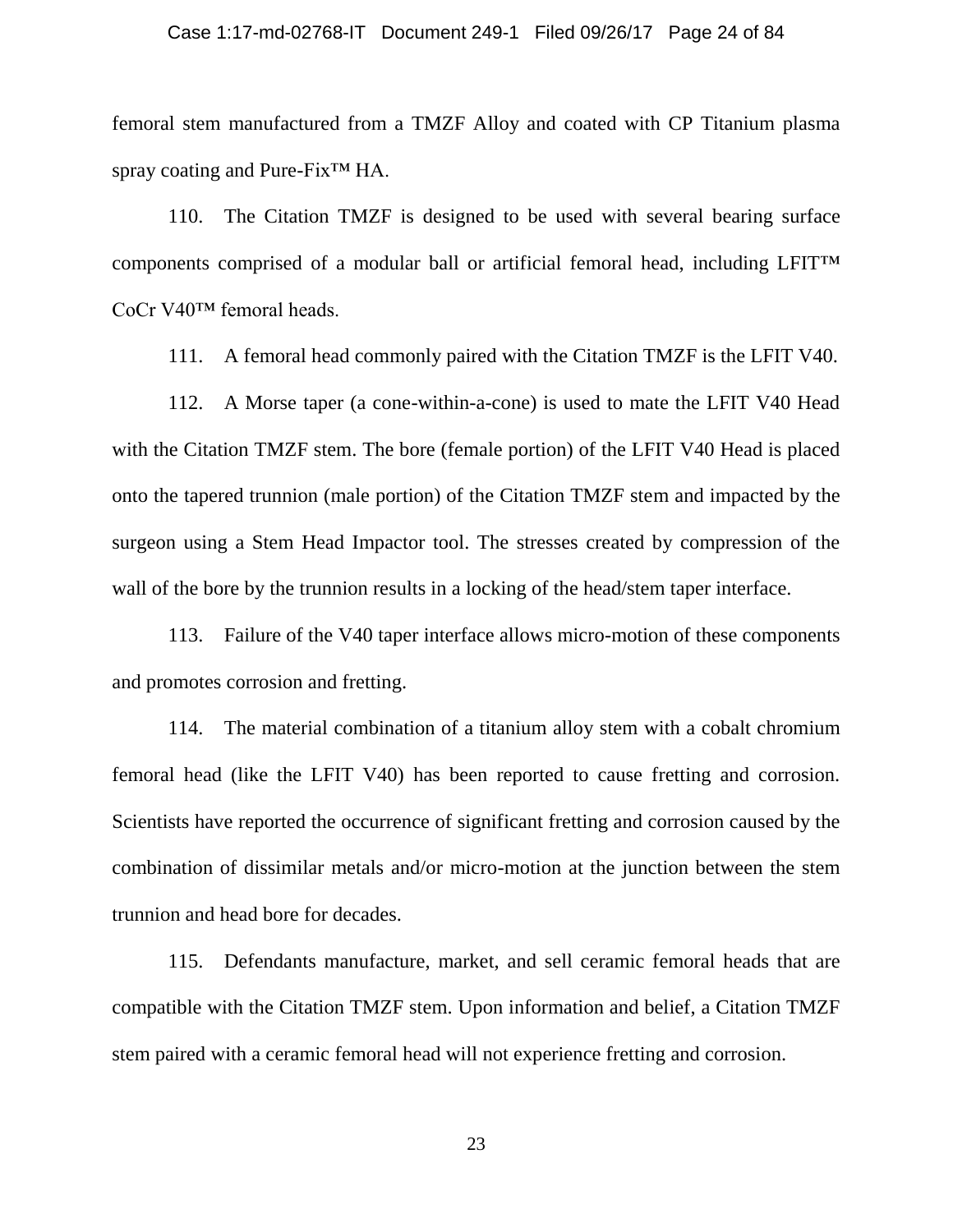116. Despite the known problems associated with pairing dissimilar metals and/or micro-motion at the junction between the metal stem and metal head, Defendants represented and warranted in its marketing materials that its proprietary alloys will not fret or corrode.

## **H. The Meridian® PA Femoral Stem**

117. At all times material hereto, Defendants developed, tested, assembled, manufactured, packaged, labeled, prepared, distributed, marketed, supplied, and/or sold the Meridian PA Hip Stem ("Meridian"), either directly or indirectly, to members of the public within the United States including the State of Massachusetts, including hospitals, surgeons, and the Plaintiff.

118. The indications for use of both LFIT™ V40 Heads and Meridian stems include patients requiring total hip arthroplasty.

119. On January 19, 1995, HOC received FDA clearance pursuant to Section 510(k) to sell its Meridian Stem in the United States. The Meridian stem is a tapered femoral stem manufactured from a TMZF Alloy or Ti-6AI-4V titanium alloy and coated with CP Titanium plasma spray.

120. The Meridian stem is designed to be used with several bearing surface components comprised of a modular ball or artificial femoral head, including LFIT™ CoCr V40™ femoral heads.

121. A femoral head commonly paired with the Meridian stem is the LFIT V40.

122. A Morse taper (a cone-within-a-cone) is used to mate the LFIT V40 Head with the Meridian stem. The bore (female portion) of the LFIT V40 Head is placed onto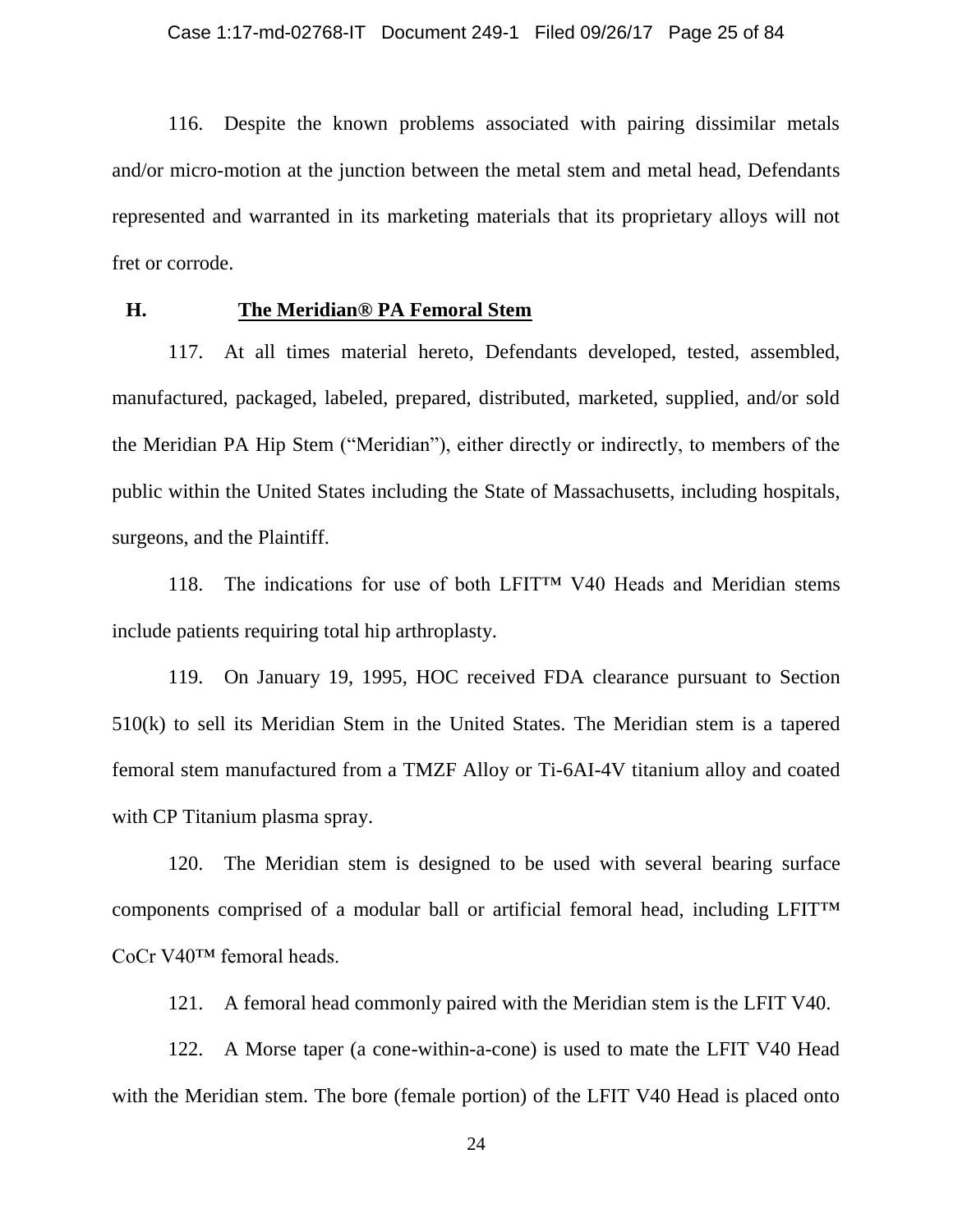#### Case 1:17-md-02768-IT Document 249-1 Filed 09/26/17 Page 26 of 84

the tapered trunnion (male portion) of the Meridian stem and impacted by the surgeon using a Stem Head Impactor tool. The stresses created by compression of the wall of the bore by the trunnion results in a locking of the head/stem taper interface.

123. Failure of the V40 taper interface allows micro-motion of these components and promotes corrosion and fretting.

124. The material combination of a titanium alloy stem with a cobalt chromium femoral head (like the LFIT V40) has been reported to cause fretting and corrosion. Scientists have reported the occurrence of significant fretting and corrosion caused by the combination of dissimilar metals and/or micro-motion at the junction between the stem trunnion and head bore for decades.

125. Defendants manufacture, market, and sell ceramic femoral heads that are compatible with the Meridian stem. Upon information and belief, a Meridian stem paired with a ceramic femoral head will not experience fretting and corrosion.

126. Despite the known problems associated with pairing dissimilar metals and/or micro-motion at the junction between the metal stem and metal head, Defendant represented and warranted in its marketing materials that its proprietary alloys will not fret or corrode.

## **I. The Exeter® V40™ Femoral Stem**

127. At all times material hereto, HOC developed, tested, assembled, manufactured, packaged, labeled, prepared, distributed, marketed, supplied, and/or sold the Exeter V40 Hip stem ("Exeter V40"), either directly or indirectly, to members of the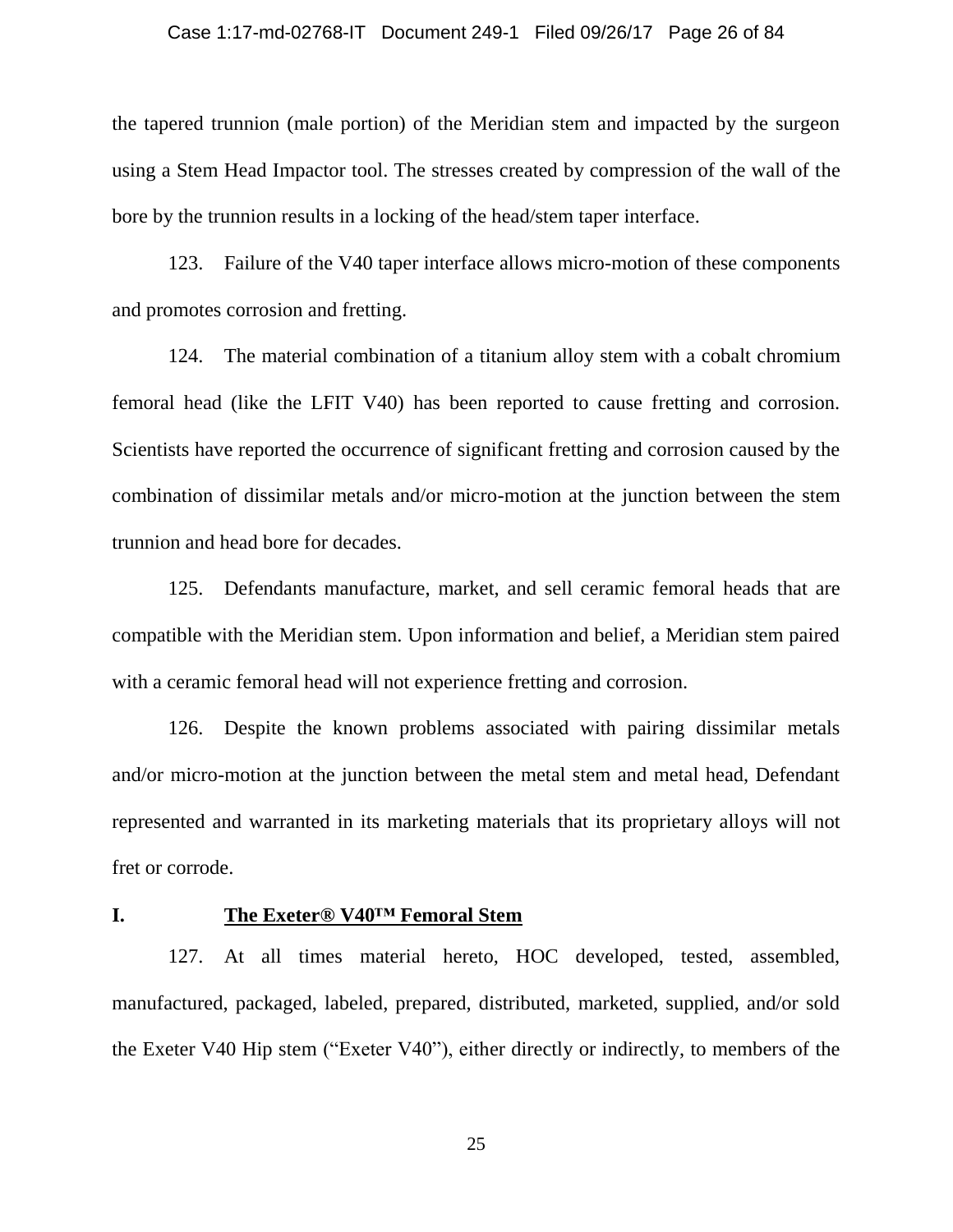#### Case 1:17-md-02768-IT Document 249-1 Filed 09/26/17 Page 27 of 84

public within the United States including the State of Massachusetts, including hospitals, surgeons, and the Plaintiff.

128. The indications for use of both LFIT<sup> $TM$ </sup> V40 Heads and Exeter V40 stems include patients requiring total hip arthroplasty.

129. The Exeter stem was previously approved for use with Zirconia, alumina ceramic, Biolox® Delta ceramic and stainless steel heads. On September 20, 2011, HOC received FDA clearance pursuant to Section 510(k) to sell its Exeter stem in the United States with the LFIT V40 Head. The Exeter stem is a V40 tapered stem made with Material Orthinox™ stainless steel.

130. The Exeter V40 is designed to be used with several bearing surface components comprised of a modular ball or artificial femoral head, including LFIT™ CoCr V40™ femoral heads.

131. A femoral head commonly paired with the Exeter V40 is the LFIT V40.

132. A Morse taper (a cone-within-a-cone) is used to mate the LFIT V40 Head with the Exeter V40 stem. The bore (female portion) of the LFIT V40 Head is placed onto the tapered trunnion (male portion) of the Exeter V40 stem and impacted by the surgeon using a Stem Head Impactor tool. The stresses created by compression of the wall of the bore by the trunnion results in a locking of the head/stem taper interface.

133. Failure of the V40 taper interface allows micro-motion of these components and promotes corrosion and fretting.

134. The material combination of a stainless steel stem with a cobalt chromium femoral head (like the LFIT V40) has been reported to cause fretting and corrosion.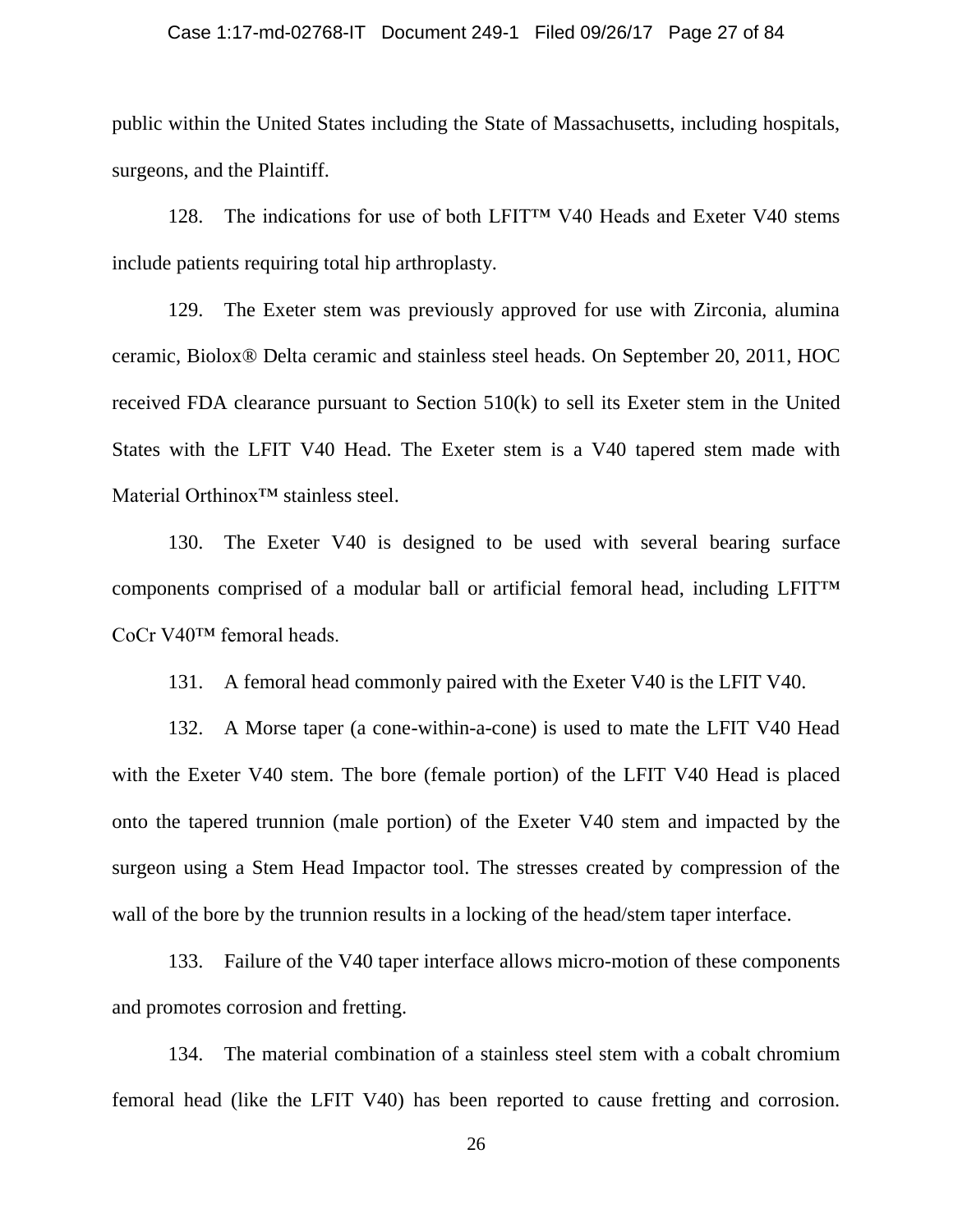#### Case 1:17-md-02768-IT Document 249-1 Filed 09/26/17 Page 28 of 84

Scientists have reported the occurrence of significant fretting and corrosion caused by the combination of dissimilar metals and/or micro-motion at the junction between the stem trunnion and head bore for decades.

135. Defendant manufactures, markets, and sells ceramic femoral heads that are compatible with the Exeter V40 stem. Upon information and belief, an Exeter V40 stem paired with a ceramic femoral head will not experience fretting and corrosion.

136. Despite the known problems associated with pairing dissimilar metals and/or micro-motion at the junction between the metal stem and metal head, Defendant represented and warranted in its marketing materials that its proprietary alloys will not fret or corrode.

## **J. The Reliance® PF Femoral Stem**

137. At all times material hereto, Defendants developed, tested, assembled, manufactured, packaged, labeled, prepared, distributed, marketed, supplied, and/or sold the Reliance® Femoral Hip Stem ("Reliance"), either directly or indirectly, to members of the public within the United States including the State of Massachusetts, including hospitals, surgeons, and the Plaintiff.

138. The indications for use of both LFIT™ V40 Heads and Reliance stems include patients requiring total hip arthroplasty.

139. On April 9, 1997, Defendants received FDA clearance pursuant to Section 510(k) to sell its Reliance stem in the United States. The Reliance stem is a tapered femoral stem manufactured from forged cobalt- chromium-molybdenum (Vitallium®) alloy.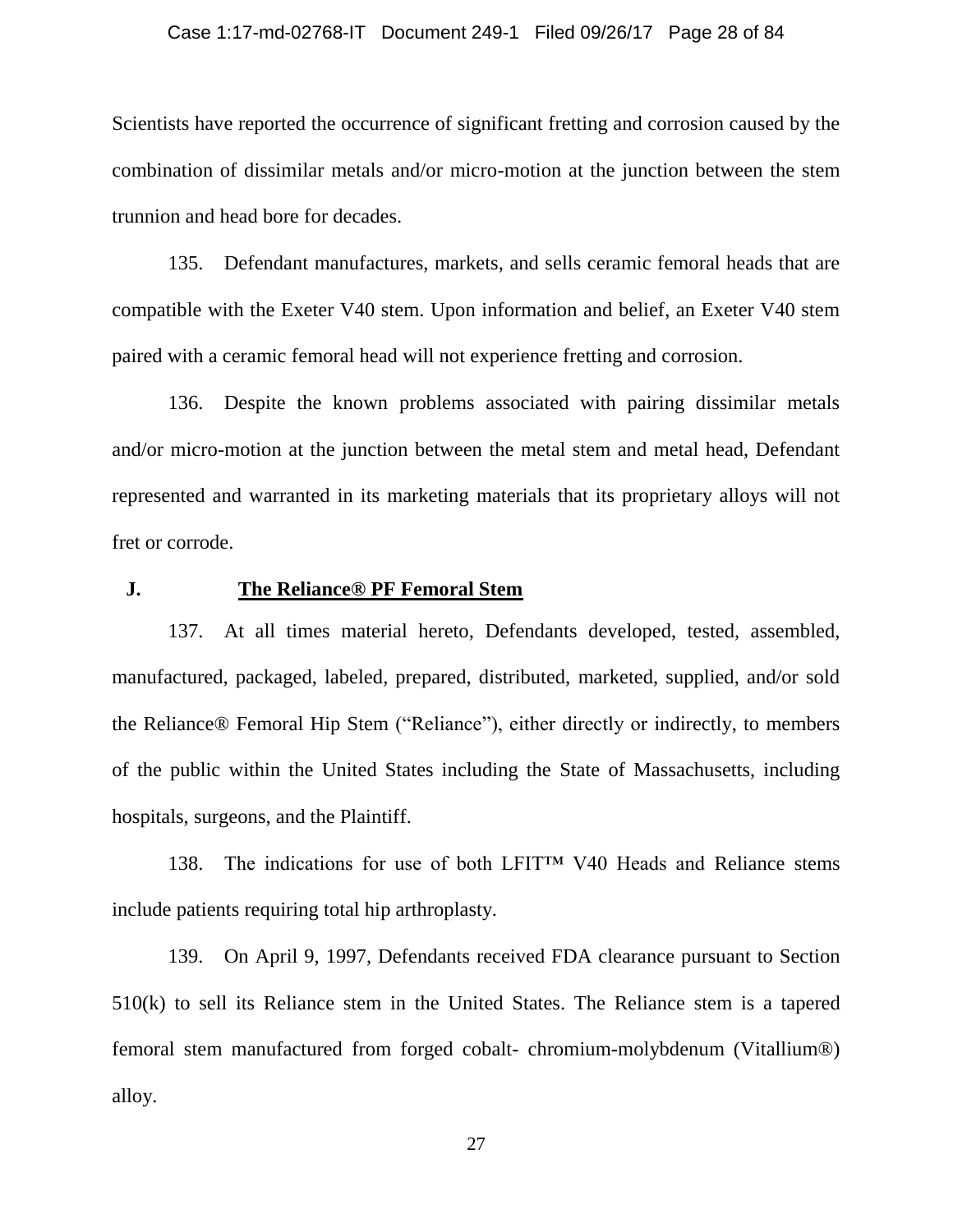#### Case 1:17-md-02768-IT Document 249-1 Filed 09/26/17 Page 29 of 84

140. The Reliance stem is designed to be used with several bearing surface components comprised of a modular ball or artificial femoral head, including LFIT™ CoCr V40™ femoral heads.

141. A femoral head commonly paired with the Reliance stem is the LFIT V40.

142. A Morse taper (a cone-within-a-cone) is used to mate the LFIT V40 Head with the Reliance stem. The bore (female portion) of the LFIT V40 Head is placed onto the tapered trunnion (male portion) of the Reliance stem and impacted by the surgeon using a Stem Head Impactor tool. The stresses created by compression of the wall of the bore by the trunnion results in locking of the head/stem taper interface.

143. Failure of the V40 taper interface allows micro-motion of these components and promotes corrosion and fretting.

144. Failure of the V40 Taper causes micro-motion and mechanical wear, which results in the release of toxic metal particles into the surrounding tissues of the hip. Scientists have reported on the known potential for injury associated with metallic wear particles in hip implants for decades.

145. Defendants manufacture, market, and sell ceramic femoral heads that are compatible with the Reliance stem. Upon information and belief, a Reliance stem paired with a ceramic femoral head will not experience fretting and corrosion.

146. Despite the known problems associated with pairing dissimilar metals and/or micro-motion at the junction between the metal stem and metal head, Defendant represented and warranted in its marketing materials that its proprietary alloys will not fret or corrode.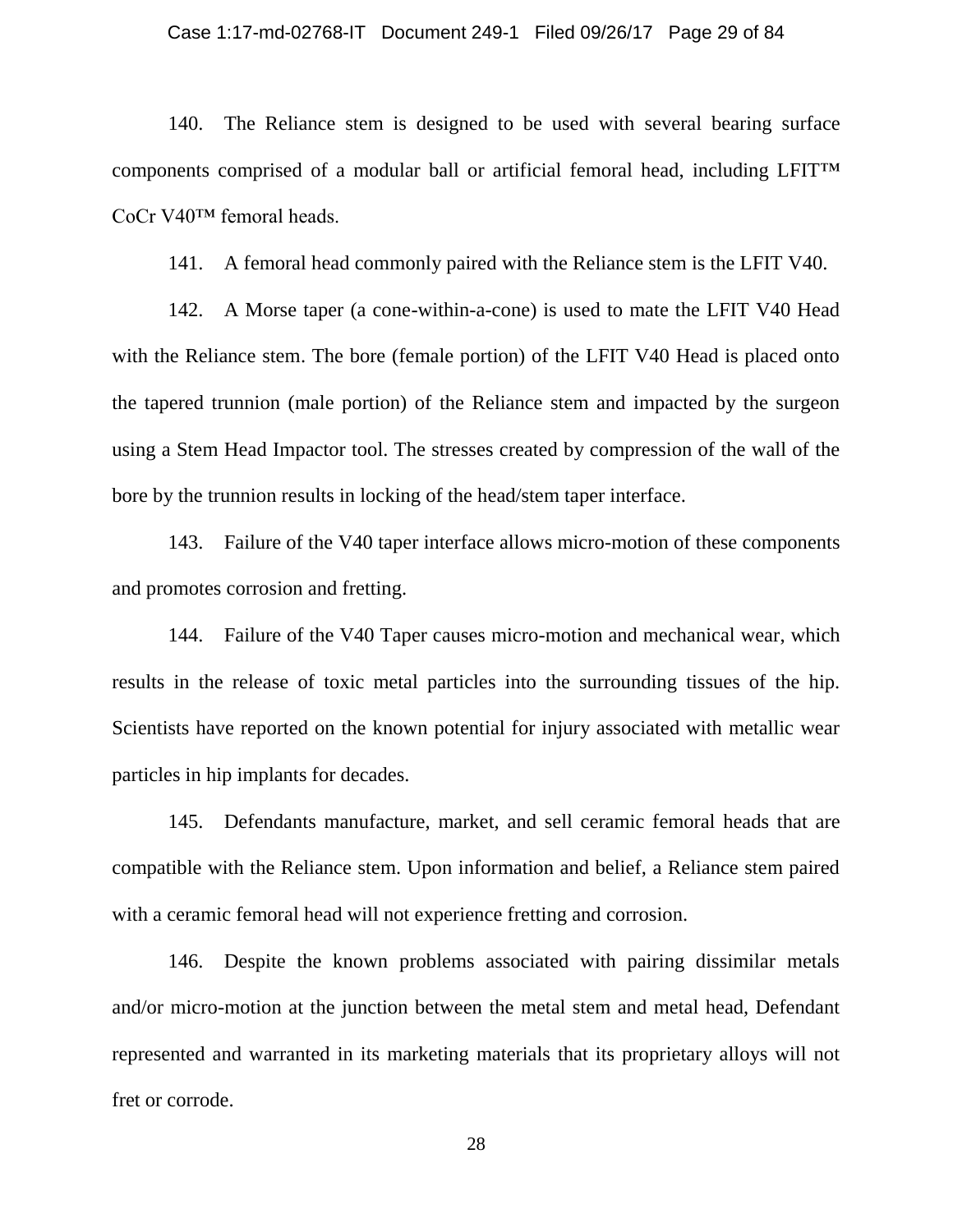## **K. Other Stryker Femoral Stems**

147. At all times material hereto, Defendants developed, tested, assembled, manufactured, packaged, labeled, prepared, distributed, marketed, supplied, and/or sold additional femoral stems "Other Femoral Stems" not listed above, either directly or indirectly, to members of the public within the United States including the State of Massachusetts, including hospitals, surgeons, and the Plaintiff.

148. The indications for use of the LFIT™ V40 Heads and the Other Femoral Stems include patients requiring total hip arthroplasty.

149. The Other Femoral Stems are designed to be used with a number of bearing surface components comprised of a modular ball or artificial femoral head, including LFIT™ CoCr V40™ femoral heads.

150. Femoral heads commonly paired with Other Femoral Stems are the LFIT V40.

151. A Morse taper (a cone-within-a-cone) is used to mate the LFIT V40 Head with the Other Femoral Stems. The bore (female portion) of the LFIT V40 Head is placed onto the tapered trunnion (male portion) of the Other Femoral Stems and impacted by the surgeon using a Stem Head Impactor tool. The stresses created by compression of the wall of the bore by the trunnion results in a locking of the head/stem taper interface.

152. Failure of the V40 taper interface allows micro-motion of these components and promotes corrosion and fretting.

153. The material combination of the titanium alloy of the Other Femoral Stems with a cobalt chromium femoral head (like the LFIT V40) has been reported to cause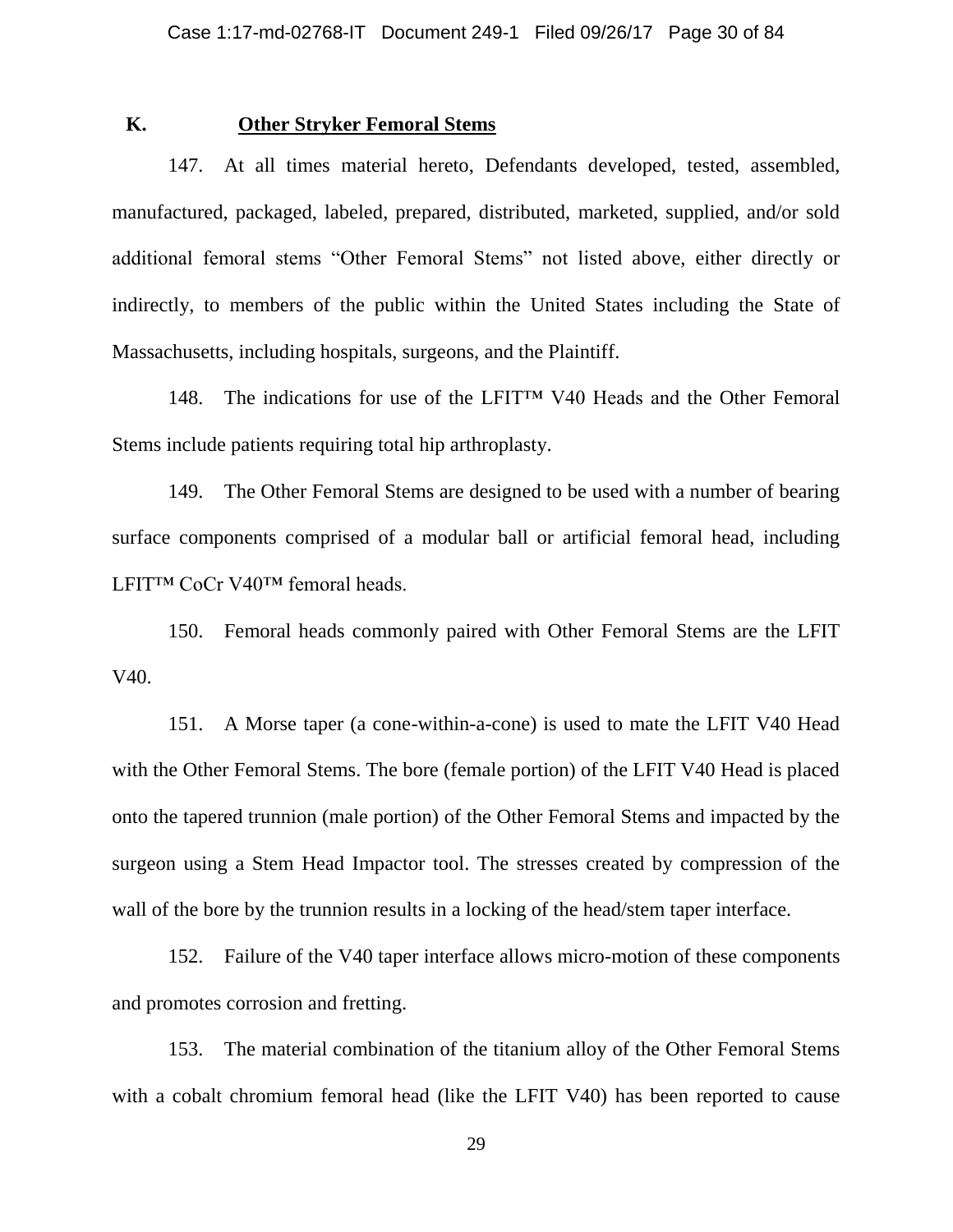#### Case 1:17-md-02768-IT Document 249-1 Filed 09/26/17 Page 31 of 84

fretting and corrosion. Scientists have reported the occurrence of significant fretting and corrosion caused by the combination of dissimilar metals and/or micro-motion at the junction between the stem trunnion and head bore for decades.

154. Defendant manufactures, markets, and sells ceramic femoral heads that are compatible with the Other Femoral Stems. Upon information and belief, Other Femoral Stems paired with a ceramic femoral head will not experience fretting and corrosion.

155. Despite the known problems associated with pairing dissimilar metals and/or micro-motion at the junction between the metal stem and metal head, Defendant represented and warranted in its marketing materials that its proprietary alloys will not fret or corrode.

## **URGENT SAFETY NOTICES AND RECALLS**

156. On or about August 29, 2016, Defendants issued a voluntary worldwide recall of certain lots of the LFIT V40 Heads, citing a "higher than expected" incidence of taper lock failure. Defendants identified several "Potential Hazards" Associated with taper lock failure, including:

- Dislocation of the femoral head from the hip stem
- Fractured hip stem trunnions
- Excessive metallic debris
- Excessive wear debris

157. The recall notice further states that the problems caused by the LFIT V40 Head include "revision" surgery," "inflammatory response," "adverse local tissue reaction," "dislocation," and "periprosthetic fracture." However, despite these serious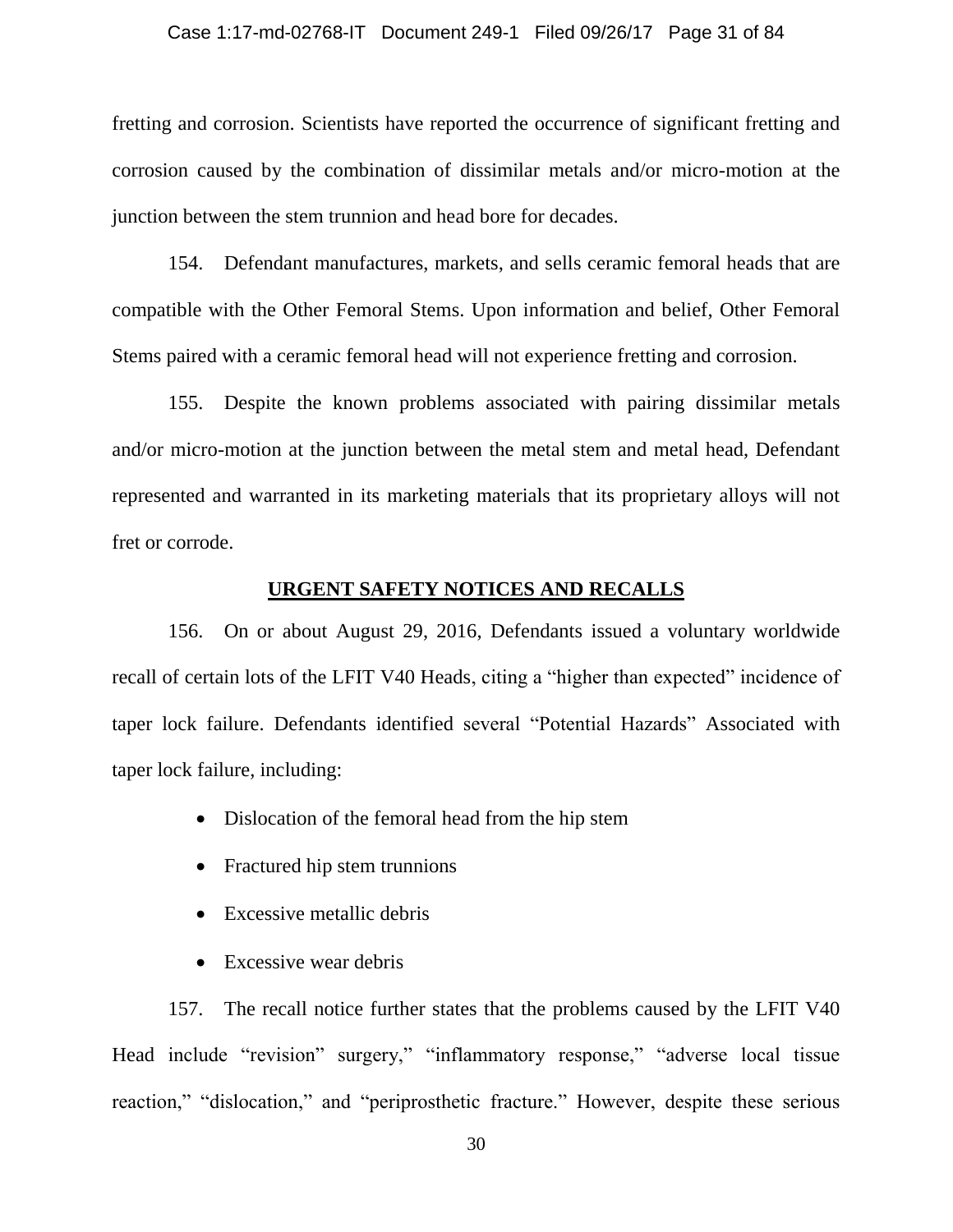#### Case 1:17-md-02768-IT Document 249-1 Filed 09/26/17 Page 32 of 84

"hazards," the recall notice provides no information concerning the cause of the failures or steps surgeons should take to monitor patients.

158. In this notice, Defendants acknowledged that they had received reports of device failure due to heavy metal contamination. The Urgent Medical Device Recall Notification specifically referred to failures at the taper lock junction.

159. Nevertheless, the Stryker recall notification minimized the gravity and magnitude of the problem by noting that the reason for the voluntary recall was "Stryker has receive higher than expected complaints of taper lock failure for specific lots of the following certain sizes of the V40 LFIT Anatomic Cobalt Chrome femoral heads manufactured prior to 2011" thus conveying the message to surgeons that there was no concern for other sizes beyond those specifically recalled– certain 36, 40 and 44 mm head diameters with certain specific offsets.

160. Moreover, the recall notice failed to advise surgeons that they should notify their patients of the recall or that the surgeons should pursue any specific follow up of their at-risk patients. Instead, Stryker stated "implanted patients with LFIT Anatomic CoCr V40 femoral heads as described above should continue to be followed for the normal protocol established by his, her surgeon." Said statement provides no guidance whatsoever to the surgeons since many of these failures occurred a number of years after the implantation and most surgeons don't require follow-up of a patient beyond the first year or two following implant. Defendants knew that by providing ambiguous, and misleading "recommendation" that patients would not be notified of the recall, would not return to their surgeons and would not receive any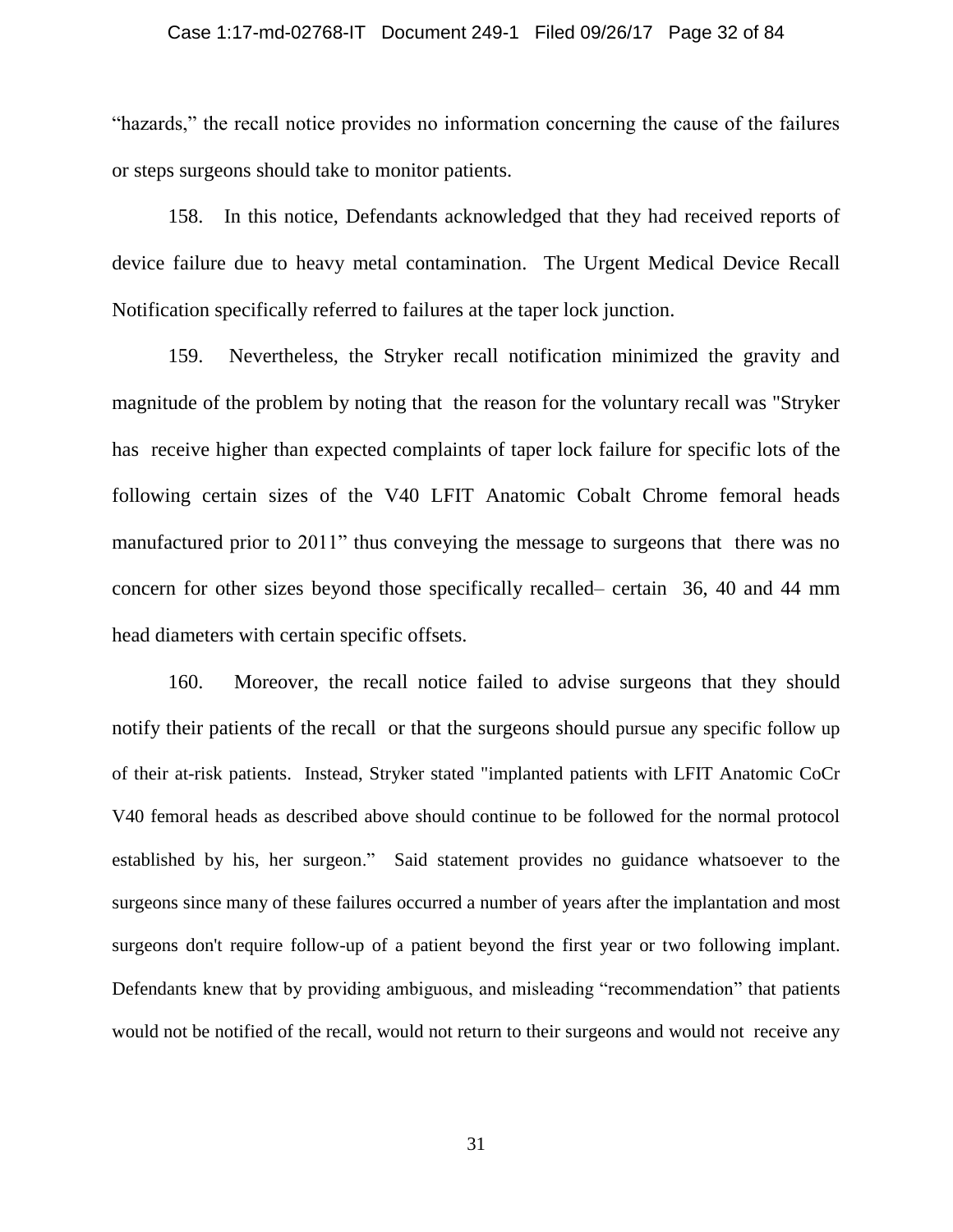#### Case 1:17-md-02768-IT Document 249-1 Filed 09/26/17 Page 33 of 84

testing to diagnose problems that if promptly detected could mitigate ongoing tissue damage or prevent catastrophic failure like disassociation of the femoral head from the stem.

161. In July of 2014 the American Association of Hip and Knee Surgeons, the American Academy of Orthopedic Surgeons and The Hip Society issued a Consensus Statement on Risk Stratification Algorithm for Management of Patients with Dual Modular Taper Total Hip Arthroplasty. While the statement was geared to dual modularity devices, many of its recommendations were equally applicable to single modularity at the neck head junction such as the Devices in issue here. For example, it recommended magnetic resonance imaging (MRI) in detection of local adverse soft tissue reaction as "an important diagnostic tool in evaluating the presence of adverse tissue reactions to the modular taper fretting corrosion… Early application of MRI may be important tool that allows early detection of adverse soft tissue reactions due to modular taper fretting corrosion. This has been reported and THA patients with neck–stem modularity as well as head–neck modularity." Nevertheless, Stryker in its misleading recall notice did not suggest to surgeons that they call their patients for a visit to perform an MRI and determine if there was adverse tissue reaction.

162. The consensus statement also recommended frequent follow ups including patients at high-risk receiving six-month intervals and at moderate risk annual follow-up due to the risks of insidious tissue damage. The conclusion of the consensus statement is "there should be a low threshold to perform a systematic evaluation of patients with dual taper stem total hip arthroplasty as early recognition diagnosis will facilitate the initiation of appropriate treatment prior to significant adverse biological reactions." Nevertheless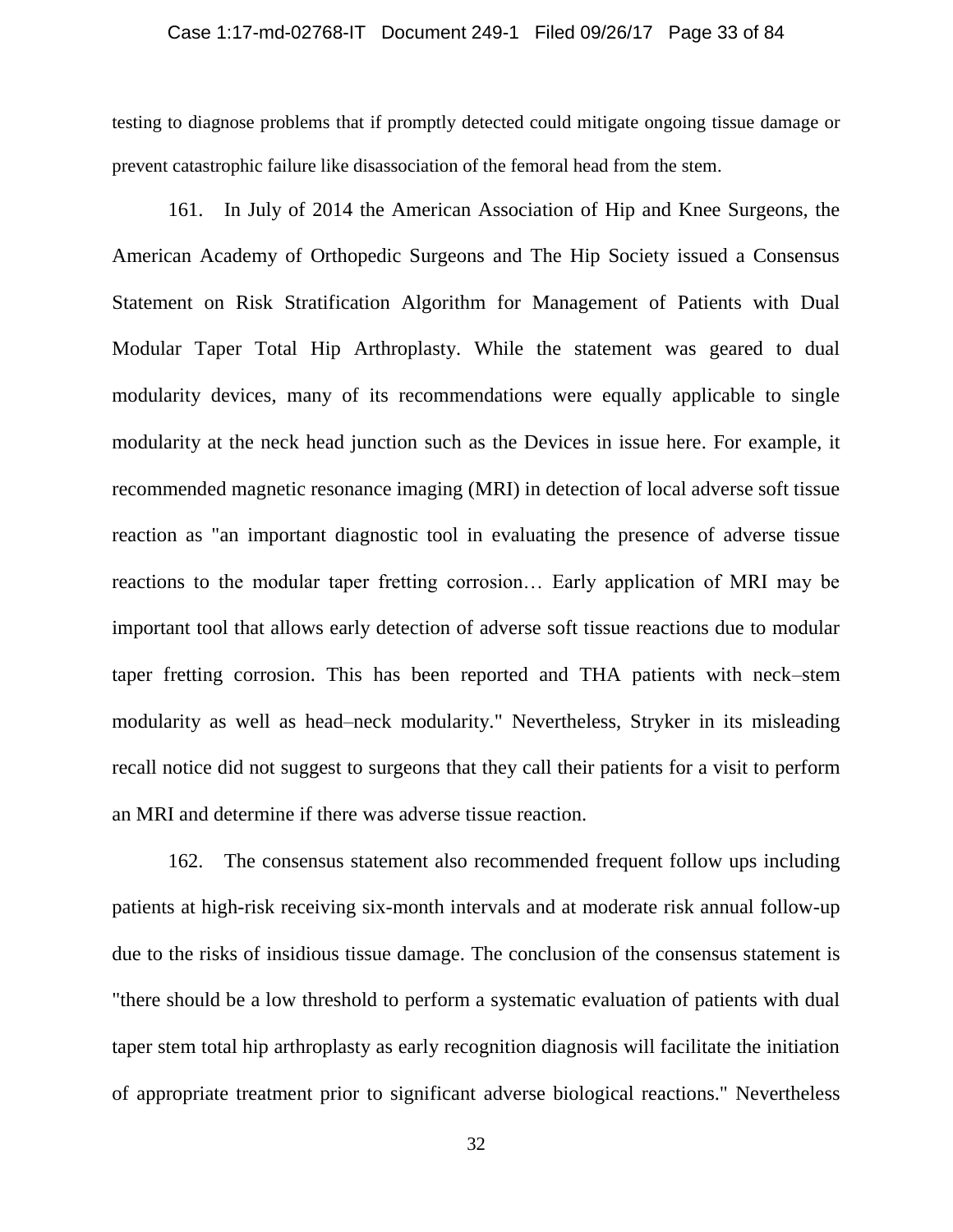#### Case 1:17-md-02768-IT Document 249-1 Filed 09/26/17 Page 34 of 84

Stryker in its misleading recall notice did not suggest to surgeons that they call their patients to return for a visit to perform a systematic evaluation of patients with the LFIT V40 Heads and instead sought to minimize the problem and distinguish it from that of the notoriously disastrous recalled dual modular Rejuvenate and ABG II stems.

163. A simple, inexpensive blood test can be used to determine whether a patient is experiencing the corrosive process that lead to the 2016 recall. Specifically, the presence of elevated levels of cobalt, chromium, or titanium in the blood is an important sign that the prosthetic hip is corroding. Despite the availability of this test, the Defendants' recall notice fails to instruct surgeons to contact patients with the Device to perform such tests.

164. Defendants, through their sales representatives who typically are present in the operating room for the implantation, have possession, custody or control over their sales representative records, which frequently keep track of which device was used by which surgeon in particular patients. Defendants could have provided those records to surgeons to assist them in identifying which of their patients were implanted with the LFIT V40 cobalt chromium heads. However, since Defendants' strategy to deal with this health disaster was the uninformative and misleading recall notice, Defendants failed to facilitate any surgeons' efforts to inform patients of the recall, and the need for periodic follow up to look for signs of failure of the head stem junction. Such follow up, could have led to earlier diagnosis of Device failure and surgical intervention.

165. Accordingly, Defendants failed to mitigate damages arising from their defective products and left patients uninformed of the recall, resulting in ongoing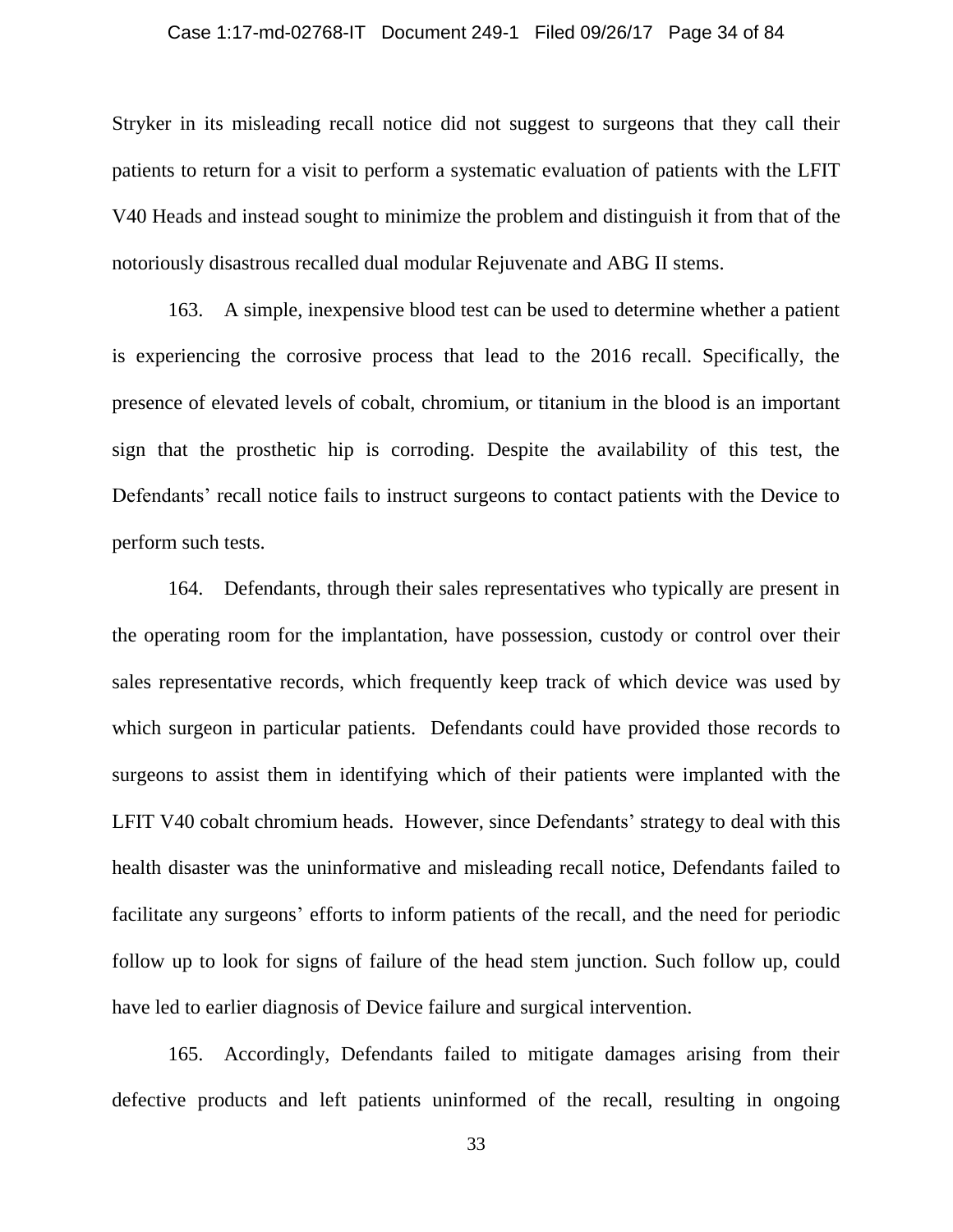destruction of tissue, muscle and bone causing worsening and permanent impairment in many unknowing patients.

166. The Urgent Medical Device Recall Notification went on to describe symptoms and findings consistent with those experienced by Plaintiffs herein.

## **THE FEDERAL REQUIREMENTS**

167. The Medical Device Amendments of 1976 ("MDA") to the Food Device Cosmetic Act ("FDCA") established the current regulatory framework for medical device approval.

168. The MDA contains a three-class classification system for medical devices. Class I devices pose the lowest risk to consumers' health, do not require FDA approval for marketing, and include devices such as tongue depressors. Class II devices pose intermediate risk and often include special controls including post-market surveillance and guidance documents. Finally, Class III devices pose the greatest risk of death or complications and include most implantable surgical devices such as cardiac pacemakers, coronary artery stents, automated external defibrillators, and several types of implantable orthopedic devices for spine and hip surgery. The LFIT V40 is a Class III devices.

169. Manufacturers such as Stryker that are seeking to market Class III devices, such as the LFIT V40, are required to submit a  $510(k)$  Approval Application (" $510(k)$ ") that must be evaluated and approved by the FDA, if they can demonstrate to the FDA that the devices are shown to be "substantially equivalent" to a predicate device the manufacturer previously submitted for approval to the FDA. 21 U.S.C.§ 360e(b)(1)(B).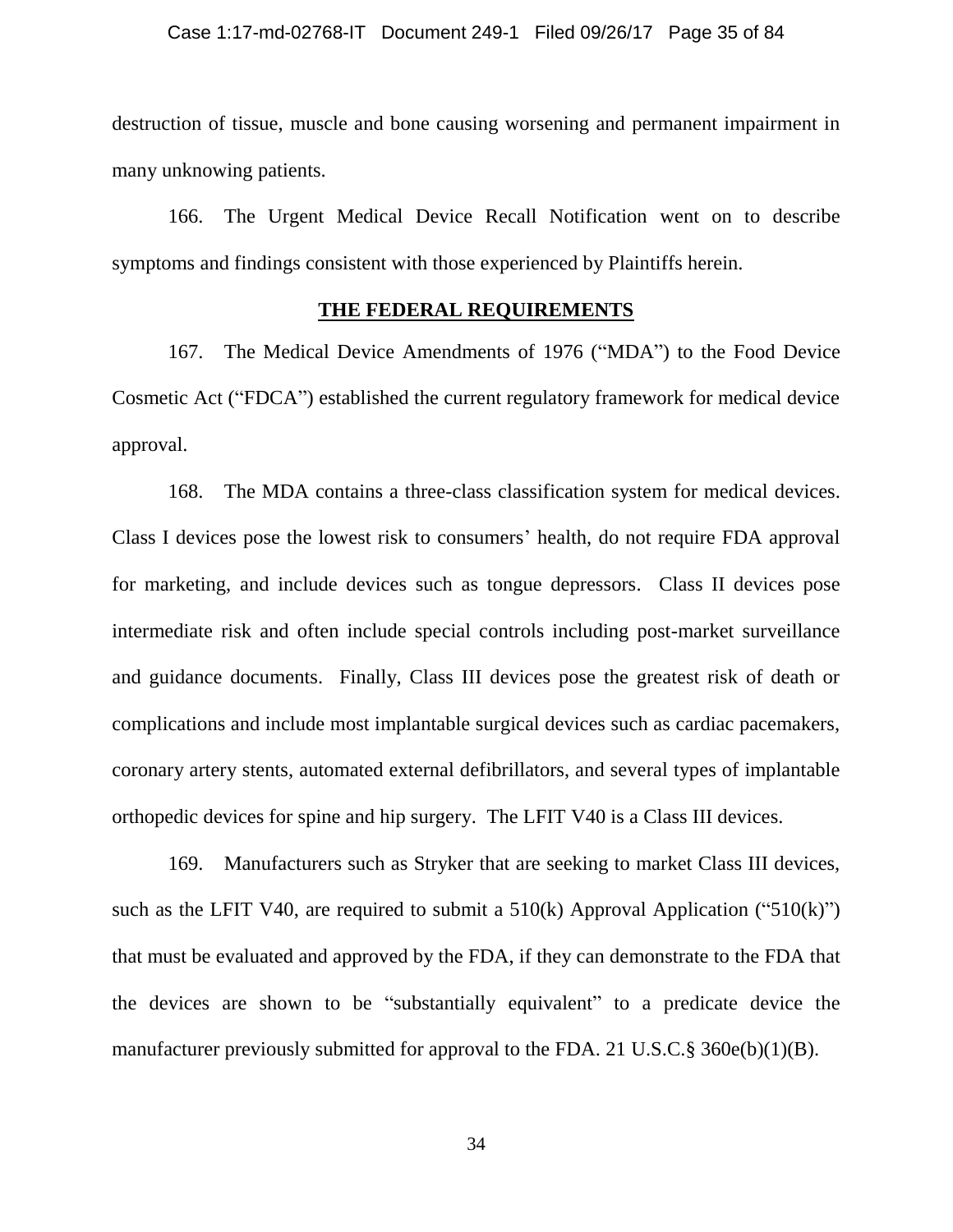## Case 1:17-md-02768-IT Document 249-1 Filed 09/26/17 Page 36 of 84

170. According to the U.S. Supreme Court in Buckman v. Plaintiffs' Legal Comm., 531 U.S. 341 (2001), the Supreme Court explained that demonstrating that a device qualifies for this , known as the "  $\S$  510(k) process," means that: "[s]ection 510(k) submissions must include the following: 'Proposed labels, labeling, and advertisements sufficient to describe the device, its intended use, and the directions for its use,' 21 CFR § 807.87(e) (2000); and must include "[a] statement indicating the device is similar to and/or different from other products of comparable type in commercial distribution, accompanied by data to support the statement," § 807.87(f); "[a] statement that the submitter believes, to the best of his or her knowledge, that all data and information submitted in the premarket notification are truthful and accurate and that no material fact has been omitted," § 807.87(k); and "any additional information regarding the device requested by the [FDA] Commissioner that is necessary for the Commissioner to make a finding as to whether or not the device is substantially equivalent to a device in commercial distribution," § 807.87(l). 531 U.S. 341, 345-46. Here, the LFIT™ CoCr V40™ Femoral Head was approved pursuant to this 510(k) process.

171. The FDCA requires Class III medical devices to be demonstrated to be safe and effective for each intended use<sup>1</sup>. Not only is the medical device itself part of the 510(k) approval process, but the labeling and packaging that comes with it.

172. A manufacturer is required to give adequate directions for the use of a medical device such that a "layman can use a device safely and for the purposes for

 $\overline{a}$ 

<sup>&</sup>lt;sup>1</sup> 21 U.S.C.  $$360e(c)(2)(A)(iv)$  (2015)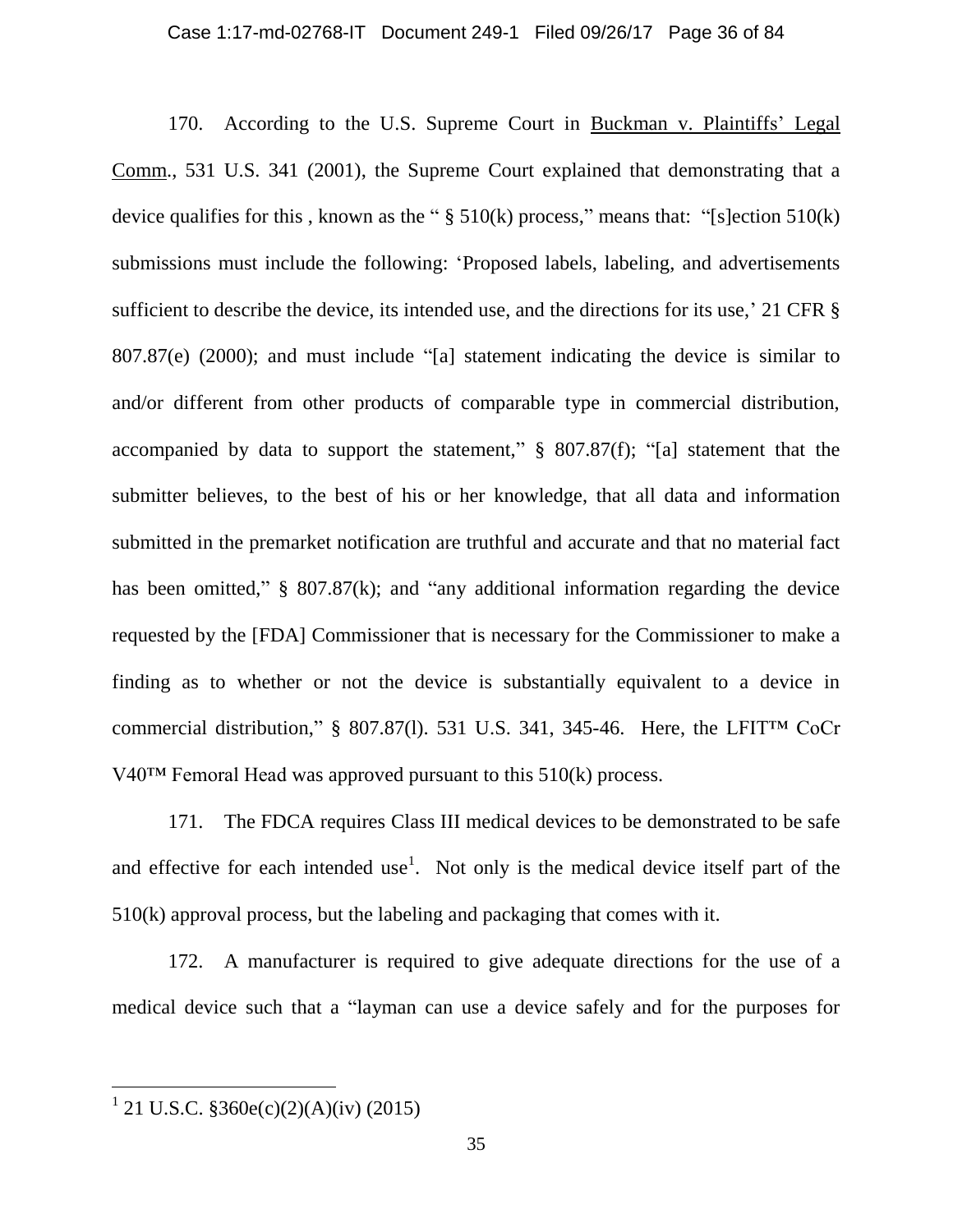### Case 1:17-md-02768-IT Document 249-1 Filed 09/26/17 Page 37 of 84

which it is intended<sup> $n^2$ </sup>, and conform to section 801.15 requirements governing the appearance of the label.

173. The FDCA requires medical device manufacturers to disclose all material facts in advertising and labeling<sup>3</sup>, and false and misleading labeling is considered 'misbranded"<sup>4</sup>, which is prohibited<sup>5</sup>.

174. The distribution of a "misbranded" medical device is prohibited pursuant to 21 U.S.C. §§ 331(a), (k) (2012) and 21 U.S.C. § 352(f) (2012).

175. The FDCA provides that a medical device is misbranded if, among other things, the labeling did not contain adequate directions for use, which includes critical information about adverse events. Adequate directions for use cannot be written including adverse events when the manufacturer has failed to disclose those adverse events to the FDA. Therefore, the labeling becomes inadequate and the product is misbranded.

176. Federal law requires a manufacturer to ensure that any warranty statements it voluntary makes are truthful, accurate, not misleading, and consistent with applicable federal and state  $law<sup>6</sup>$ .

 $\overline{a}$ 

 $^{2}$  21 C.F.R. § 801.5 (2016)

<sup>3</sup> 21 U.S.C.§ 321 (n) (2015)

<sup>4</sup> 21 U.S.C.§ 352 (a), (q) (2015)

<sup>5</sup> 21 U.S.C.§ 331(b) (2015)

 $6$  21 U.S.C. § 331(b). It should be noted that the FDA approval letter for Infuse® specifically states that the FDA "…does not evaluate information related to contract liability warranties, however you should be aware that any such warranty statements must be truthful, accurate, and not misleading, and must be consistent with applicable Federal and State laws." See http://www.accessdata.fda.gov/cdrh\_docs/pdf/P000058a.pdf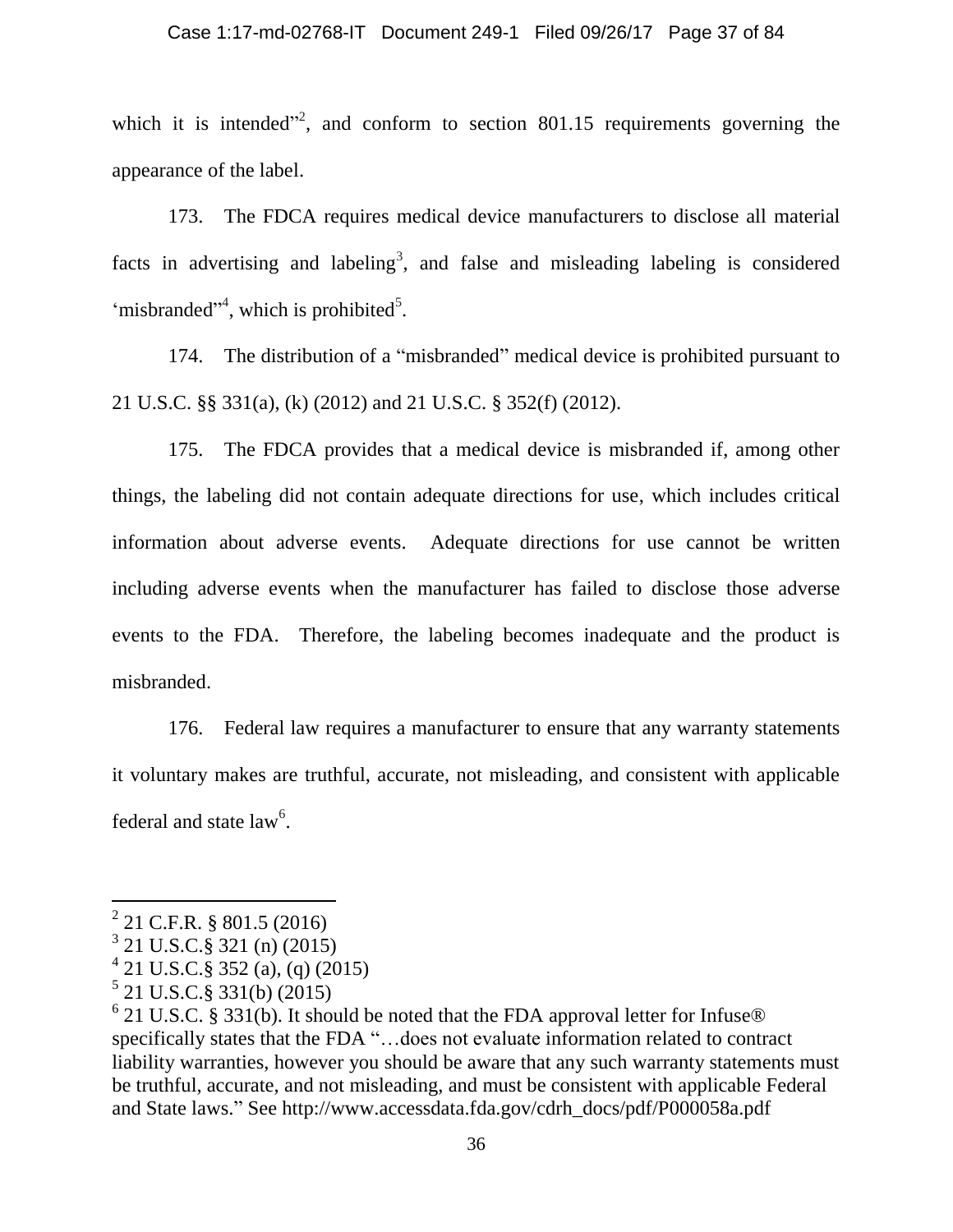177. Under the FDCA, medical device manufacturers are prohibited from introducing the adulteration or misbranding of any medical device into interstate commerce<sup>7</sup>.

# **A. The FDA, By Its Regulations and 510(k) Process Prohibits Misleading or False Promotion and Marketing Activities**

178. Under the FDCA and FDA's implementing regulations, labeling, promotional advertisements, and making claims about medical devices are deemed misleading if they fail to disclose certain information about the product's risks.

179. Generally, to comply with the FDCA and FDA's implementing regulations, and therefore the PMA, such promotional pieces:

- a. cannot be false or misleading in any particular; and
- b. must reveal material facts about the product being promoted, including facts about the consequences that can result from use of the product as suggested in the promotional piece<sup>8</sup>; and,
- c. must be about only approved intended uses<sup>9</sup>.

180. The FDA regulates the manufacture, sale, and distribution of medical devices in the United States under the authority of the FDCA. This authority includes oversight of labeling and advertising for all medical devices $^{10}$ .

181. A medical device shall be deemed to be misbranded if its labeling is false or misleading in any particular. Labeling or advertising may be considered misleading if

<sup>7</sup> 21 U.S.C. § 331(b) (effective 2013)

<sup>8</sup> 21 U.S.C. § 321(n) (2015); 21 C.F.R. §§ 1.21, 202.1(e)(5)(iii) (2016)

<sup>9</sup> 21 C.F.R. § 801.4 (2016)

<sup>10</sup> *See* 21 U.S.C.§352(a), (n), (q)(2015)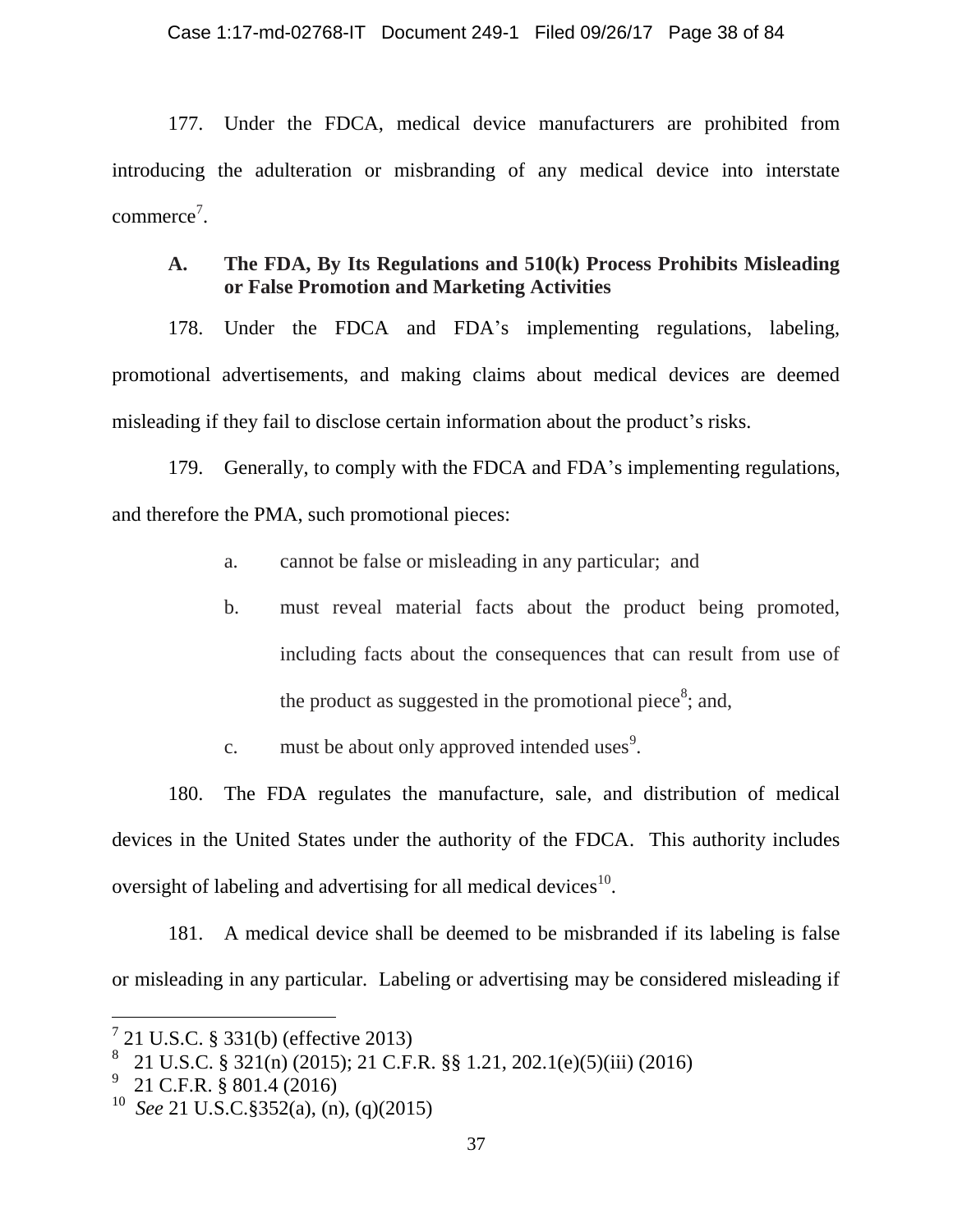### Case 1:17-md-02768-IT Document 249-1 Filed 09/26/17 Page 39 of 84

it fails to reveal material facts about the product being promoted, including facts about the consequences that can result from use of the product as suggested in a promotional  $piece<sup>11</sup>$ .

182. "In the case of any restricted device distributed for sale in any State, if (1) its advertising is false or misleading in any particular, or (2) it is sold, distributed, or used in violation of regulations prescribed under section 520(e)."

183. Advertisements for restricted devices must include "a brief statement of the intended uses of the device and relevant warnings, precautions, side effects, and contraindications…" 12

184. Restricted device advertisements must not be false or misleading and must reveal facts that are material about the product being advertised, including facts about the consequences that can result from use of the product as suggested in an ad.

185. The FDA regulates the manufacture, sale, and distribution of medical devices in the United States under the authority of the FDCA. This authority includes oversight of labeling and advertising for all medical devices.

186. A medical device shall be deemed to be misbranded if its labeling is false or misleading in any particular. Labeling or advertising may be considered misleading if it fails to reveal material facts about the product being promoted, including facts about the consequences that can result from use of the product as suggested in a promotional piece.

 $\overline{a}$ 

<sup>&</sup>lt;sup>11</sup> 21 U.S.C. § 321(n) (2012); 21 C.F.R.§§ 1.21, 202.1 (e)(5)(iii) (2016)

 $12$  21 C.F.R. § 352 (r) (2015)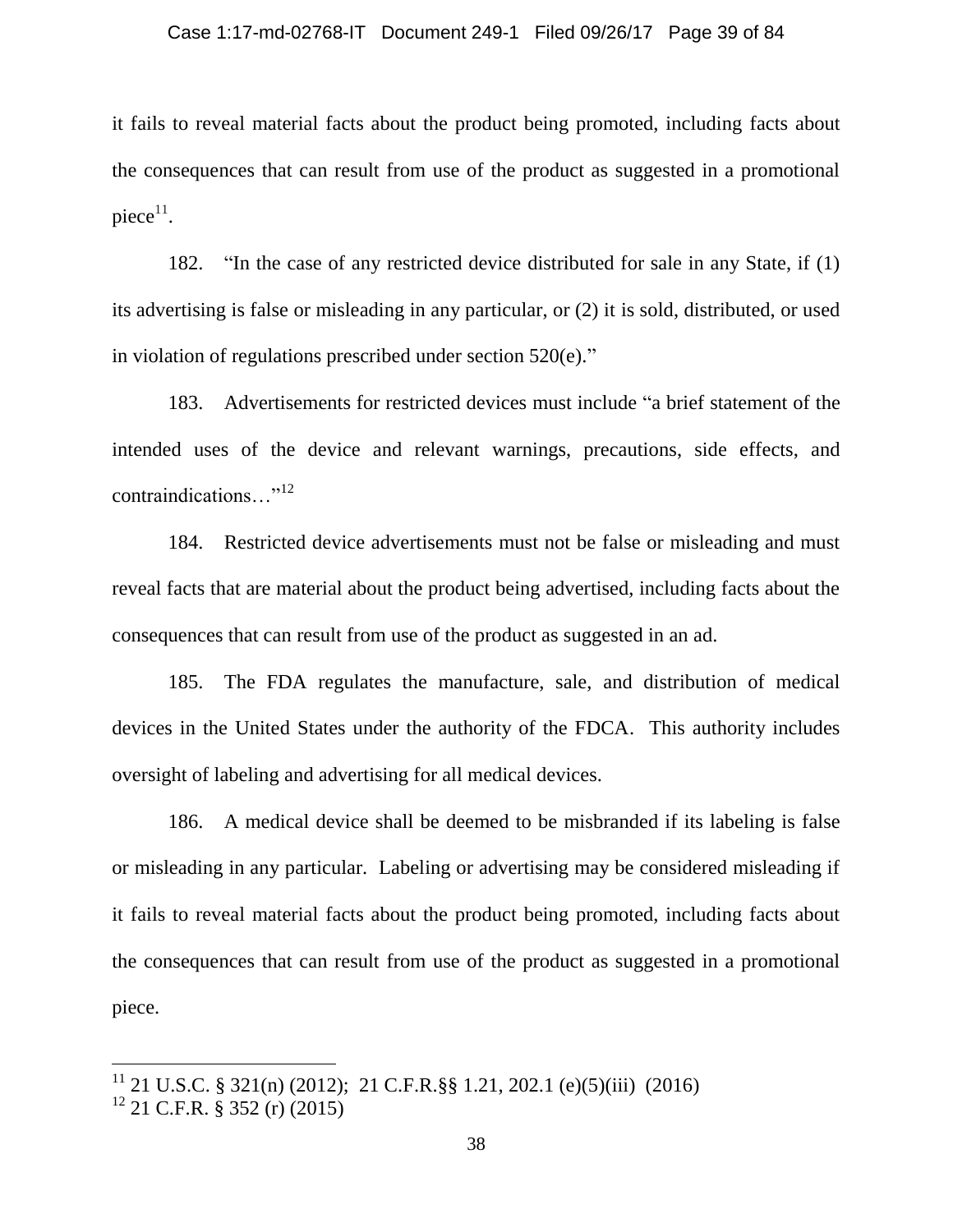### Case 1:17-md-02768-IT Document 249-1 Filed 09/26/17 Page 40 of 84

187. "In the case of any restricted device distributed for sale in any State, if (1) its advertising is false or misleading in any particular, or (2) it is sold, distributed, or used in violation of regulations prescribed under section 360j (e)."  $^{13}$ 

188. Advertisements for restricted devices must include "a brief statement of the intended uses of the device and relevant warnings, precautions, side effects, and contraindications…" 14

189. Restricted device advertisements must not be false or misleading<sup>15</sup> and must reveal facts that are material about the product being advertised, including facts about the consequences that can result from use of the product as suggested in an ad<sup>16</sup>.

# **B. After a Medical Device Is Cleared for Marketing, The Manufacturer Still Has Requirements, Including General reporting Requirements to the FDA Mandated by Federal Regulations.**

190. A medical device manufacturer's obligations do not end with the 510(k) Clearance.

191. Even after approval, manufacturers are required to report to the FDA "no later than 30 calendar days after the day: the manufacturer receive[s] or otherwise become<sup>[s]</sup> aware of information, from any source, that reasonably suggests that a device" marketed by the manufacturer:

a. May have caused or contributed to death or serious injury; or

 $13$  21 C.F.R. § 352 (q) (2015)

<sup>14</sup> *See* 21 U.S.C. § 352 (r)(2015)

 $15$  21 U.S.C. § 352 (q)(1) (2015)

 $^{16}$  21 U.S.C. § 321 (n) (2015)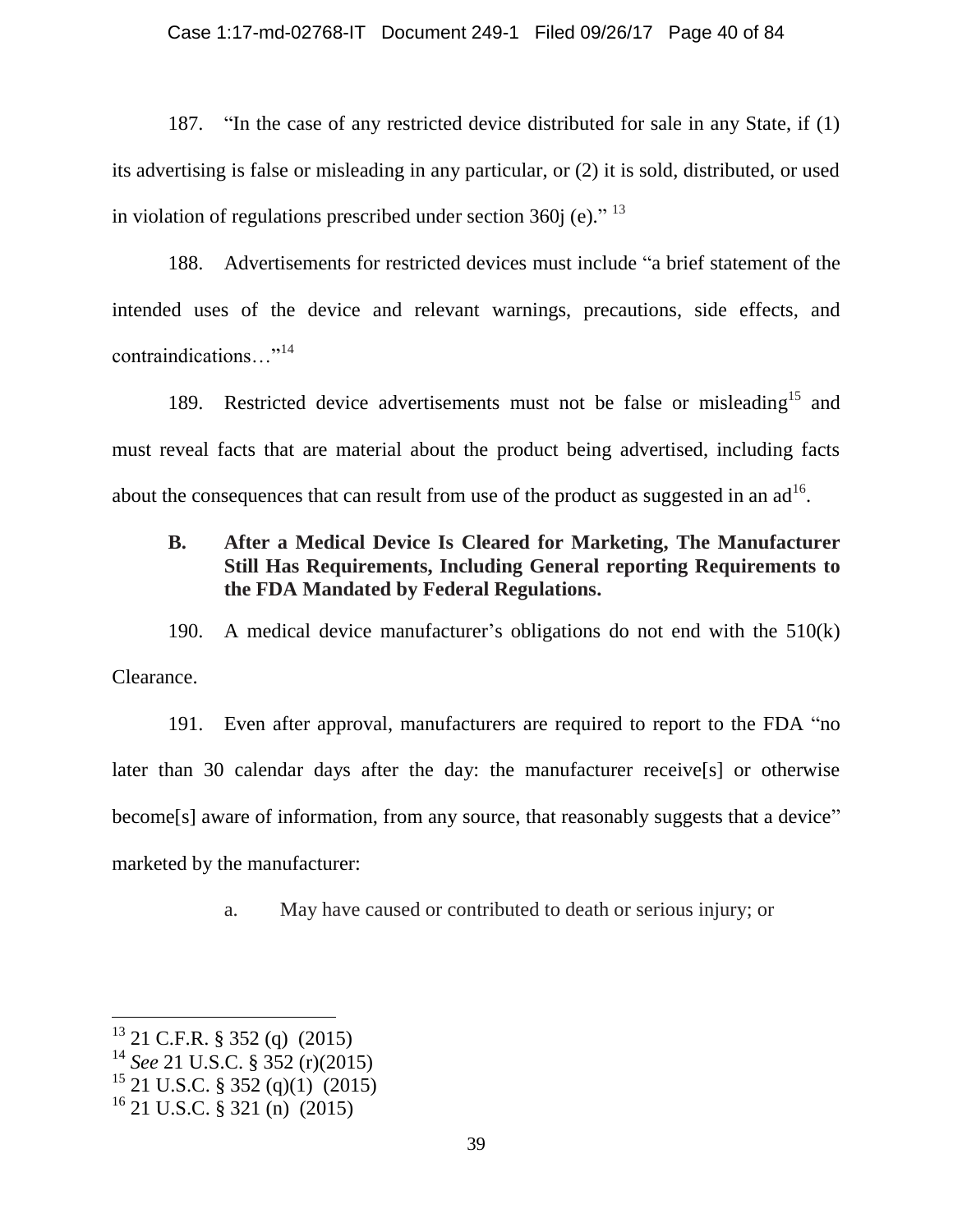b. Has malfunctioned and this device or a similar device [likewise marketed by the manufacturer] would be likely to cause or contribute to a death or serious injury, if the malfunction were to recur<sup>17</sup>.

192. These reports must contain all information reasonably known to the manufacturer, including any information that can be obtained by analysis, testing, or other evaluation of the device, and any information in the manufacturer's possession. In addition, manufacturers are responsible for conducting an investigation of each adverse event, and must evaluate the cause of the adverse event  $18$ .

193. In addition, manufacturers are required to make periodic reports to the FDA regarding approved devices, such reports to include summaries of:

- a. Unpublished reports of data from any clinical investigations or nonclinical laboratory studies involving the device or related devices and known to or that reasonably should be known to the applicant.
- b. Reports in the scientific literature concerning the device and known to or that reasonably should be known to the applicant<sup>19</sup>.

194. Under federal law, a medical device manufacturer has a continuing duty to monitor the product after premarket approval and to discover and report to the FDA any complaints about the product's performance and any adverse health consequences of which it became aware and that are or may be attributable to the product.

 $17$  21 C.F.R. § 803.50 (a) (2015)

<sup>18</sup> *Id.*

 $19$  21 C.F.R.§ 814.84 (b)(2) (2015)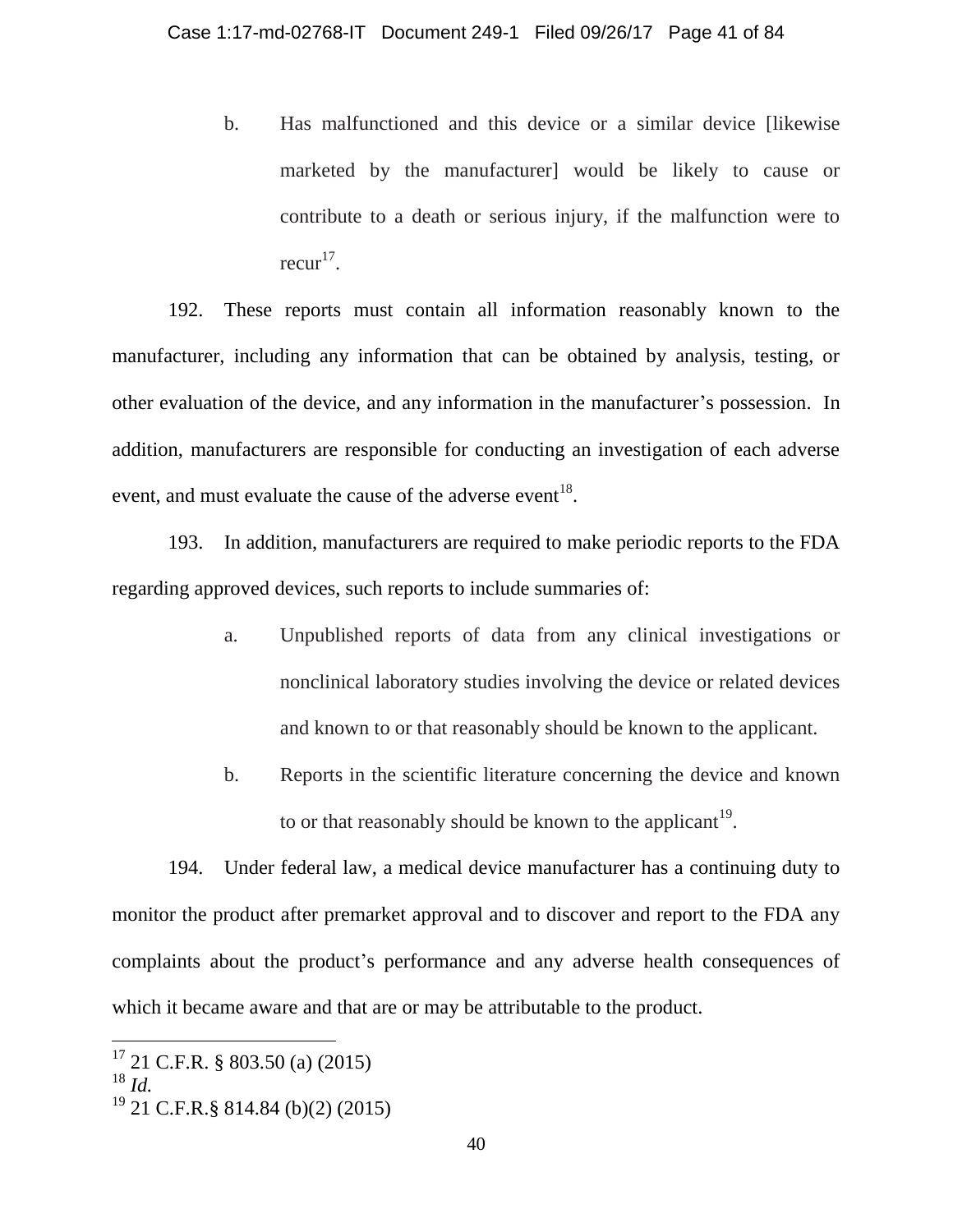### Case 1:17-md-02768-IT Document 249-1 Filed 09/26/17 Page 42 of 84

195. Following approval, a medical device manufacturer is required to report adverse events associated with the use of the product, i.e. those that may have caused serious injury or death or has malfunctioned and would likely cause or contribute to death or serious injury if recurred<sup>20</sup>.

196. The medical device manufacturer is required to report any incidents or information that reasonably suggests that the device (1) "[m]ay have caused or contributed to a death or serious injury" or (2) "[h]as malfunctioned" in a manner that would likely "cause or contribute to a death or serious injury" if it recurred<sup>21</sup>.

197. Another general reporting requirement for Class III medical devices after PMA approval is that the manufacturer is obligated to inform the FDA of new clinical investigations or scientific studies concerning the device about which the manufacturer knows or reasonably should know.<sup>22</sup>

198. Further, the FDCA subjects approved devices to reporting requirements<sup>23</sup>. For example, the manufacturer must update the FDA when it learns of investigations or scientific studies concerning its device<sup>24</sup>, or incidents where the device used in any manner "[m]ay have caused or contributed to a death or serious injury," either due to malfunction or normal operation<sup>25</sup>. The FDA can revoke its approval based on these

<sup>&</sup>lt;sup>20</sup> 21 C.F.R. §803.50(a) (2015); 21 U.S.C. § 360 $i$ (a) (2015)

<sup>&</sup>lt;sup>21</sup> 21 C.F.R. § 803.50(a) (2015); 21 C.F.R. §360i (a) (2015)

 $22$  21 C.F.R. § 814.84 (b)(2) (2015)

 $^{23}$  21 U.S.C. §360i(2015)

<sup>&</sup>lt;sup>24</sup> 21 C.F.R. § 814.84 (b)(2) (2015)

 $^{25}$  *Id.*, § 803.50(a) (2015)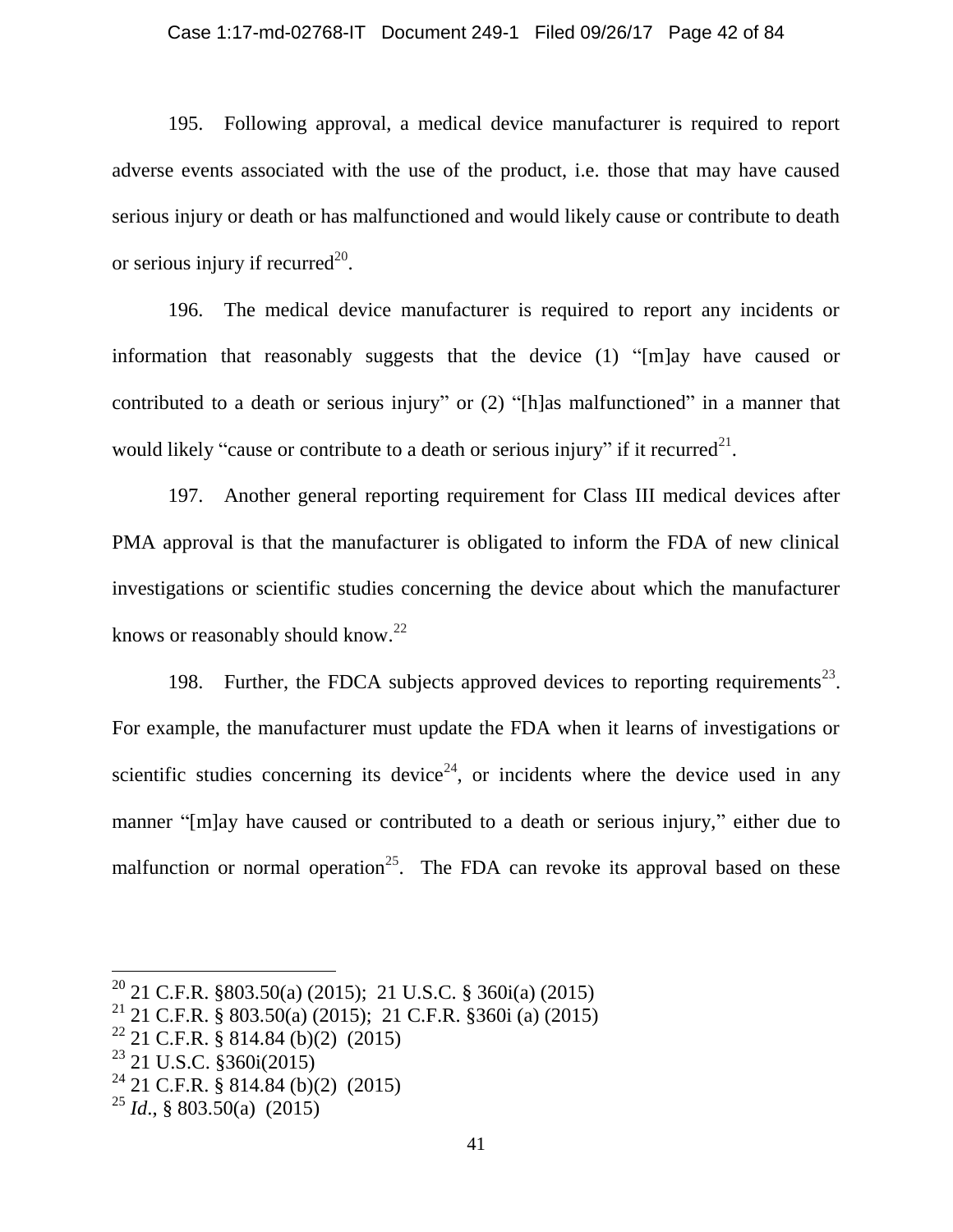post-approval reports<sup>26</sup>. The manufacturer must establish internal procedures for reviewing complaints and event reports<sup>27</sup>. Federal law also mandates that the FDA establish regulations requiring a manufacturer of a medical device to report promptly to FDA any correction or removal of a device undertaken to reduce a risk to health posed by the device, or to remedy a violation of federal law by which a device may present a risk to health<sup>28</sup>.

199. Medical device manufacturers are required by federal regulation to "establish and maintain" an adverse event database<sup>29</sup>. Pursuant to federal regulations, manufacturers of medical devices must also describe in every individual adverse event report whether remedial action was taken with regard to the adverse event, and whether the remedial action was reported to FDA as a removal or correction of the device<sup>30</sup>.

200. Pursuant to federal regulations, manufacturers must disclose any reportable MDR event or events, including a trend analysis that necessitates remedial action to prevent an unreasonable risk of substantial harm to the public health, to the FDA within 5 business days after becoming aware of such event or events $^{31}$ .

201. Pursuant to federal regulations, device manufacturers must report promptly to FDA any device corrections and removals, and maintain records of device corrections and removals.

 $26$  21 U.S.C. §§ 360e(1), 360h(e) (2015)

<sup>27</sup> 21 C.F.R. § 820.198 (a) (2015)

<sup>28</sup> 21 U.S.C. § 360i (2015).

 $^{29}$  21 C.F.R. §803.1(a) (2015)

<sup>30</sup> 21 C.F.R. § 803.52 (2015)

<sup>31</sup> *See* 21 C.F.R.§ 806 (2015)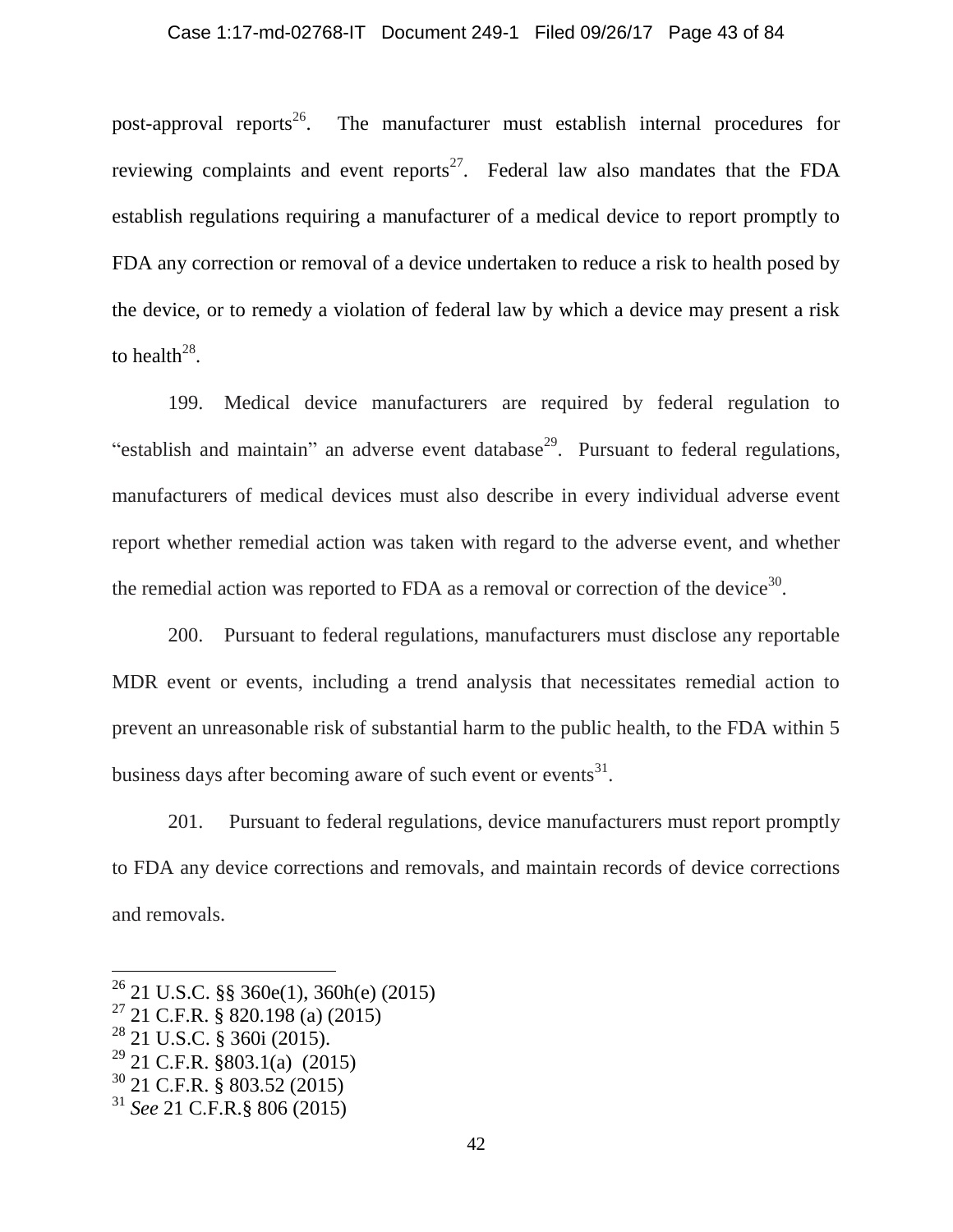### Case 1:17-md-02768-IT Document 249-1 Filed 09/26/17 Page 44 of 84

202. FDA regulations require submission of a written report within ten (10) working days of any correction or removal of a device initiated by the manufacturer to reduce a risk to health posed by the device, or to remedy a violation of the Act caused by the device, which may present a risk to health. The written submission must contain, among other things, a description of the event giving rise to the information reported, the corrective or removal actions taken, and any illness or injuries that have occurred with use of the device, including reference to any device report numbers. Manufacturers must also indicate the total number of devices manufactured or distributed which are subject to the correction or removal, and provide a copy of all communications regarding the correction or removal<sup>32</sup>. Stryker failed to do so in timely manner.

203. Pursuant to federal regulation, manufacturers must comply with specific quality system requirements promulgated by FDA. These regulations require manufacturers to meet design control requirements, including but not limited to conducting design validation to ensure that devices conform to defined user needs and intended uses.

204. Manufacturers must also meet quality standards in manufacture and production of the devices.

205. Manufacturers must establish and maintain procedures for implementing corrective actions and preventive actions, and investigate the cause of nonconforming products and take corrective action to prevent recurrence.

 $\overline{a}$ 

<sup>32</sup> *See* 21 C.F.R. § 806 (2015)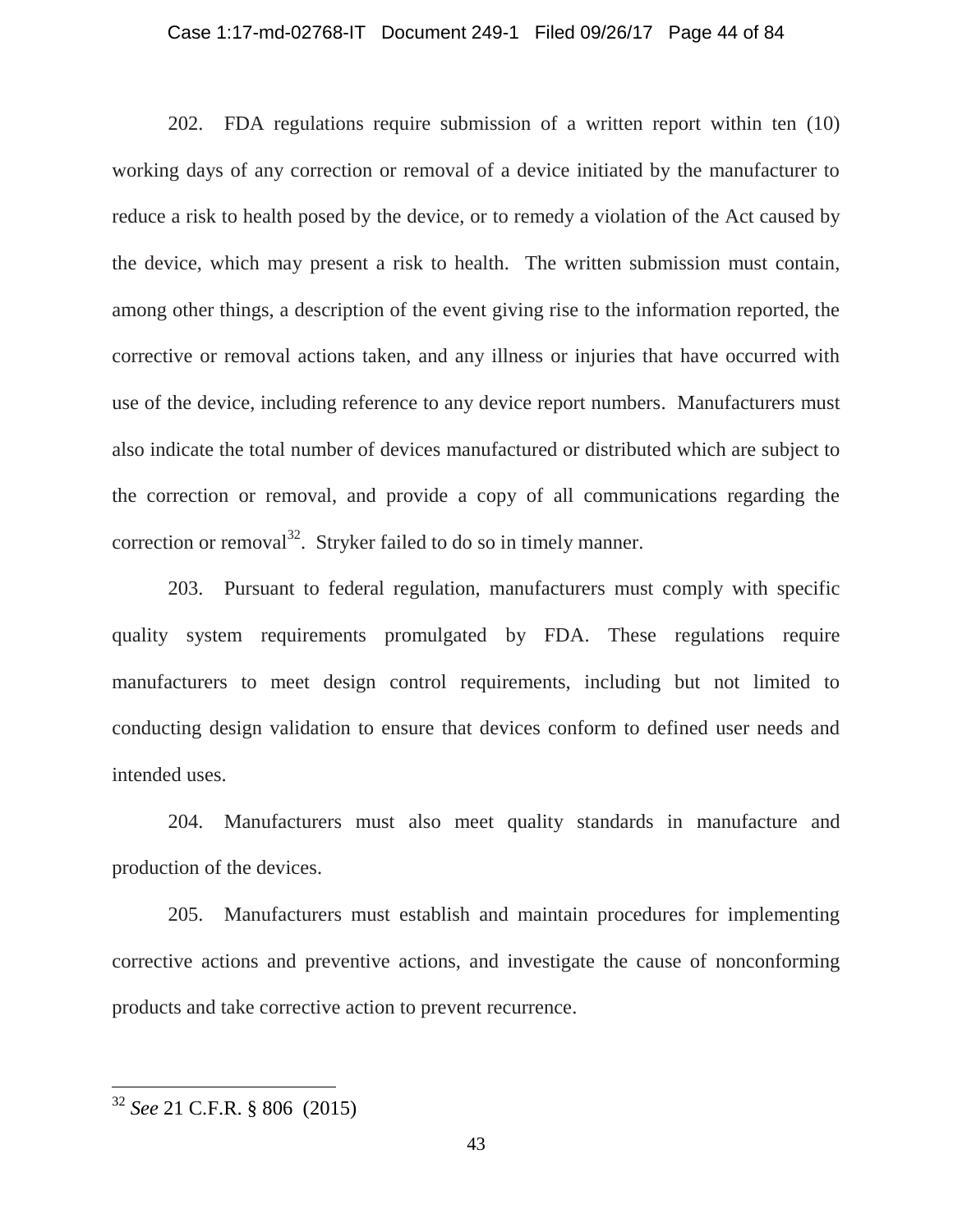### Case 1:17-md-02768-IT Document 249-1 Filed 09/26/17 Page 45 of 84

206. Manufacturers are also required to review and evaluate all complaints and determine whether an investigation is necessary.

207. Manufacturers are also required to use statistical techniques, where necessary, to evaluate product performance.

# **C. Post Approval, The FDA, By Its Regulations And PMA Process, Requires A Manufacturer To Follow Good Manufacturing Practices**

208. Under 21 C.F.R. § 820.1(a) (2012) of the Quality System (QS) Regulation for Medical Devices, current good manufacturing practice (CGMP) requirements are set forth in this quality system regulation. The requirements in this part govern the methods used in, and the facilities and controls used for, the design, manufacture, packaging, labeling, storage, installation, and servicing of all finished devices intended for human use. The requirements in this part are intended to ensure that finished devices will be safe and effective and otherwise in compliance with the Federal Food, Drug, and Cosmetic Act (FDCA). This part establishes basic requirements applicable to manufacturers of finished medical devices.

209. 21 C.F.R. § 820.5 (2015) "Quality Systems", the FDA regulations state, "Each manufacturer shall establish and maintain a quality system that is appropriate for the specific medical device(s) designed or manufactured, and that meets the requirements of this part."

210. 21 C.F.R. §  $820.3(z)(2)$  (2015) Design validation means establishing by objective evidence that device specifications conform with user needs and intended  $use(s)$ .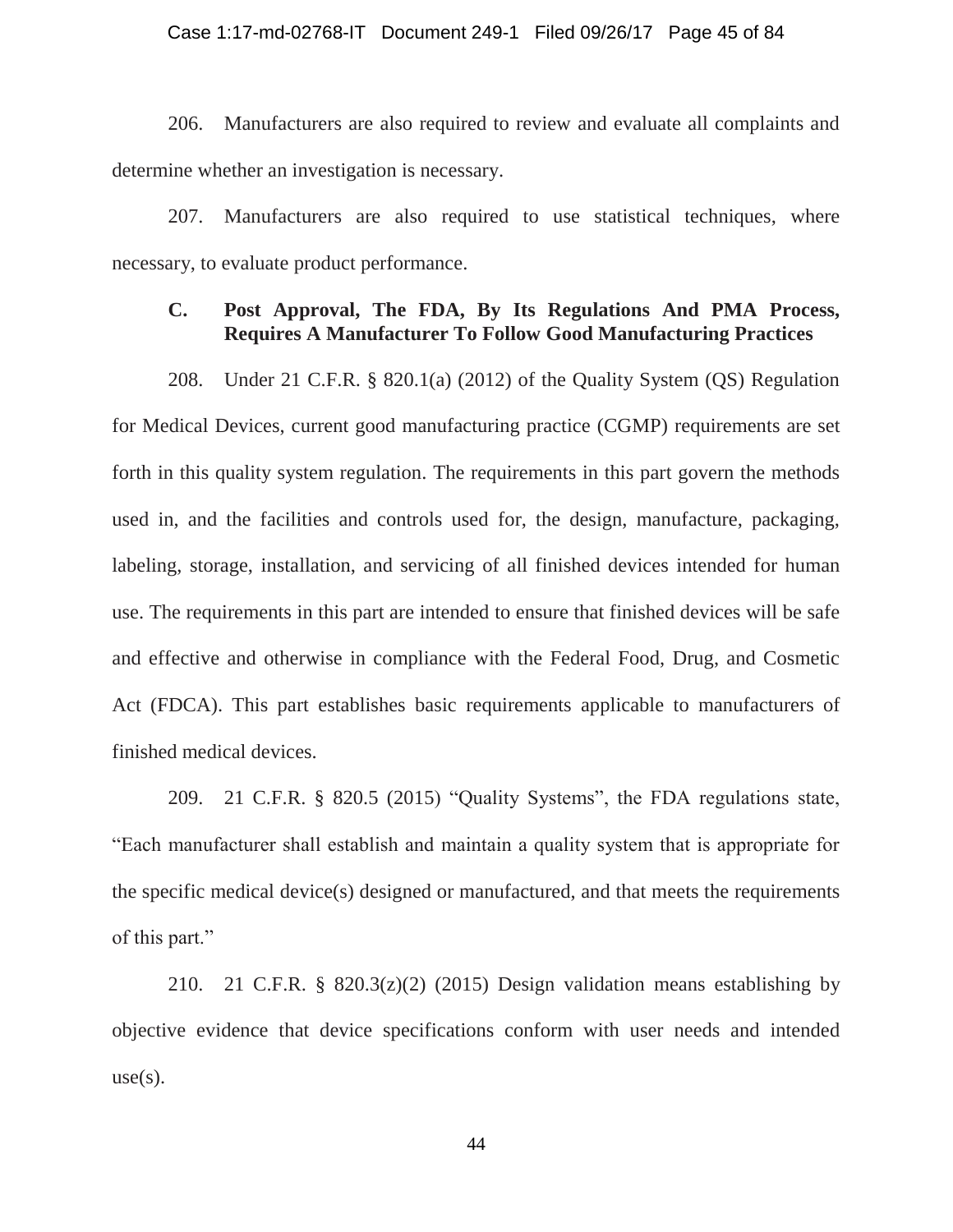211. 21 C.F.R. § 820.22 (2015): "Quality Audit" states: "Each manufacturer shall establish procedures for quality audits and conduct such audits to assure that the quality system is in compliance with the established quality system requirements and to determine the effectiveness of the quality system."

212. 21 C.F.R. § 820.160(a) (2015): "Distribution" states: "Each manufacturer shall establish and maintain procedures for control and distribution of finished devices to ensure that only those devices approved for release are distributed and that purchase orders are reviewed to ensure that ambiguities and errors are resolved before devices are released for distribution."

213. 21 C.F.R. § 820.170(a) (2015): "Installation" states: "Each manufacturer of a device requiring installation shall establish and maintain adequate installation and inspection instructions, and where appropriate test procedures. Instructions and procedures shall include directions for ensuring proper installation so that the device will perform as intended after installation. The manufacturer shall distribute the instructions and procedures with the device or otherwise make them available to the person(s) installing the device."

214. 21 C.F.R. § 803 (2015), requires manufacturers to make Medical Device Reporting ("MDR") submissions, to include information that is reasonably known to the manufacturer, to define the procedures for implementing corrective and preventative actions, and to review sampling methods for adequacy of their intended use.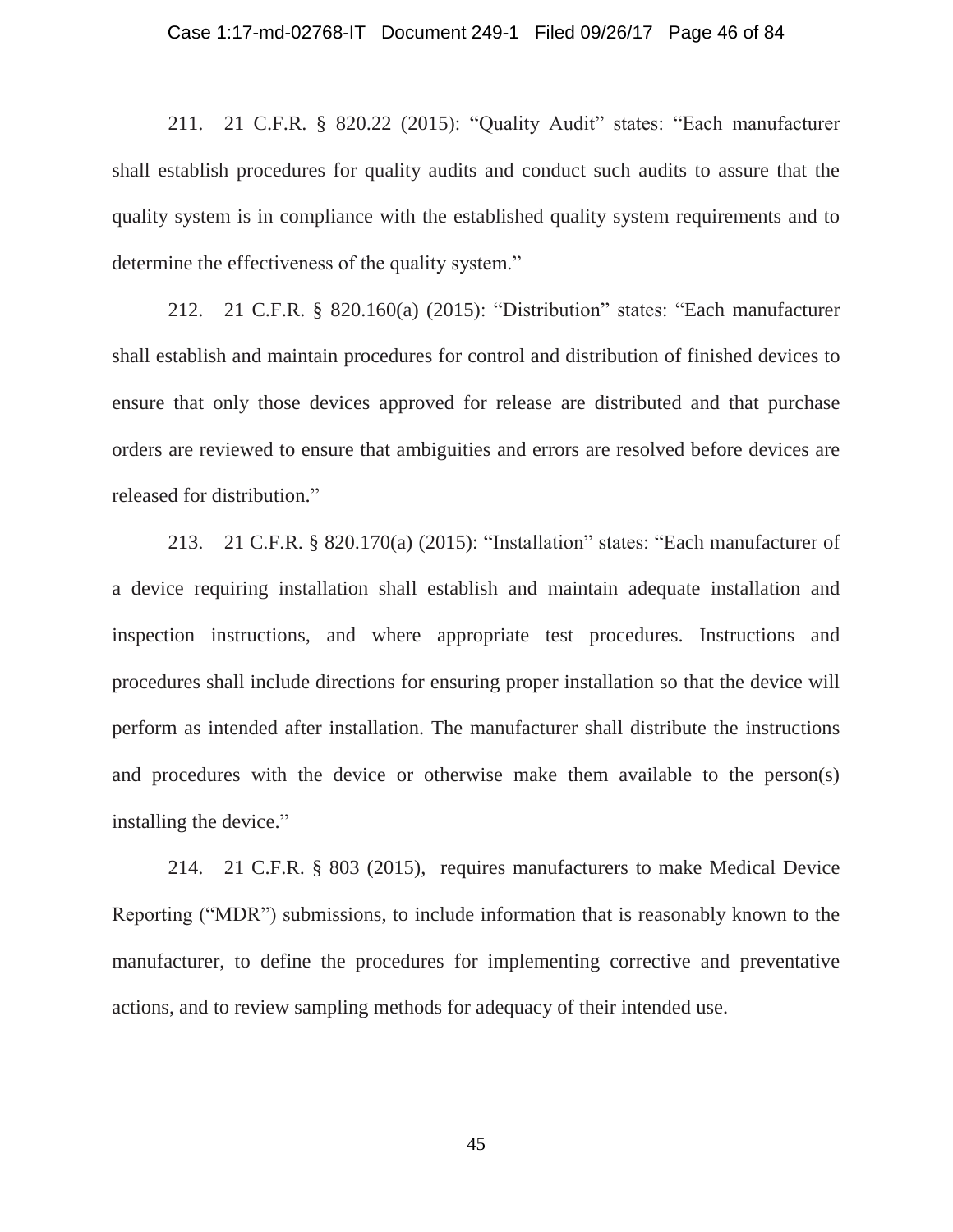215. 21 C.F.R. § 820.100 (2015) "Corrective and Preventive Action" states: (a) [e]ach manufacturer shall establish and maintain procedures for implementing corrective and preventive action.

216. The procedures shall include requirements for:

- a. Analyzing processes, work operations, concessions, quality audit reports, quality records, service records, complaints, returned product, and other sources of quality data to identify existing and potential causes of nonconforming product, or other quality problems. Appropriate statistical methodology shall be employed where necessary to detect recurring quality problems;
- b. Investigating the cause of nonconformities relating to product, processes, and the quality system;
- c. Identifying the action(s) needed to correct and prevent recurrence of nonconforming product and other quality problems;
- d. Verifying or validating the corrective and preventive action to ensure that such action is effective and does not adversely affect the finished device; and
- e. Implementing and recording changes in methods and procedures needed to correct and prevent identified quality problems.

# **D. Stryker's Conduct in Violation of the FDCA**

217. Stryker violated these FDCA statutes and accompanying regulations by: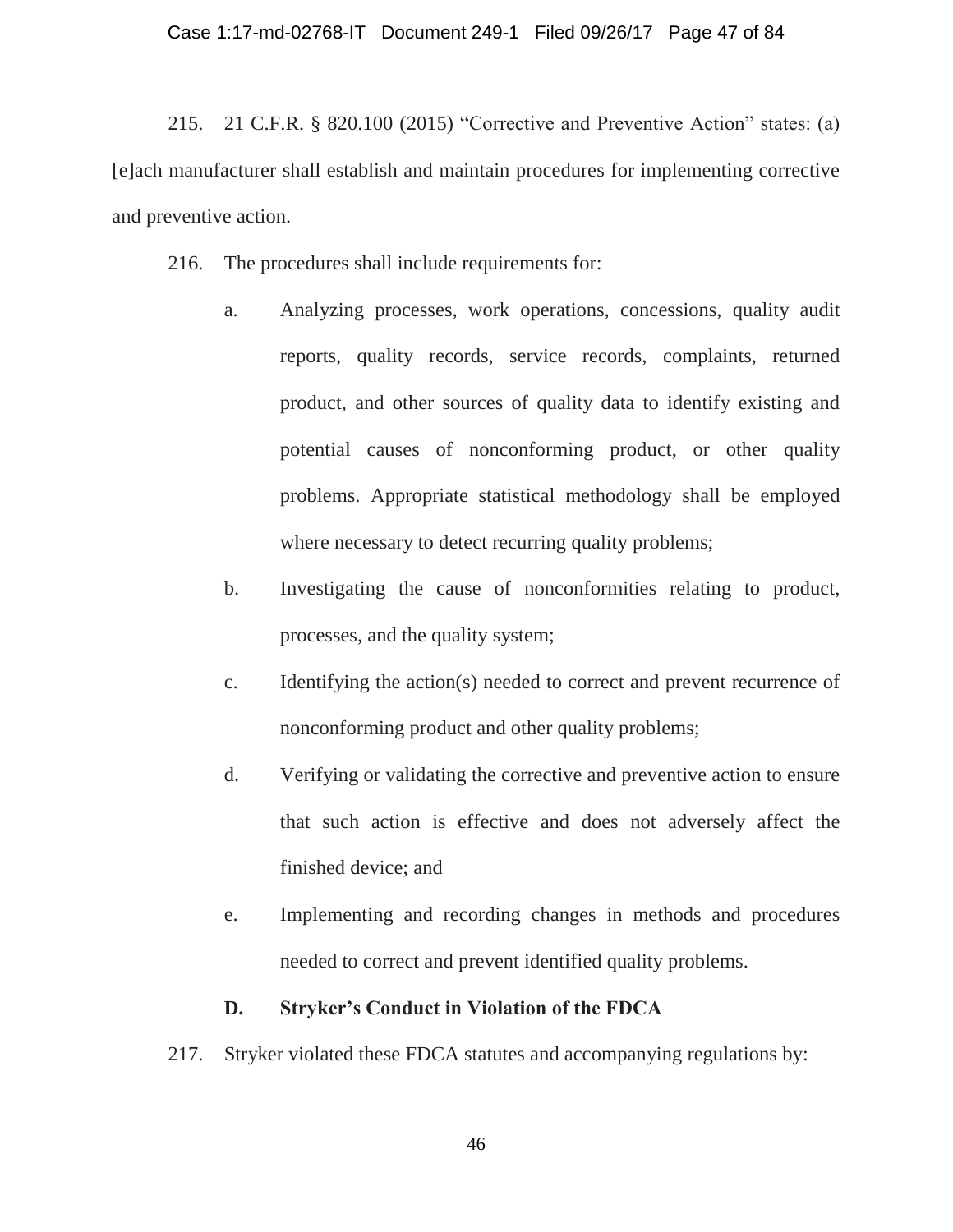- a. falsely and misleadingly promoting the LFIT<sup>M</sup> CoCr V40<sup>TM</sup> Femoral Head;
- b. failing to report to the FDA adverse events;
- c. failing to timely conduct failure investigations and analysis;
- d. failing to timely report any and all information concerning product failures and corrections;
- e. failing to timely and fully inform FDA of unanticipated adverse effects, increases in the incidence of adverse effects, and device failures necessitating a labeling, manufacturing or device modification;
- f. failing to conduct necessary design validation;,
- g. selling and distributing a misbranded and adulterated product through interstate commerce; and,
- h. failing to immediately disclose the metallosis risk from the fretting and corroding failure of these Devices after implantation in patients.

218. Stryker's violation of these FDCA statutes and accompany regulations, as discussed above, constitutes violation of the state law tort causes of action alleged in this Complaint, as set forth herein.

219. Stryker's violation of the FDCA statutes and accompany regulations, as discussed above, directly caused or significantly contributed to the use of the LFIT™ CoCr V40™ Femoral Head; and, generally, and directly caused or significantly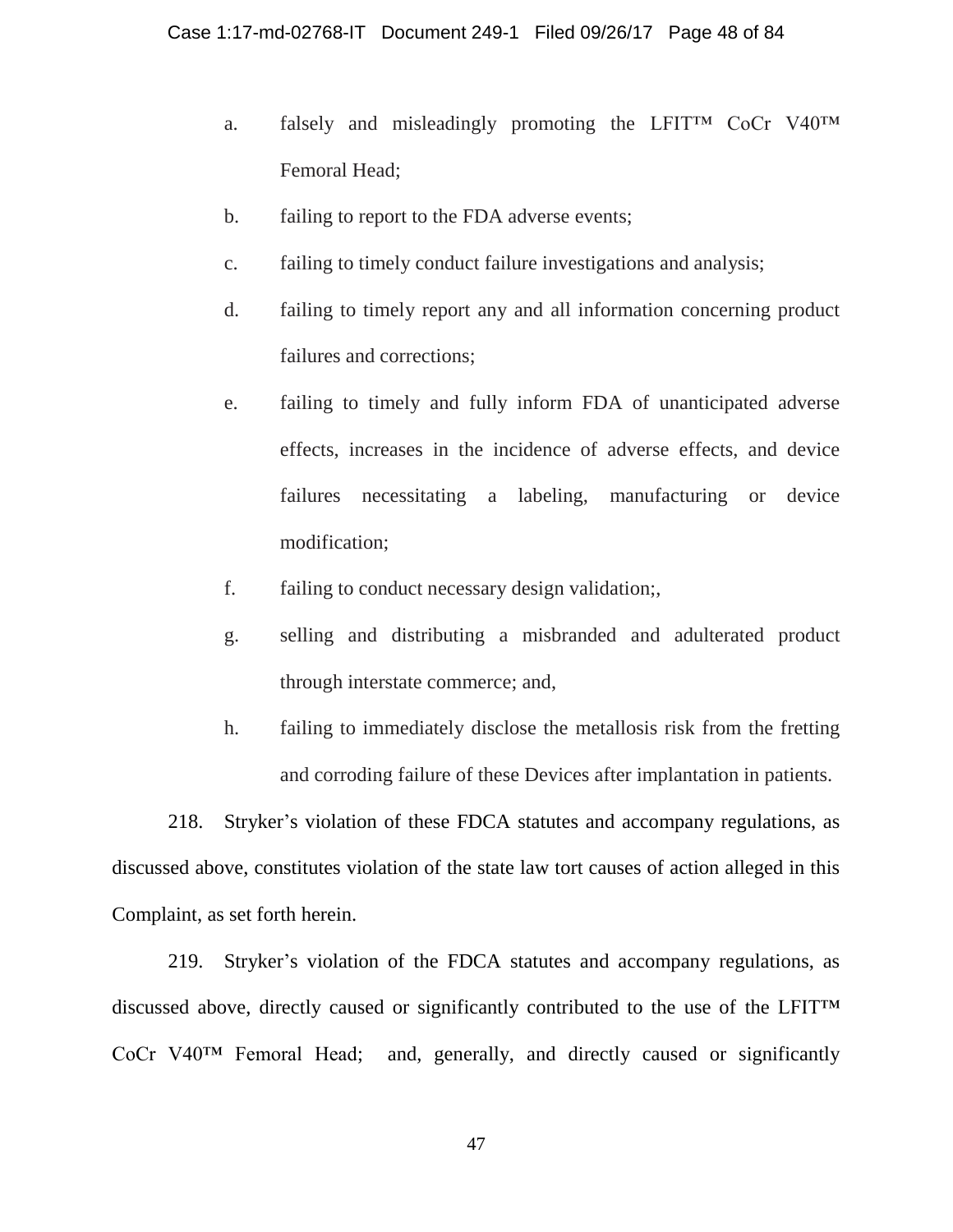contributed to the use of these Defective Devices in Plaintiffs and Stryker's misconduct in this regard thus caused or contributed to Plaintiffs' injuries and damages.

# **The Recalls**

220. Federal regulation states: "Recall means a firm's removal or correction of a marketed product that the Food and Drug Administration considers to be in violation of the laws it administers and against which the agency would initiate legal action, e.g. seizure."33

221. Recalls are classified by the FDA in to one of three categories. The designation or category "assigned by the Food and Drug Administration to a particular product recall… indicate[s] the relative degree of health hazard presented by the product being recalled."<sup>34</sup>

222. The FDA categorized the LFIT™ Anatomic CoCr V40™ Femoral Head recall as a "Class II" recall. "A Class II [recall] is a situation in which use of, or exposure to, a violative product may cause temporary or medically reversible adverse health consequences or where the probability of serious adverse health consequences is remote."<sup>35</sup> Classifying the LFIT™ Anatomic CoCr V40<sup>™</sup> Femoral Head as a "Class II" recall confirms by definition that the devices in question were in violation of federal law and that initiation of legal action or seizure would be indicated for these devices.

<sup>33</sup> *See* 21 C.F.R. § 7.3 (g) (2012)

<sup>34</sup> *See* 21 C.F.R. § 7.3 (m) (2015).

<sup>35</sup> *Id.*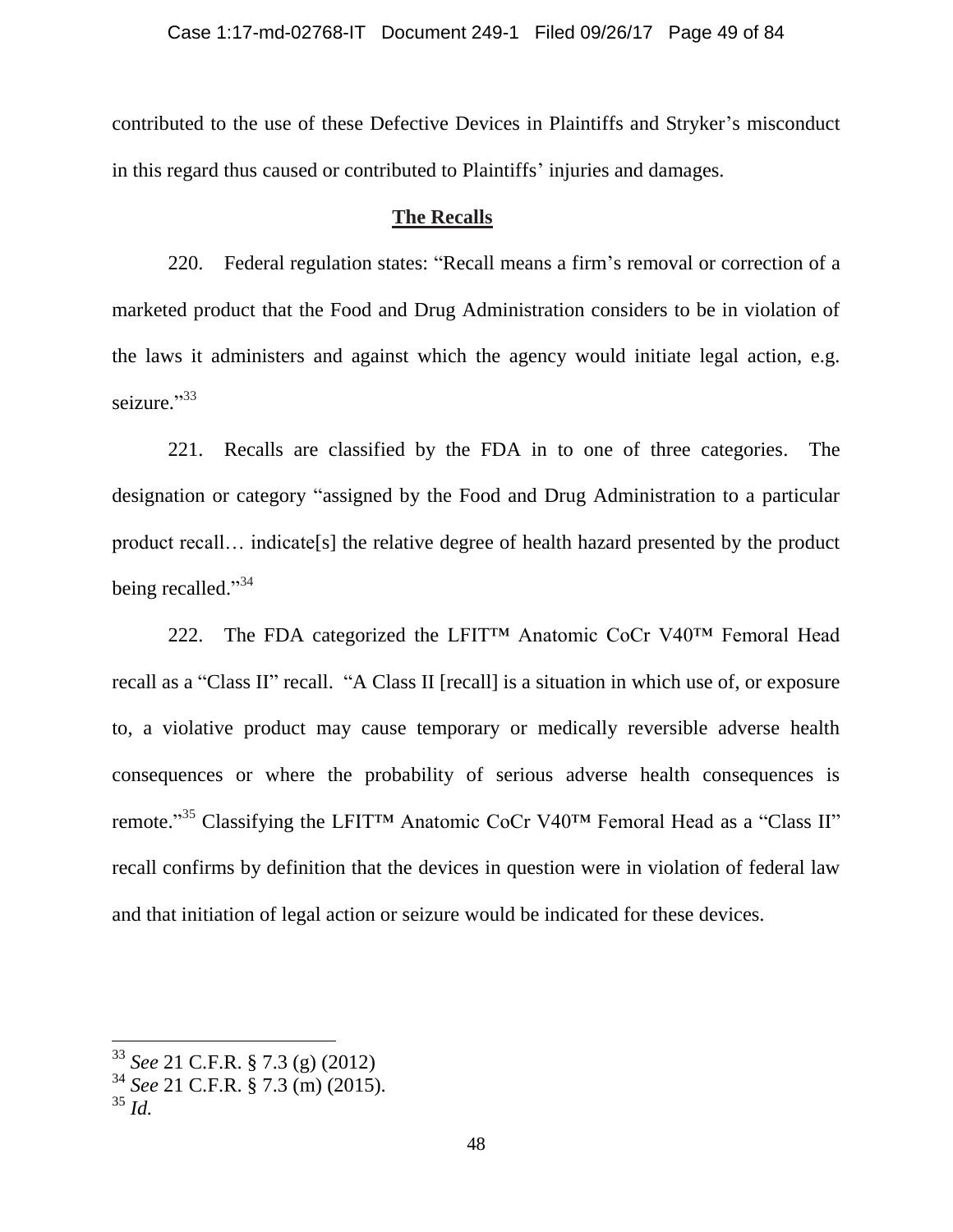# **CLAIMS FOR RELIEF**

# **COUNT I - NEGLIGENCE**

223. Plaintiffs incorporate by reference all preceding paragraphs as if fully set forth herein and further allege as follows:

224. Defendants negligently designed, manufactured, marketed, detailed, labeled and advertised, both to physicians and consumers, the LFIT CoCr V40 Femoral Head and its accompanying femoral stems.

225. As a result, Defendants had a duty to perform each of these functions reasonably and with reasonable and due care for the safety and well-being of patients in whom the devices would be implanted, including Plaintiffs. Defendants failed to reasonably execute these duties.

226. Defendants failed to use reasonable and due care for the safety and wellbeing of those in whom the LFIT™ CoCr V40™ Femoral Head and accompanying stems would be implanted, including Plaintiffs, and is therefore negligent in the following respects:

> a. Defendants failed to adequately design and manufacture the LFIT<sup>TM</sup> CoCr V40™ Femoral Head and its accompanying stems to insure that neither would corrode, erode, deteriorate, fret, and induce severe metal toxicity in the patient. The flaws include, but are not limited to, the following: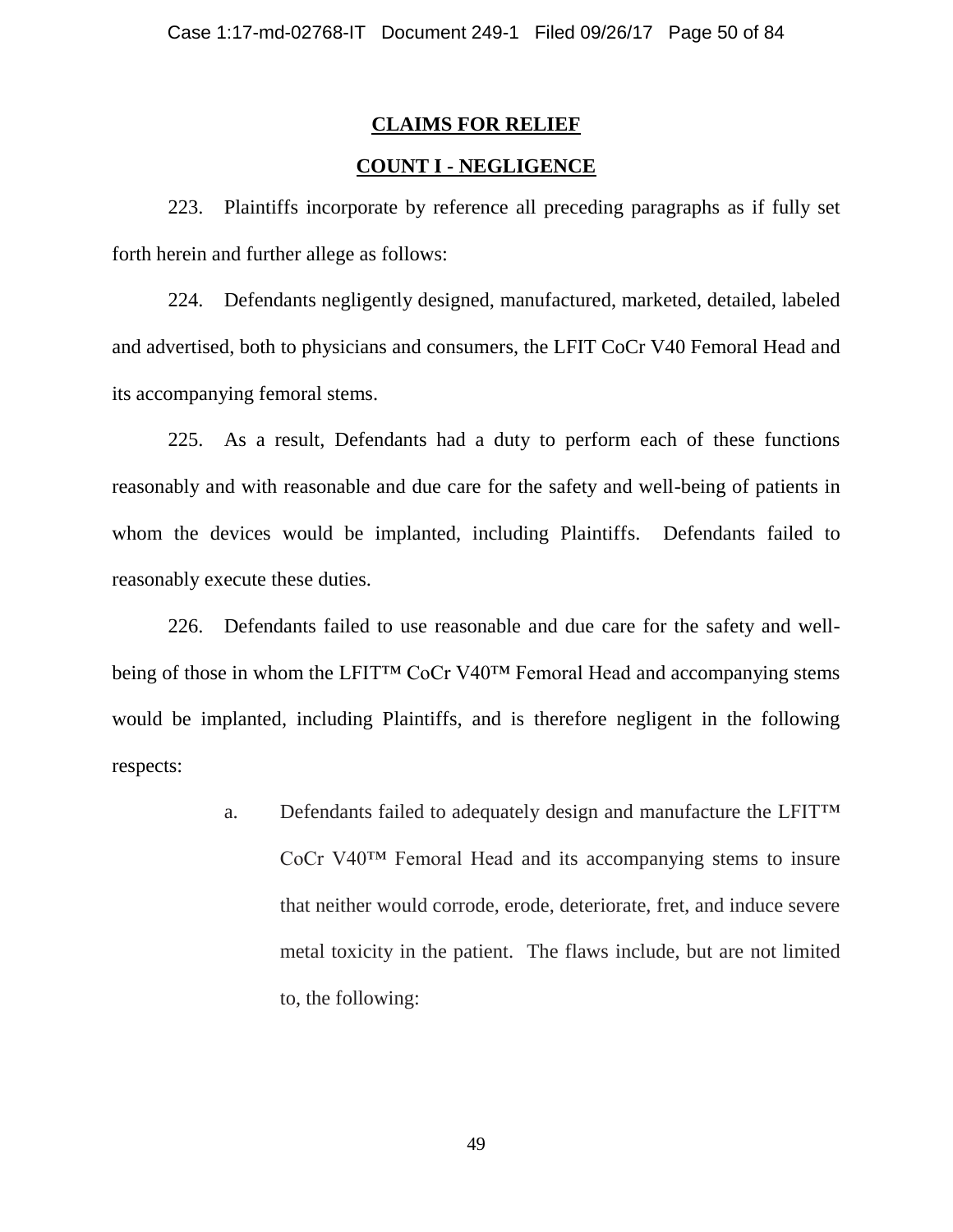- i. The incompatibility of the chromium cobalt femoral heads with titanium components, TMZF® components, and other alloy components;
- ii. Poor design of the femoral head such that micro motion was unavoidable:
- iv. Poor manufacturing practices such that the LFIT V40 bore and neck trunnion did not "fit" the way in which they were intended to fit, resulting in taper lock failure, micro-motion, corrosion and fretting; failing to establish and maintain adequate procedures to ensure that the specified design requirements for LFIT V40 heads were met during the manufacturing process;
- v. Allowing and promoting the use of large metal heads on Stryker's small and insufficient V40 trunnion which would predictably lead to excessive motion, fretting, mechanically assisted crevice corrosion and ultimately device failure;
- vi. A combination of the above factors led to rapid, severe heavy metal cast off causing soft tissue and bony necrosis, pain and premature failure of the LFIT™ CoCr V40™ Femoral Head.
- b. Defendants failed to adequately test the LFIT<sup>IM</sup> CoCr V40<sup>IM</sup> Femoral Head to insure that it would not corrode, erode, deteriorate and/or induce severe metal toxicity in the patient;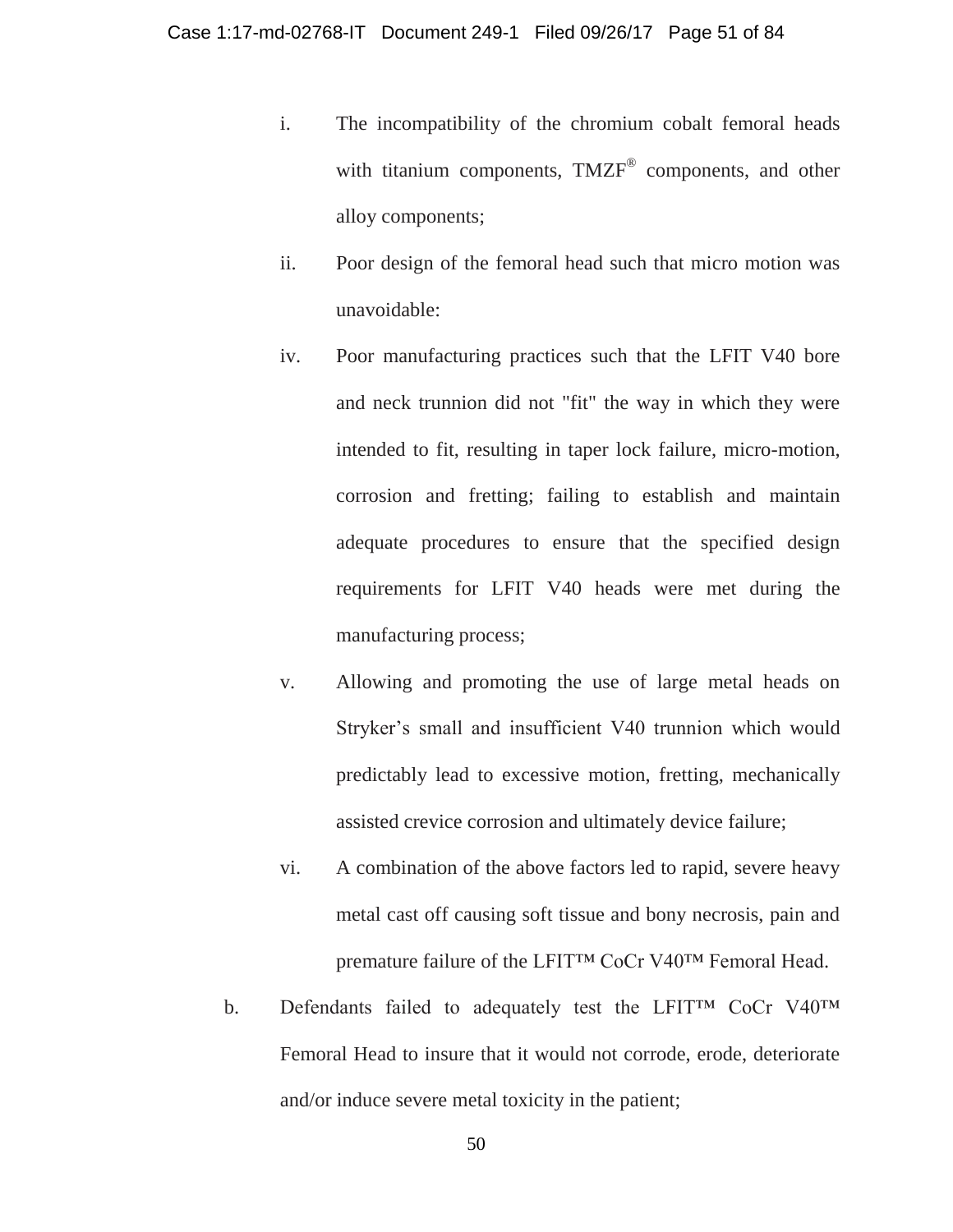- c. Defendants failed to conduct anything other than bench testing so that when manufactured and marketed, patients became in essence Defendants' first clinical trial;
- d. Defendants made affirmative representations that the LFIT™ CoCr V40™ Femoral Head would not fret or corrode in the human body. These representations were false and misleading to both physicians and the consumer, including Plaintiffs;
- e. Defendants trained its sales force to "detail" the LFIT™ CoCr V40™ Femoral Head utilizing representations that the Defendants knew or should have known were false, creating in the minds of both surgeons and consumers that the device would not cause metal toxicity;
- f. Defendants marketed the LFIT™ CoCr V40™ Femoral Head as a prosthesis that reduced the risk of dislocation and were superior to other available hip implants, when in fact, the LFIT™ CoCr V40™ Femoral Head when combined with certain stems was so poorly designed, constructed and tested that they had to be recalled from the market. Defendants failed to manufacture the LFIT™ CoCr V40™ Femoral Head to FDA-cleared and/or Defendants' own internal specifications such that the taper lock junction prematurely failed causing metal debris cast-off and severe metal toxicity in patients;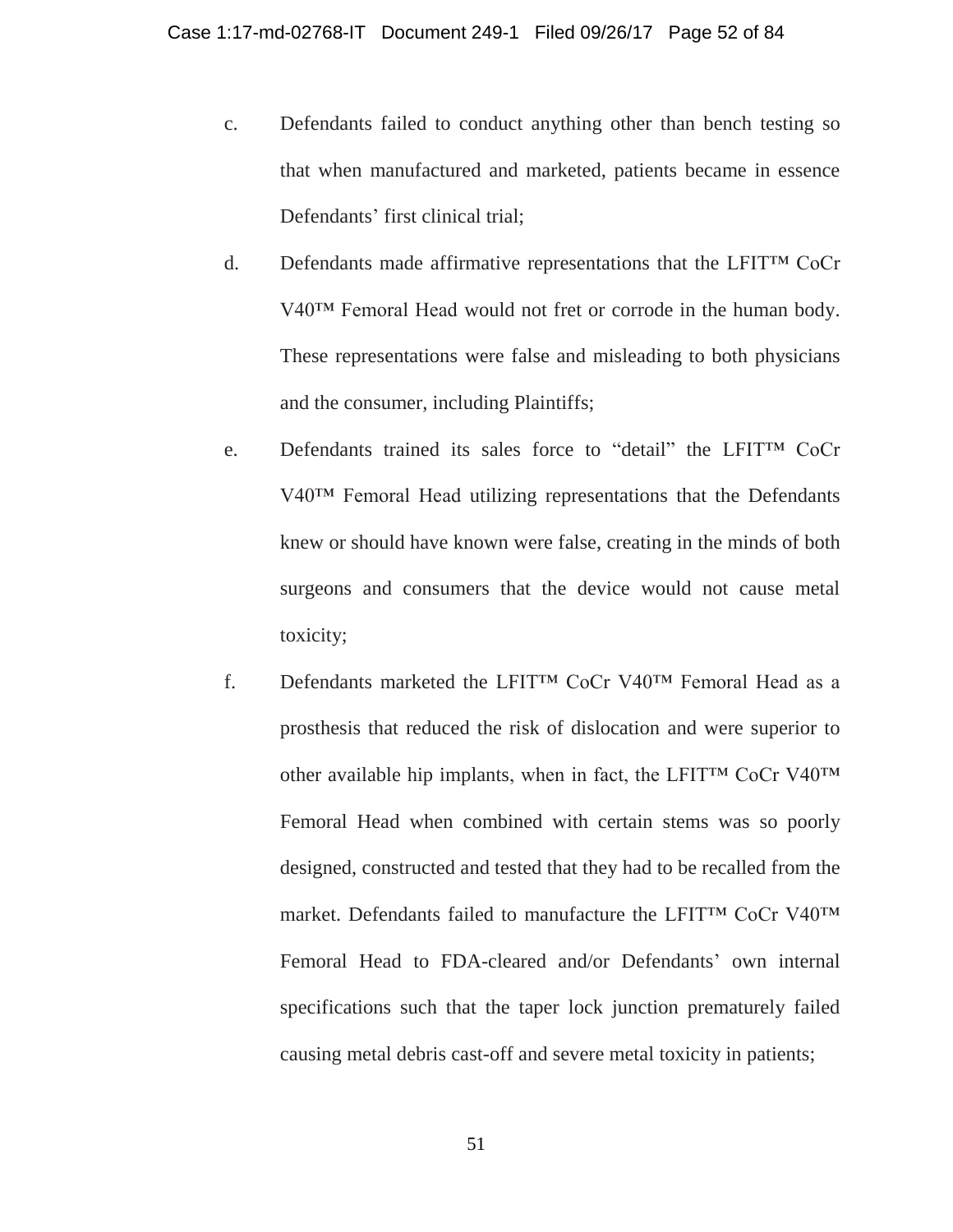- g. Defendants failed to adequately test the chromium cobalt femoral heads compatibility with titanium components, TMZF components and other alloy components in an effort to prevent corrosion and fretting at the taper lock junction of this hip replacement device;
- h. Defendants failed to promptly act upon reports of early failure such that the LFIT™ CoCr V40™ Femoral Head continued to be implanted in unknowing patients by surgeons well after it should have been recalled or sales suspended;
- i. Defendants negligently and intentionally performed a recall that was inadequate in scope and gravity when they knew individuals with these devices would not learn of the recall from their surgeons and would not have necessary testing on a timely basis which could have mitigated the irreversible tissue damage patients have and are continuing to suffer.
- j. Defendants had actual knowledge prior to marketing the LFIT™ CoCr V40™ Femoral Head that the chrome cobalt head performed poorly when mated with TMZF and other dissimilar alloy components. Defendants also had knowledge that when the LFIT™ CoCr V40™ Femoral Head was introduced to the market that the Stryker Accolade®, Rejuvenate® and ABG II® as well as other Stryker devices that were mated with TMZF alloy were experiencing corrosion, fretting, and failure issues. Nevertheless, Defendants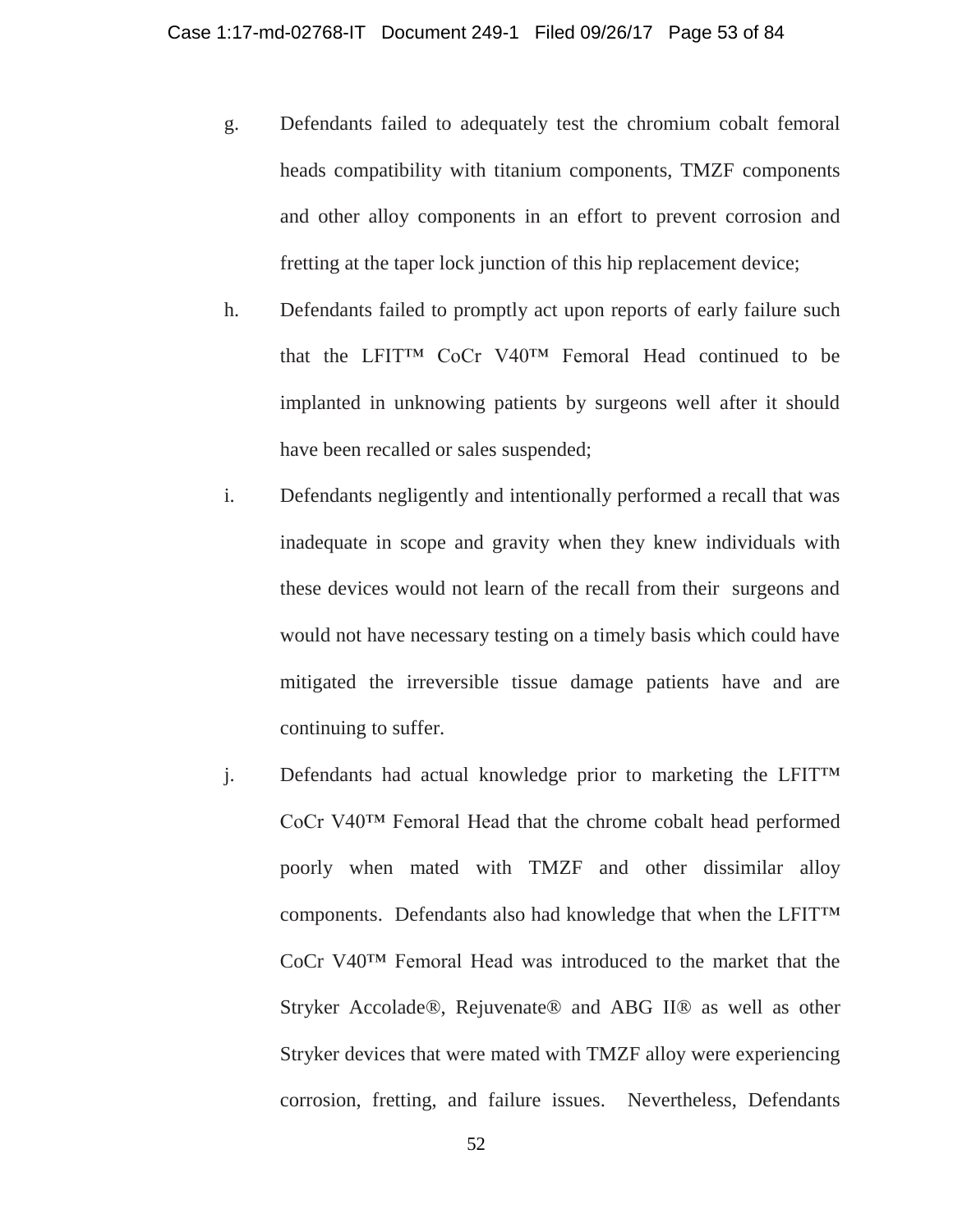either suppressed or ignored the reports and marketed the LFIT™ CoCr V40™ Femoral Head anyway, knowing that these heads were performing poorly after implantation and were causing harm to patients when utilized in various hip implant devices.

- k. Defendants failed to adequately warn physicians and patients of the risks of these products and further failed to advise physicians of the appropriate monitoring protocol for patients to timely diagnose fretting, corrosion and metallosis related injuries.
- l. Use of the TMZF alloy that contains a modulus of elasticity with far inferior stiffness characteristics to other available titanium alloys;
- m. A combination of the above factors leads to rapid, severe heavy metal cast off causing soft tissue and bony necrosis, pain and premature failure of the device.

227. Defendants, as manufacturers, suppliers and sellers of these medical devices had superior knowledge and owed a duty of care to their customers and to the patients themselves, in whom these Defective Devices were implanted.

228. Defendants breached their duty of care. The above conduct demonstrates Defendants' failure to exercise reasonable and appropriate care in the testing, designing, manufacturing, marketing, labelling, instructing and safety evaluations resulting in the products entering the market in a dangerous condition, and remaining on the market with improper warnings.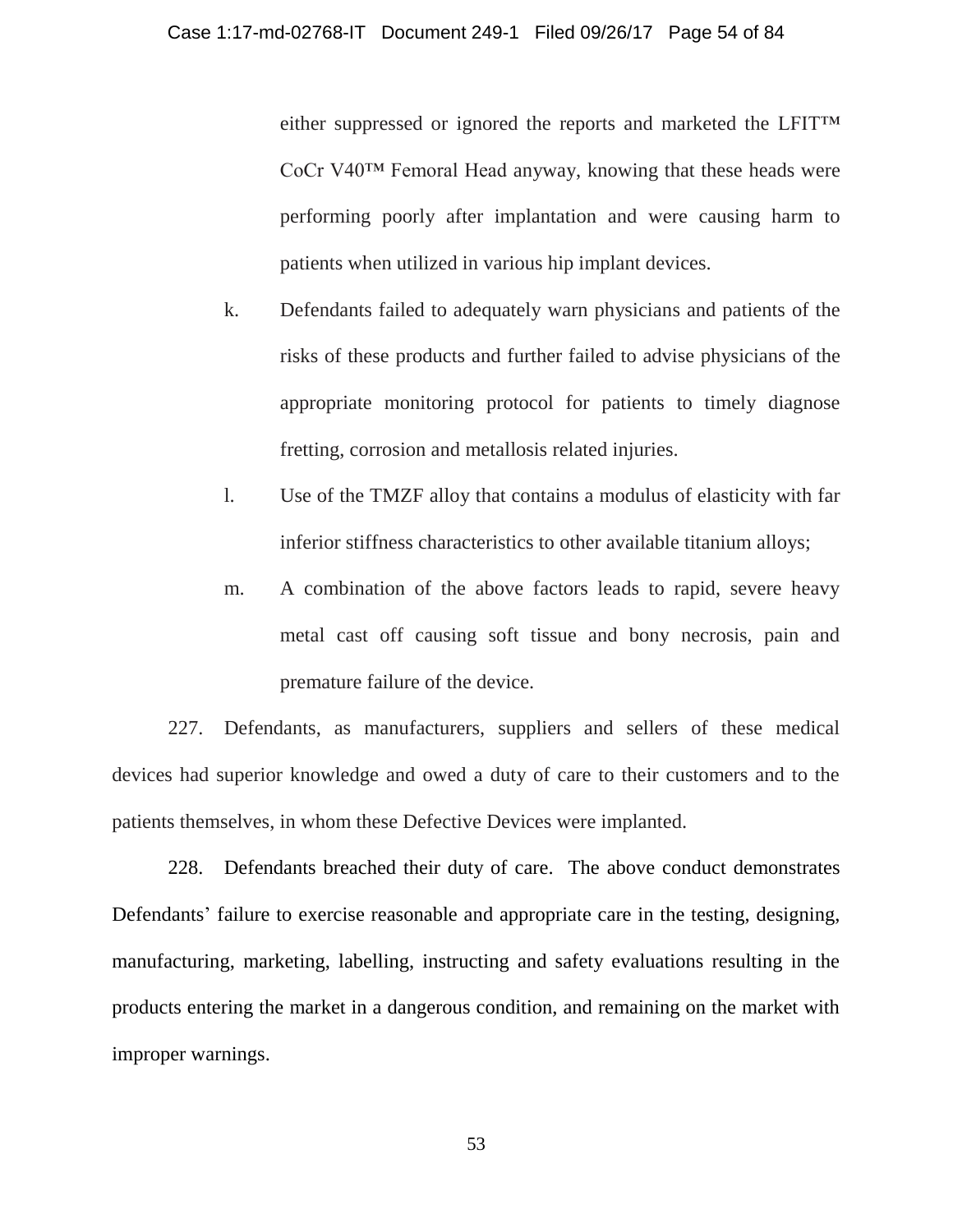#### Case 1:17-md-02768-IT Document 249-1 Filed 09/26/17 Page 55 of 84

229. It was foreseeable that this wrongful conduct and omissions would lead to premature device failure as well as severe, permanent, debilitating injuries to patients, including Plaintiffs.

230. As a direct and proximate result of Defendants' negligence, Plaintiffs suffered all or some of the following: bodily injury; severe physical pain and suffering; emotional distress; disability; physical impairment; disfigurement; mental anguish; inconvenience; aggravation of a pre-existing condition; loss of the capacity for the enjoyment of life; the costs of medical care and expenses; loss of earnings; and loss of the ability to earn money, all of which damages and losses will continue in the future.

WHEREFORE, Plaintiffs respectfully request that Plaintiffs be granted relief against Defendants, as contained in the Prayer For Relief.

# **COUNT II – NEGLIGENCE PER SE**

231. Plaintiffs reallege and incorporate by reference the allegations set above as if set forth herein.

232. Defendants had an obligation to not violate the law in the manufacture, design, testing, assembly, inspection, labeling, packaging, supplying marketing, selling, advertising, preparing for use, and warning of the risks and dangers of the Devices.

233. Defendants failed to comply with federal requirements. Specifically, it is believed that with respect to the Devices, Defendants failed to timely report adverse events; failed to timely conduct failure investigations and analyses; failed to timely report any and all information concerning product failures and corrections; failed to timely and fully inform FDA of unanticipated adverse effects, increases in the incidence of adverse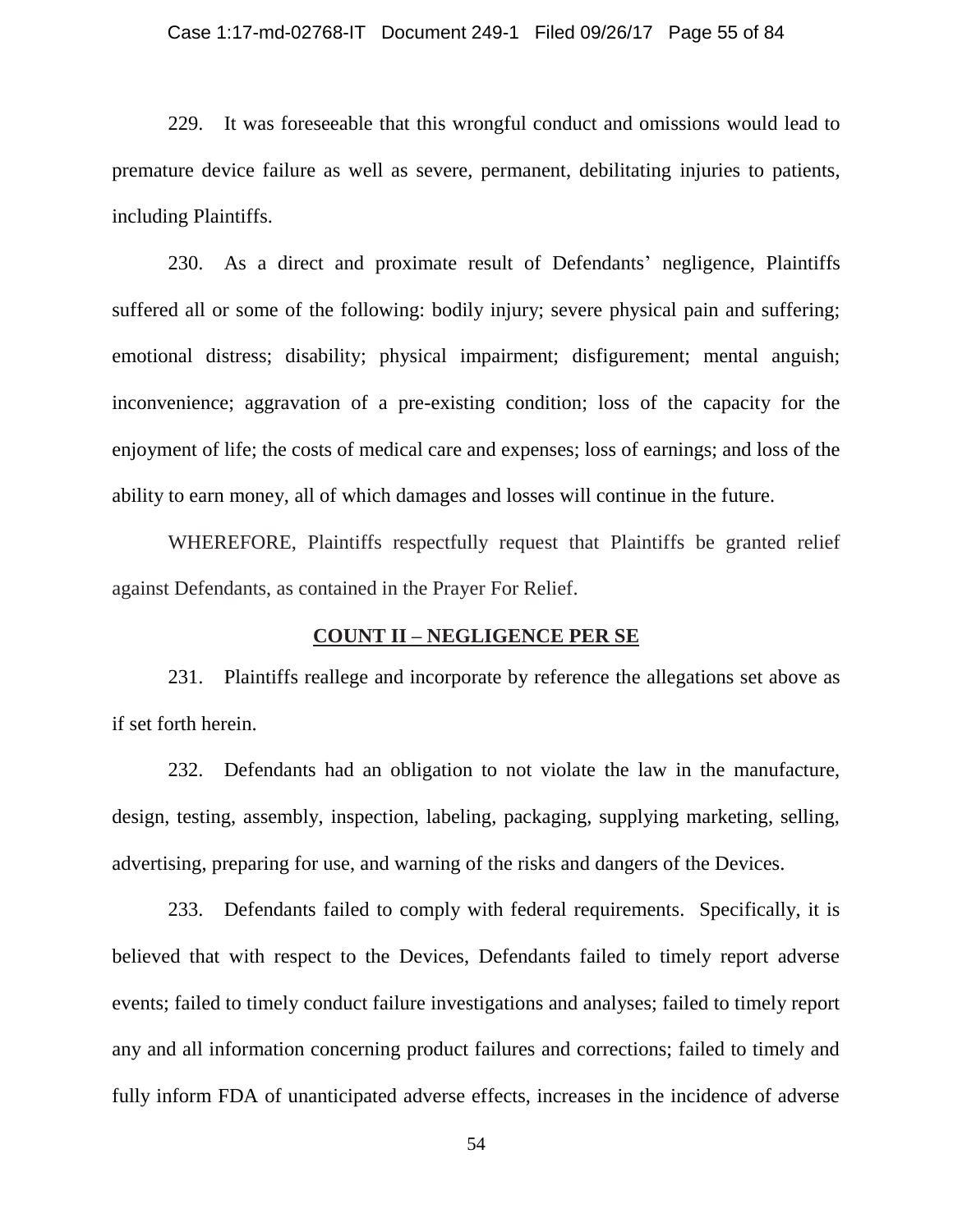effects, or Device failures necessitating a labeling, manufacturing or device modification; failed to conduct necessary design validation; and sold a misbranded and adulterated product.

WHEREFORE, Plaintiffs respectfully request that Plaintiffs be granted relief against Defendants, as contained in the Prayer For Relief.

### **COUNT III**

## **STRICT PRODUCTS LIABILITY-DEFECTIVE DESIGN**

234. Plaintiffs reallege and incorporate by reference the allegations set forth above as if set forth herein.

235. This is an action for strict liability based upon design defect against Defendants.

236. Defendants' Devices are designed in such a way that, when used as intended, the Defective Device causes serious, permanent, and devastating damage to patients in whom the Devices are implanted. The damage and mechanism of injury have been previously described herein. Defendants acted unreasonably in its design of the Devices in that Defendants failed to adopt a safer design for the Devices that was practical, feasible, and otherwise a reasonable alternative design or formulation that would have prevented or substantially reduced the risk of harm without substantially impairing the usefulness, practicality, or desirability of the product.

237. Defendants' Devices do not perform as safely as an ordinary consumer would expect when used as intended or in a manner reasonably foreseeable to Defendants.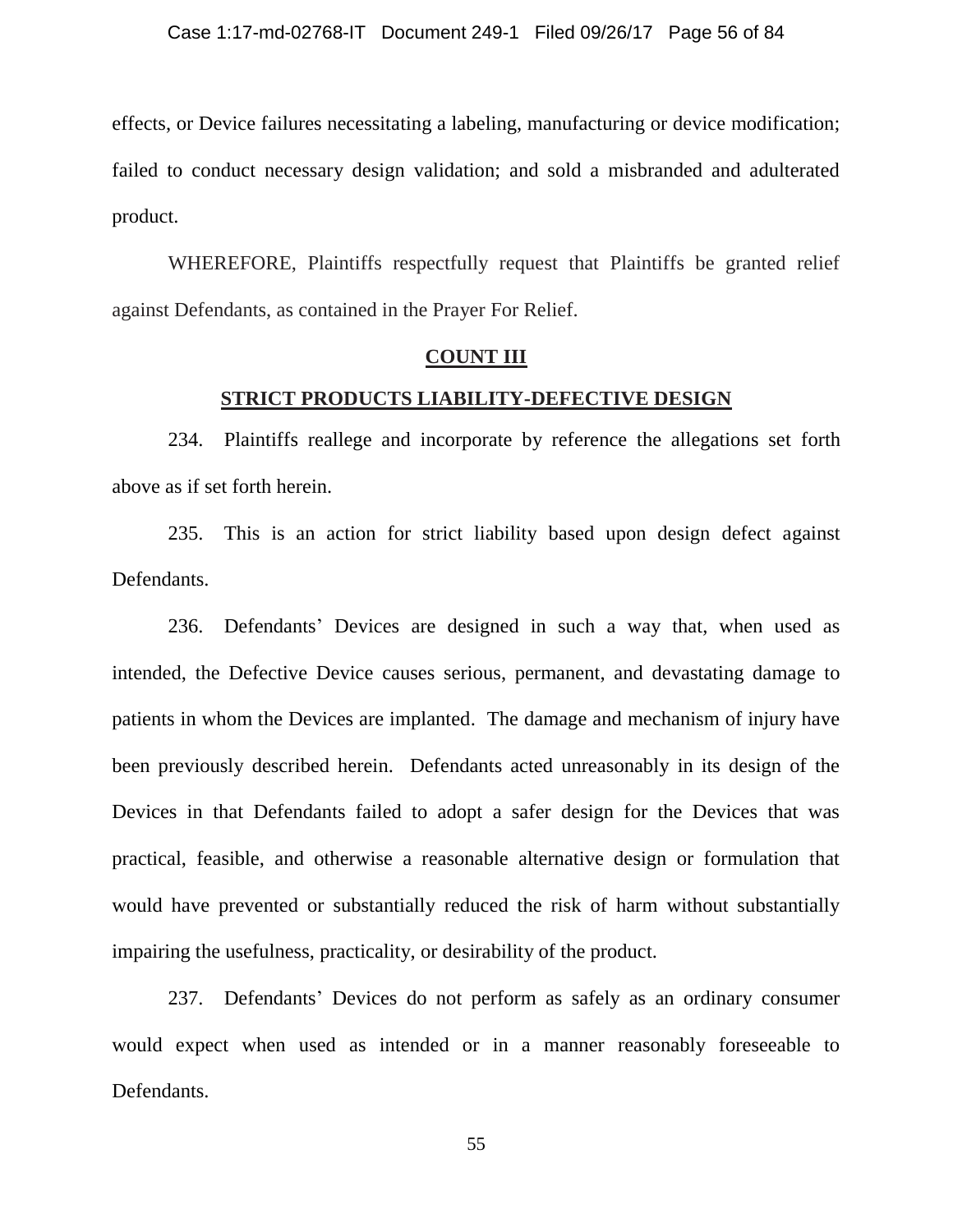### Case 1:17-md-02768-IT Document 249-1 Filed 09/26/17 Page 57 of 84

238. The risks of using Defendants' Devices outweigh the benefits of using the Devices.

239. There were numerous safer alternative designs to the Devices which in reasonable probability would have prevented or significantly reduced the risk of the personal injuries suffered by Plaintiffs herein without substantially impairing the product's utility and such safer alternative designs were economically and technologically feasible at the time the Devices left the control of Defendants by the application of existing or reasonably- achievable scientific knowledge.

240. The design defects in Defendants' Devices caused serious damage to Plaintiffs herein, including all or some of the following: bodily injury; severe physical pain and suffering; emotional distress; disability; physical impairment; disfigurement; mental anguish; inconvenience; aggravation of a pre-existing condition; loss of the capacity for the enjoyment of life; the costs of medical care and expenses; loss of earnings; and loss of the ability to earn money, all of which damages and losses will continue in the future.

WHEREFORE, Plaintiffs respectfully request that Plaintiffs be granted relief against Defendants, as contained in the Prayer for Relief.

### **COUNT IV**

### **STRICT PRODUCTS LIABILITY- MANUFACTURING DEFECT**

241. Plaintiffs reallege and incorporate by reference the allegations set forth above as if set forth herein.

242. This is an action for strict liability based on a manufacturing defect.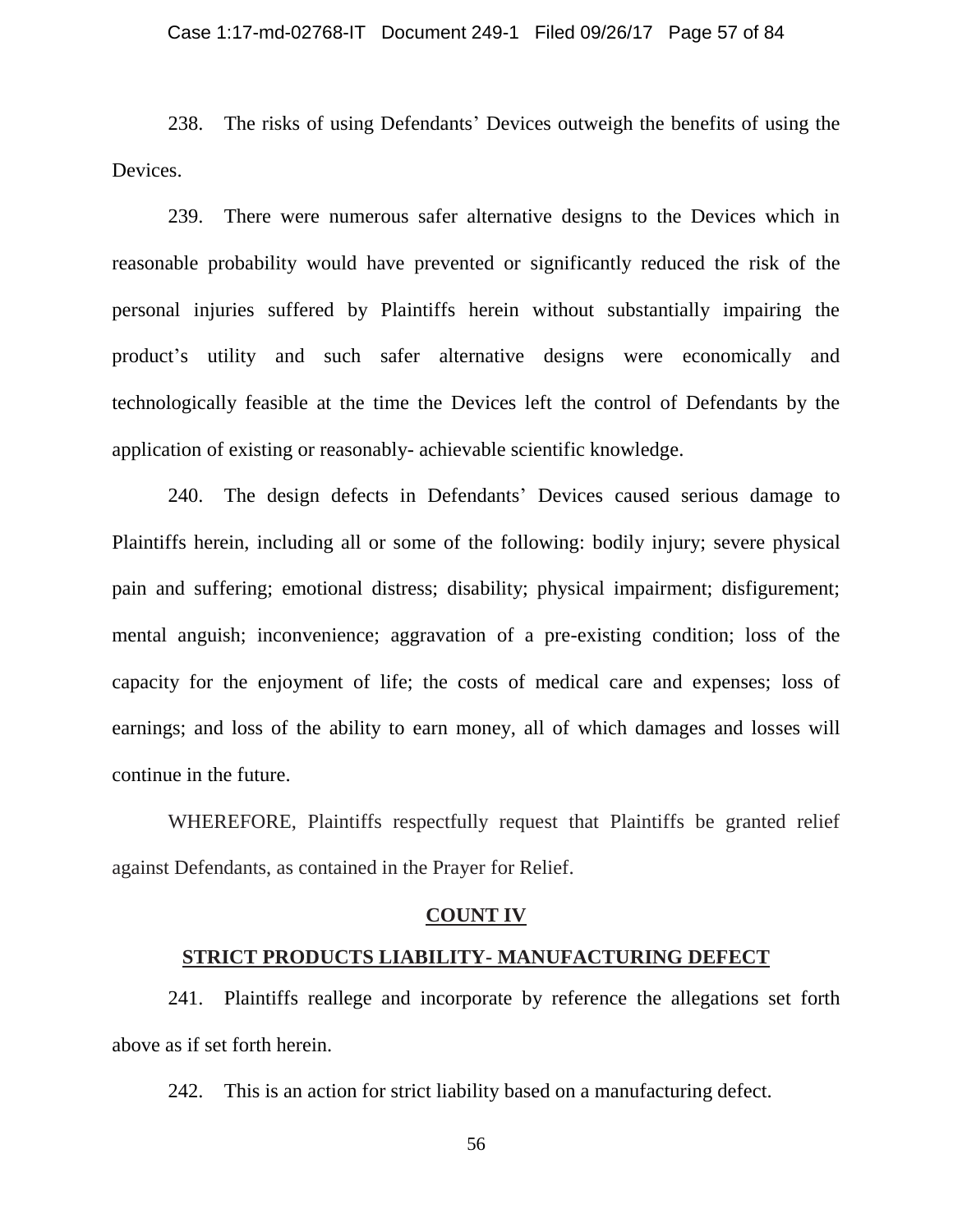### Case 1:17-md-02768-IT Document 249-1 Filed 09/26/17 Page 58 of 84

243. The Devices were designed for implantation into the human body and to last for fifteen or more years. The Devices was also designed to be compatible with human tissue and bone.

244. The Devices implanted in Plaintiffs herein failed and were removed (or will be required to be removed) prematurely.

245. The Devices installed in the hips of Plaintiffs herein were not compatible with human tissue and bone. Through a process of fretting and corrosion, the Devices released heavy metals into the bodies of Plaintiffs' herein causing severe and permanent destruction of bone and tissue. Defendants failed to manufacture the Devices in a manner that prevented fretting and corrosion, and, in fact, manufactured the product such that it caused fretting and corrosion.

246. The Devices implanted in the hips of Plaintiffs herein contained manufacturing defects, such that:

> a. The bore within the LFIT V40 Head was poorly machined or fashioned so that it could not achieve the desired taper lock or coldweld with the trunnion of the Accolade TMZF Plus;

> b. The bore within the LFIT V40 Head was fashioned in such a manner that it did not maintain structural integrity when implanted in a biologic environment;

> c. The bore within the LFIT V40 Head was fashioned in such a manner that it did not maintain structural integrity when mated with a titanium alloy trunnion; and/or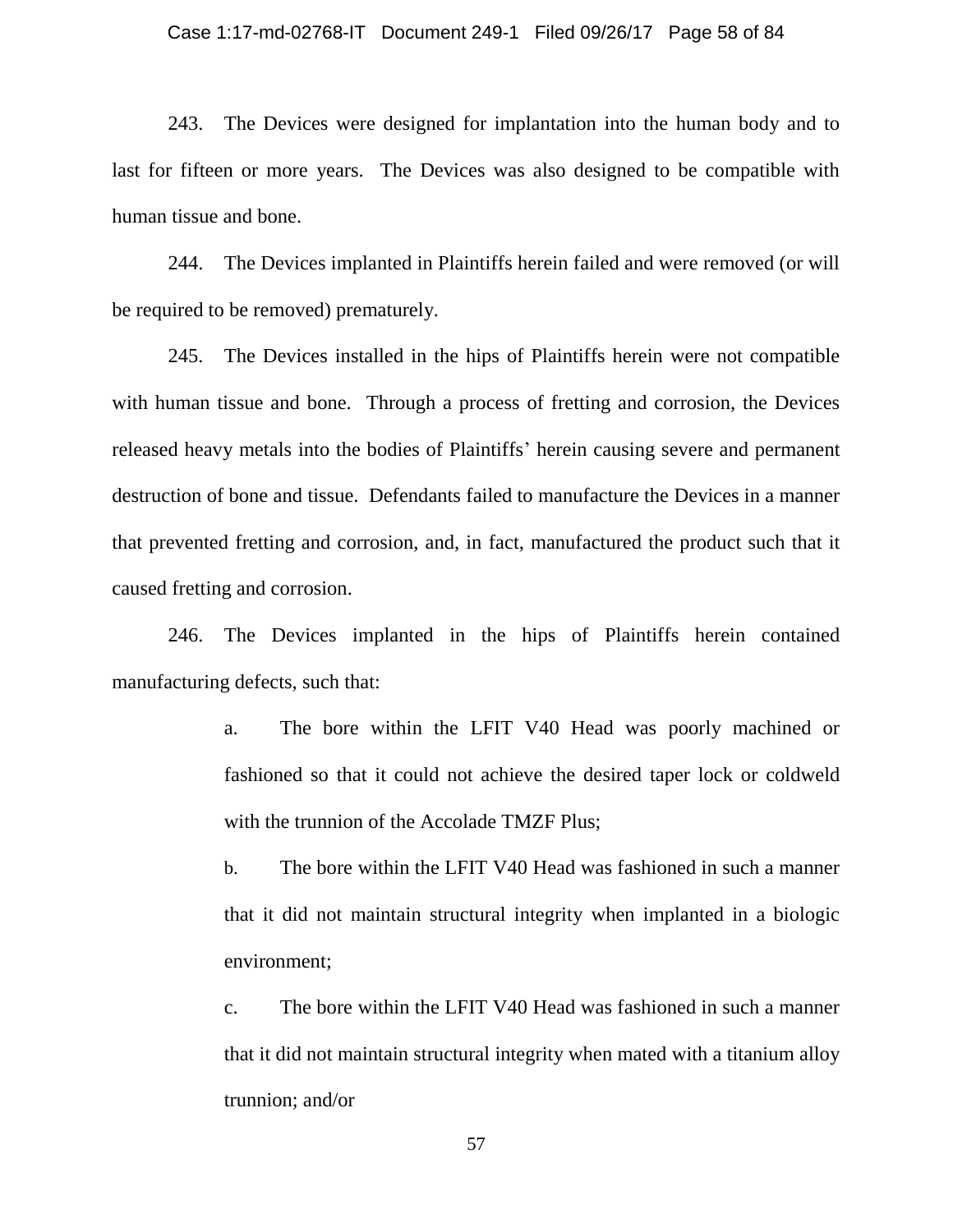d. The specified design requirements for LFIT V40 Heads were not met during the manufacturing process.

247. The manufacturing defects in the Devices implanted in the hips of Plaintiffs herein caused serious damage to Plaintiffs including all or some of the following: bodily injury; severe physical pain and suffering; emotional distress; disability; physical impairment; disfigurement; mental anguish; inconvenience; aggravation of a pre-existing condition; loss of the capacity for the enjoyment of life; the costs of medical care and expenses; loss of earnings; and loss of the ability to earn money, all of which damages and losses will continue in the future.

WHEREFORE, Plaintiffs respectfully request that Plaintiffs be granted relief against Defendants, as contained in the Prayer For Relief.

## **COUNT V**

### **STRICT PRODUCTS LIABILITY - FAILURE TO WARN**

248. Plaintiffs reallege and incorporate by reference the allegations set forth above as if set forth herein.

249. The Devices implanted into Plaintiffs herein contained no warnings or, in the alternative, inadequate warnings as to the risks that the product could cause fretting, corrosion, and significant heavy metal toxicity. Defendants acted unreasonably in failing to provide such warning or instruction prior to August 2016 and in the recall notice of August, 2016.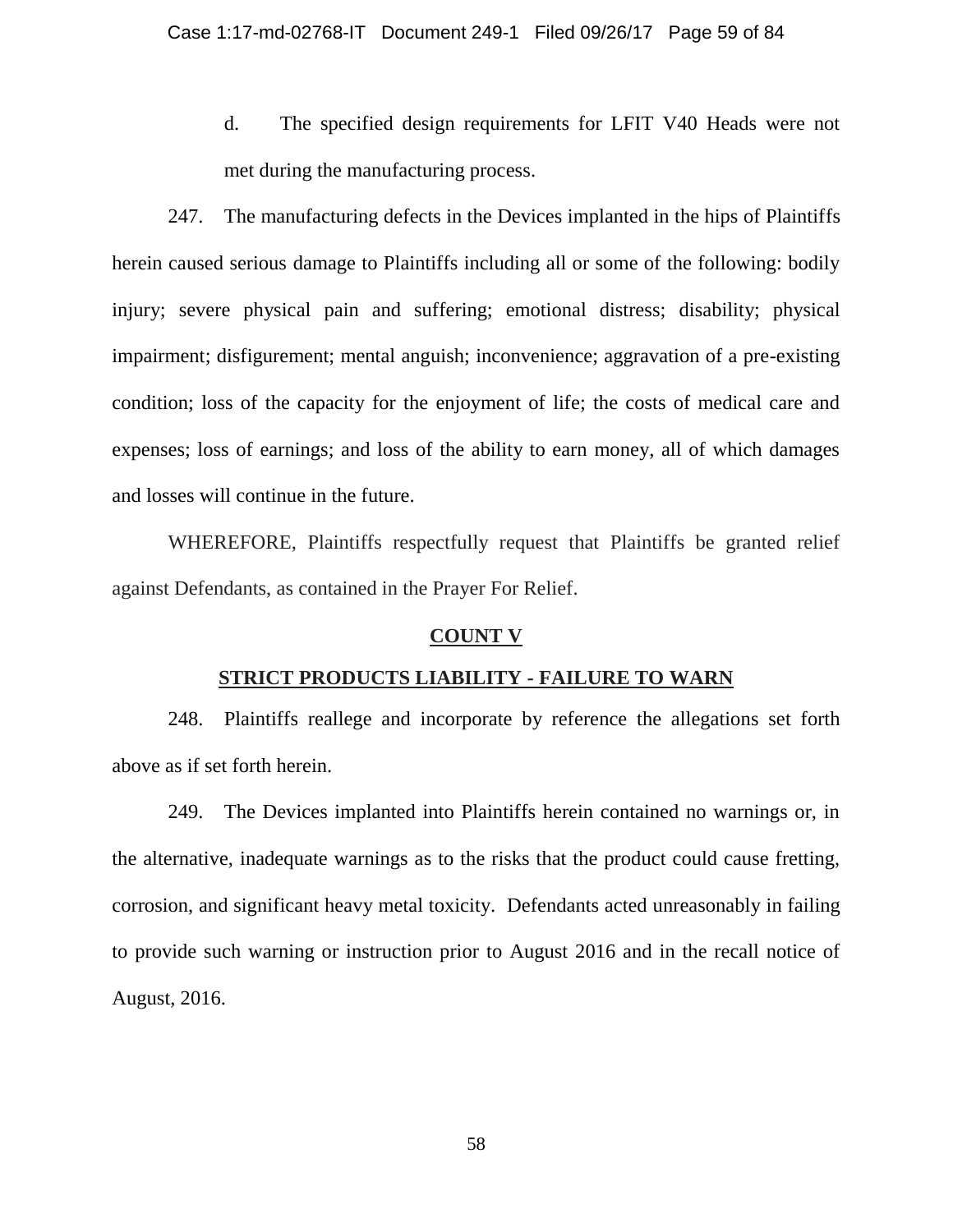#### Case 1:17-md-02768-IT Document 249-1 Filed 09/26/17 Page 60 of 84

250. The warnings that accompanied the Devices failed to provide that level of information that an ordinary consumer, including Plaintiffs herein, would expect when using the implants in a manner reasonably foreseeable to the Defendants.

251. Moreover, the Devices left the Defendants' control without an adequate warning or instruction, and created an unreasonably dangerous condition in that Defendants, as the seller and manufacturer, knew or in the exercise of ordinary care should have known that the Defective Device posed a substantial risk of harm. Alternatively, after the Devices left the Defendants' control, Defendants became aware of, or in the exercise of ordinary care should have known, that the Devices posed a substantial risk of harm to patients, including Plaintiffs herein, yet Defendants failed to take reasonable steps to give adequate warning or instruction or to take other reasonable action under the circumstances.

WHEREFORE, Plaintiffs respectfully request that Plaintiffs be granted relief against Defendants, as contained in the Prayer For Relief.

# **COUNT VI**

# **BREACH OF EXPRESS WARRANTY**

252. Plaintiffs reallege and incorporate by reference the allegations set forth above as if set forth herein.

253. Through Defendants' public statements, descriptions of the Devices, and promises relating to the Devices, Defendants expressly warranted, among other things, that the Devices were efficacious and safe for their intended use; was designed and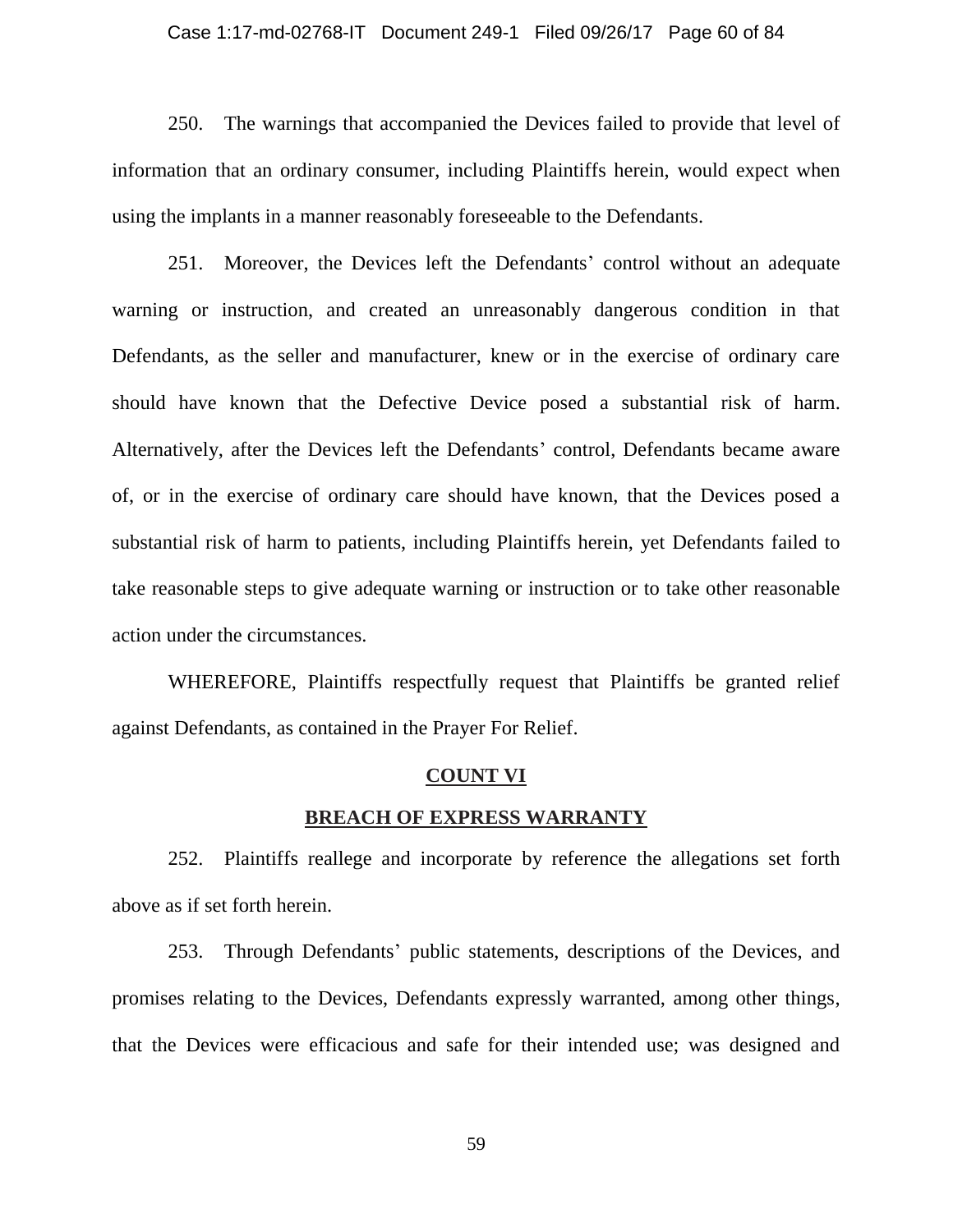#### Case 1:17-md-02768-IT Document 249-1 Filed 09/26/17 Page 61 of 84

constructed of materials that would prevent fretting and corrosion; would last longer than competing hip implant devices; and were effective in reducing the risk of dislocation.

254. These warranties came in the form of (i) publicly-made written and verbal assurances of safety; (ii) press releases and dissemination via the media of uniform promotional information that was intended to create demand for the Devices (but which contained material misrepresentations and utterly failed to warn of the risks of the Devices); (iii) verbal assurances made by Defendants' consumer relations personnel to the public about the safety of the Devices that also downplayed the risks associated with implantation of the Devices; and (iv) false and misleading written information supplied by Defendants.

255. The most prominent representation made by Defendants was on websites where Defendants expressly warranted that the design, testing, and materials utilized in the Devices would prevent fretting and corrosion.

256. In its advertising, Stryker claimed that its proprietary TMZF alloy was "specifically tailored for high performance in orthopaedic applications" and that Stryker's testing "demonstrates improved wear resistance, reducing the potential for generation of particulate metallic wear debris." Stryker promised that in developing the TMZF alloy, it had "optimiz[ed] the material properties that are key elements in the comfort of your patients and the long-term clinical success of the implant."

257. All of these representations were untrue at the time Stryker made them and Stryker knew or should have known that they were untrue. For example, Stryker knew or should have known that the flexural rigidity of femoral necks made from the TMZF alloy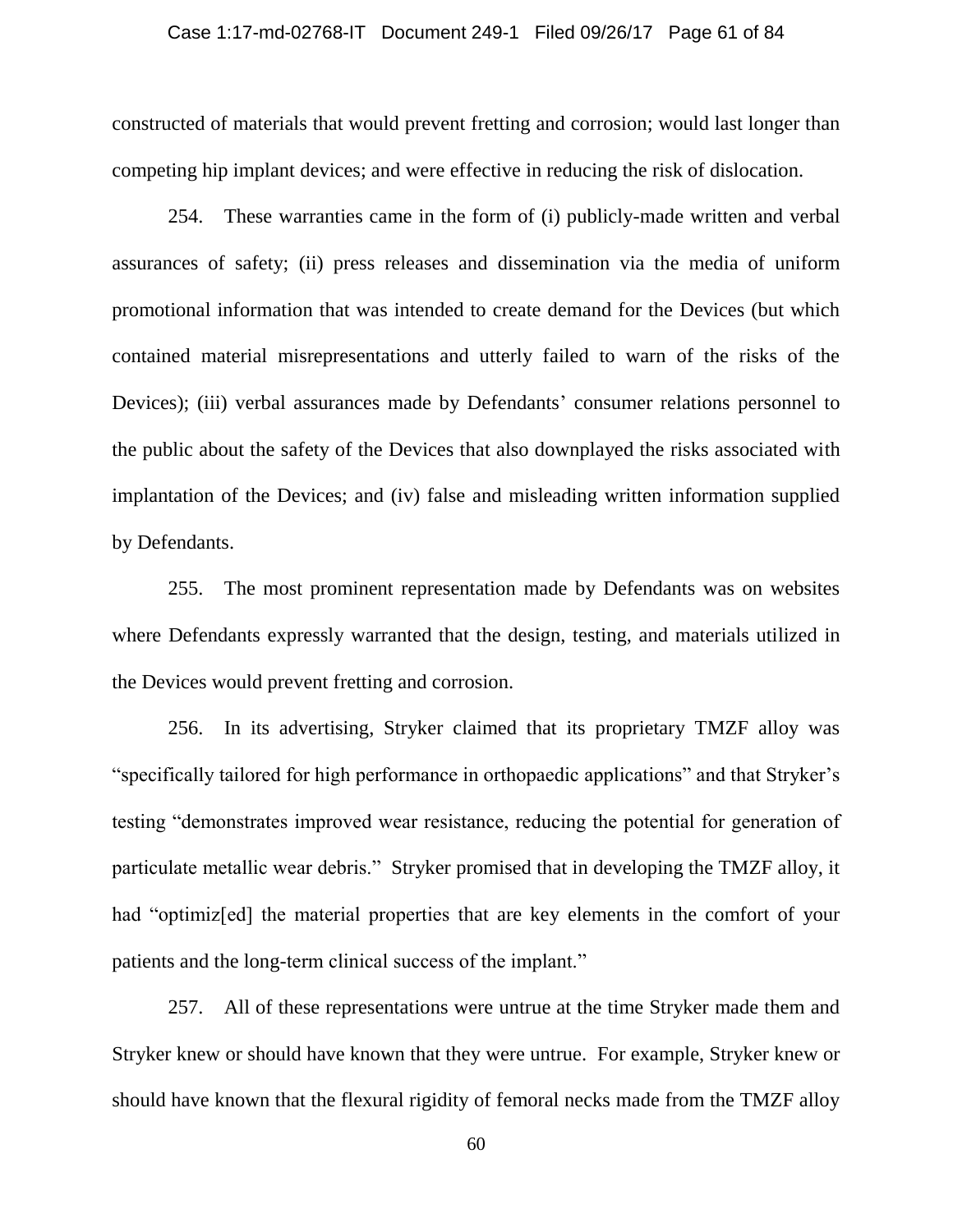### Case 1:17-md-02768-IT Document 249-1 Filed 09/26/17 Page 62 of 84

was half that of a standard titanium alloy used in other orthopedic implants. Stryker also knew or should have known at the time these misrepresentations were made that the significant reduction in flexural rigidity predisposed the trunnion interface on femoral stems made out of the TMZF alloy to significantly greater micromotion, fretting, corrosion, and disassociation than trunnions on femoral stems made out of a standard titanium alloy.

258. Plaintiffs herein further allege that all of the aforementioned written materials are known to Defendants and in their possession, and it is Plaintiffs' reasonable belief that these materials shall be produced by Defendants and be made of record once Plaintiffs are afforded the opportunity to conduct discovery.

259. When Defendants made these express warranties, Defendants knew the purposes for which Devices were to be used and warranted the Devices to be in all respects safe and proper for such purposes.

260. Defendants drafted the documents and/or made the statements upon which these warranty claims are based and, in so doing, defined the terms of those warranties.

261. Defendants' representations and promises regarding the Devices had the natural tendency to induce those in need of prosthetic hip implants, including Plaintiffs herein, to purchase the Devices in reliance thereon.

262. The Devices do not conform to Defendants' representations in that the Devices are not safe and produce serious side effects.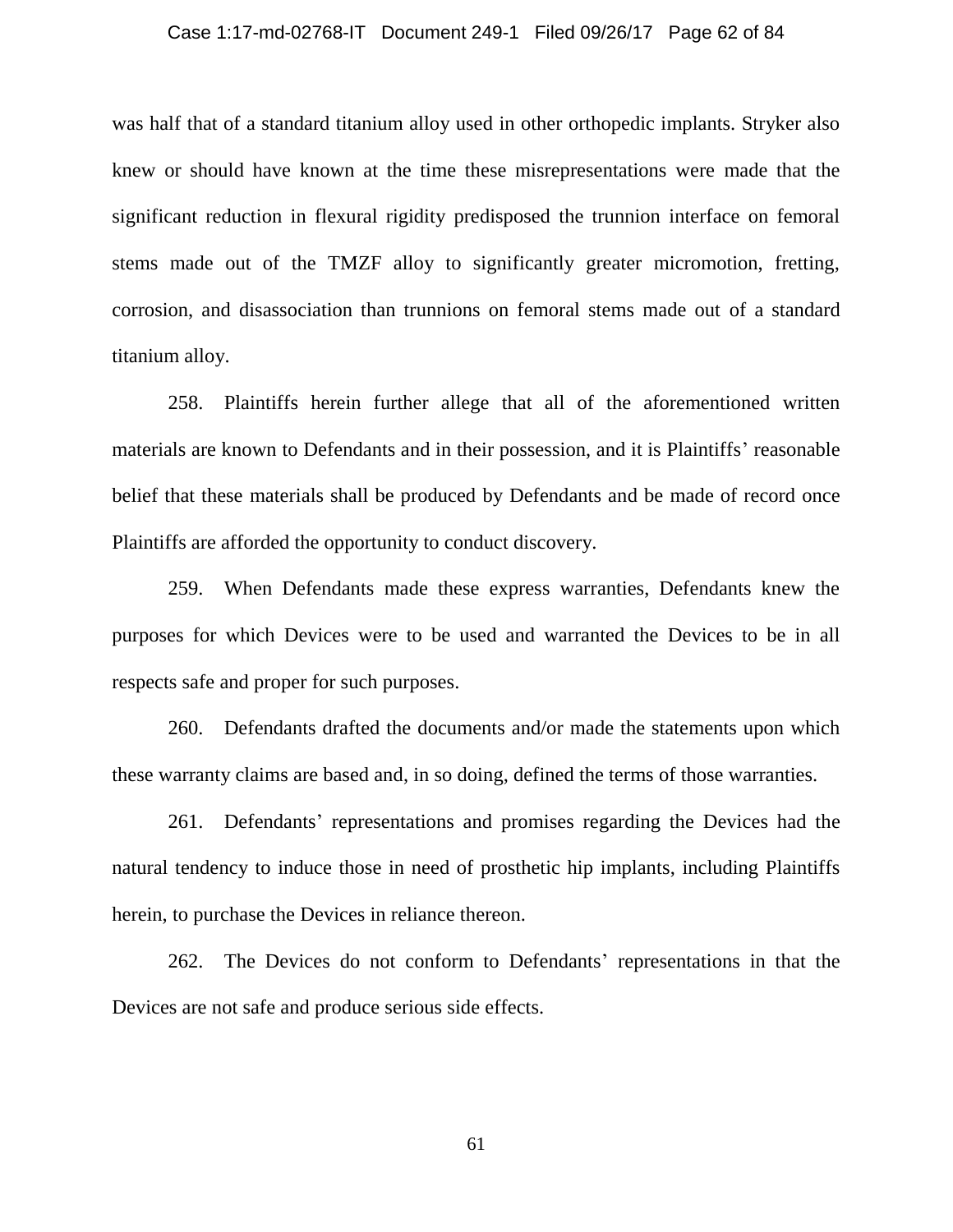263. As such, the Devices did not conform to Defendants' promises, descriptions, or affirmations of fact and were not adequately packaged, labeled, promoted, or fit for the ordinary purposes for which such devices are used.

264. Defendants therefore breached their express warranties to Plaintiffs herein in violation of applicable state statutes and common law, by manufacturing, marketing, and selling the Devices to Plaintiffs herein and causing damages as will be established at trial.

WHEREFORE, Plaintiffs respectfully request that Plaintiffs be granted relief against Defendants, as contained in the Prayer for Relief.

### **COUNT VII**

### **BREACH OF WARRANTY AS TO MERCHANTABILITY**

265. Plaintiffs reallege and incorporate by reference the allegations set forth above as if set forth herein.

266. At all times material, Defendants were merchants with respect to the Devices.

267. The Devices were defectively designed and manufactured, and were distributed and sold without the provision of reasonable instructions or warnings regarding the foreseeable risk of harm posed by the Devices to patients, including Plaintiffs herein.

268. The Devices were not fit for their ordinary purposes.

269. Plaintiffs herein were foreseeable users of the Devices.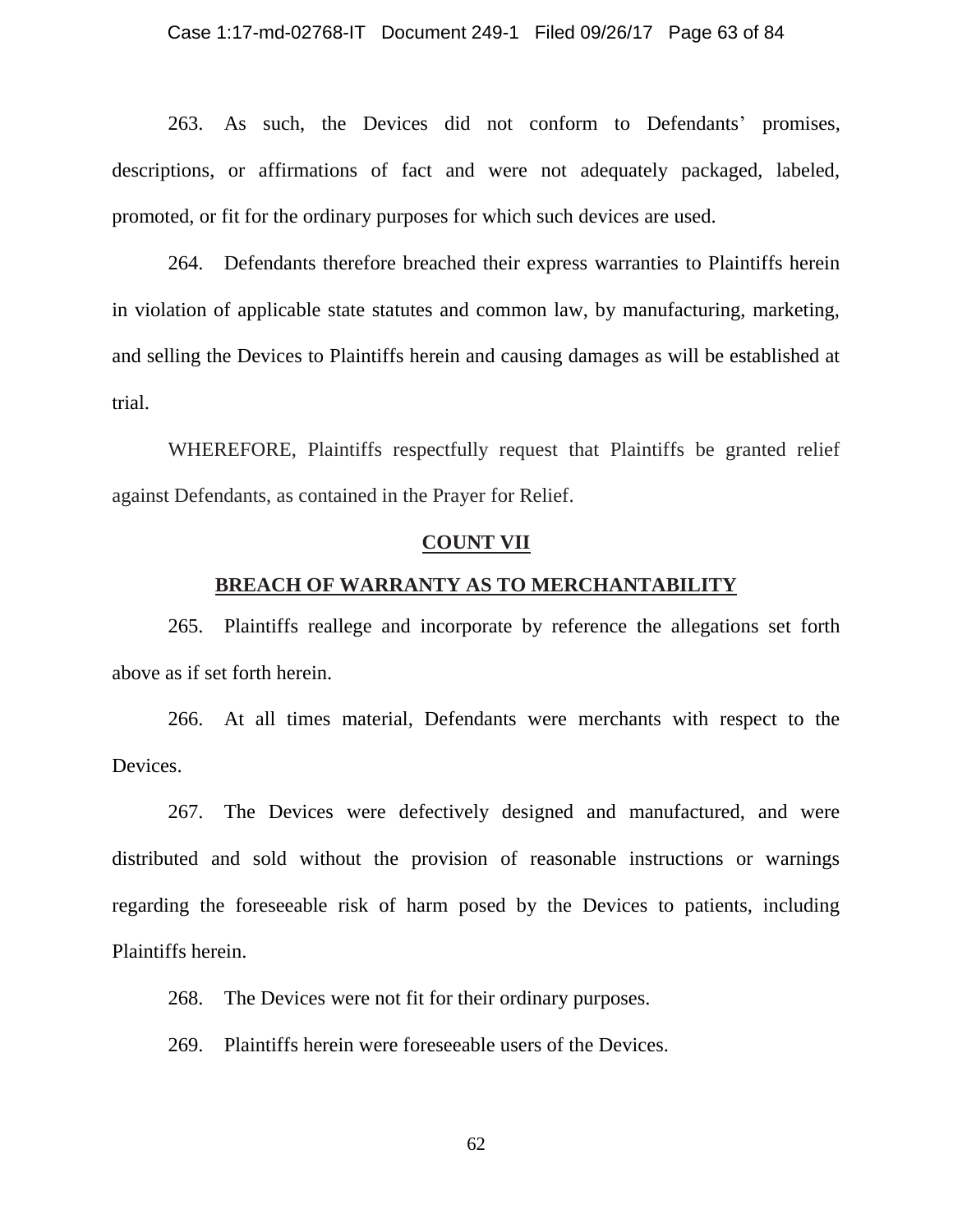### Case 1:17-md-02768-IT Document 249-1 Filed 09/26/17 Page 64 of 84

270. The Devices were being used in the intended manner at the time of the injuries sustained by Plaintiffs herein.

271. Plaintiffs suffered harm as a direct and proximate result of the above said defects in the Devices.

WHEREFORE, Plaintiffs respectfully request that Plaintiffs be granted relief against Defendants, as contained in the Prayer For Relief.

## **COUNT VIII**

### **BREACH OF IMPLIED WARRANTIES**

272. Plaintiffs reallege and incorporate by reference the allegations set forth above as if set forth herein.

273. At all relevant and material times, Defendants manufactured, distributed, advertised, promoted, and sold the Devices.

274. At all relevant times, Defendants intended that the Devices be used in the manner that Plaintiffs herein in fact used the Devices, and Defendants impliedly warranted each of the Devices to be of merchantable quality; safe and fit for such use; and warranted that each of the Devices was adequately tested.

275. Defendants were aware that consumers, including Plaintiffs herein, would use the Devices as hip implants; which is to say that Plaintiffs herein were foreseeable users.

276. Plaintiffs were at all relevant times in privity with Defendants.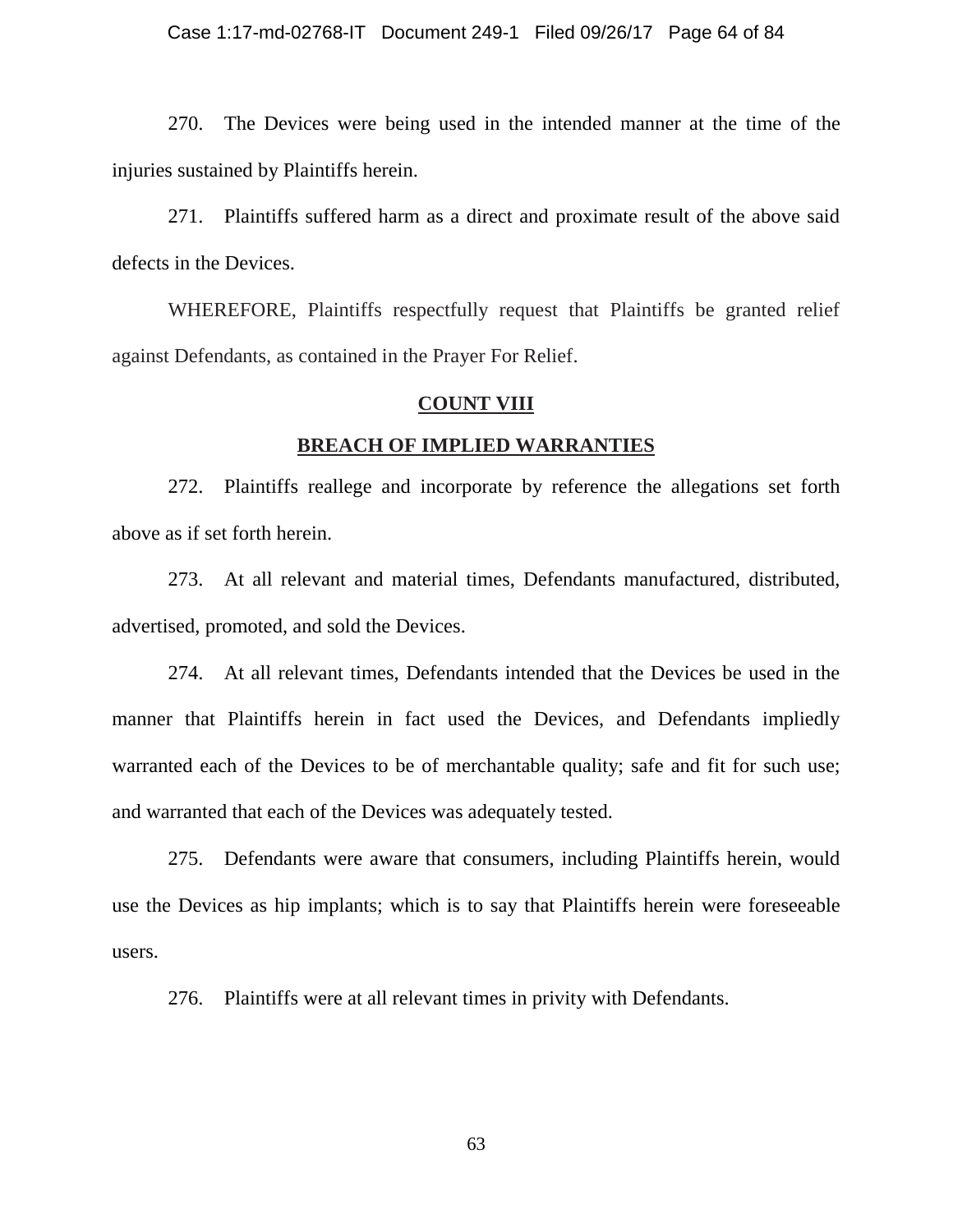### Case 1:17-md-02768-IT Document 249-1 Filed 09/26/17 Page 65 of 84

277. The Devices were expected to reach and did in fact reach consumers, including Plaintiffs herein, without substantial changes in the condition in which the Devices were manufactured and sold by Defendants.

278. Defendants breached various implied warranties with respect to the Devices in the following manner:

279. Defendants represented through their labeling, advertising, marketing materials, detail persons, seminar presentations, publications, notice letters, and regulatory submissions that the Devices were safe and fraudulently withheld and concealed information about the substantial risks of serious injury and/or death associated with using the Devices;

280. Defendants represented that the Devices were safe, and/or safer than other alternative hip implants and fraudulently concealed information which demonstrated that the Devices were not safer than alternatives available on the market; and

281. Defendants represented that the Devices were more efficacious than other alternative devices and fraudulently concealed information, regarding the true efficacy of the Devices.

282. In reliance upon Defendants' implied warranties, Plaintiffs herein used the Devices as prescribed and in the foreseeable manner normally intended, recommended, promoted, and marketed by Defendants.

283. Defendants breached their implied warranty to Plaintiffs in that the Devices were not of merchantable quality, safe and fit for their intended use, or adequately tested, in violation of the following statutes: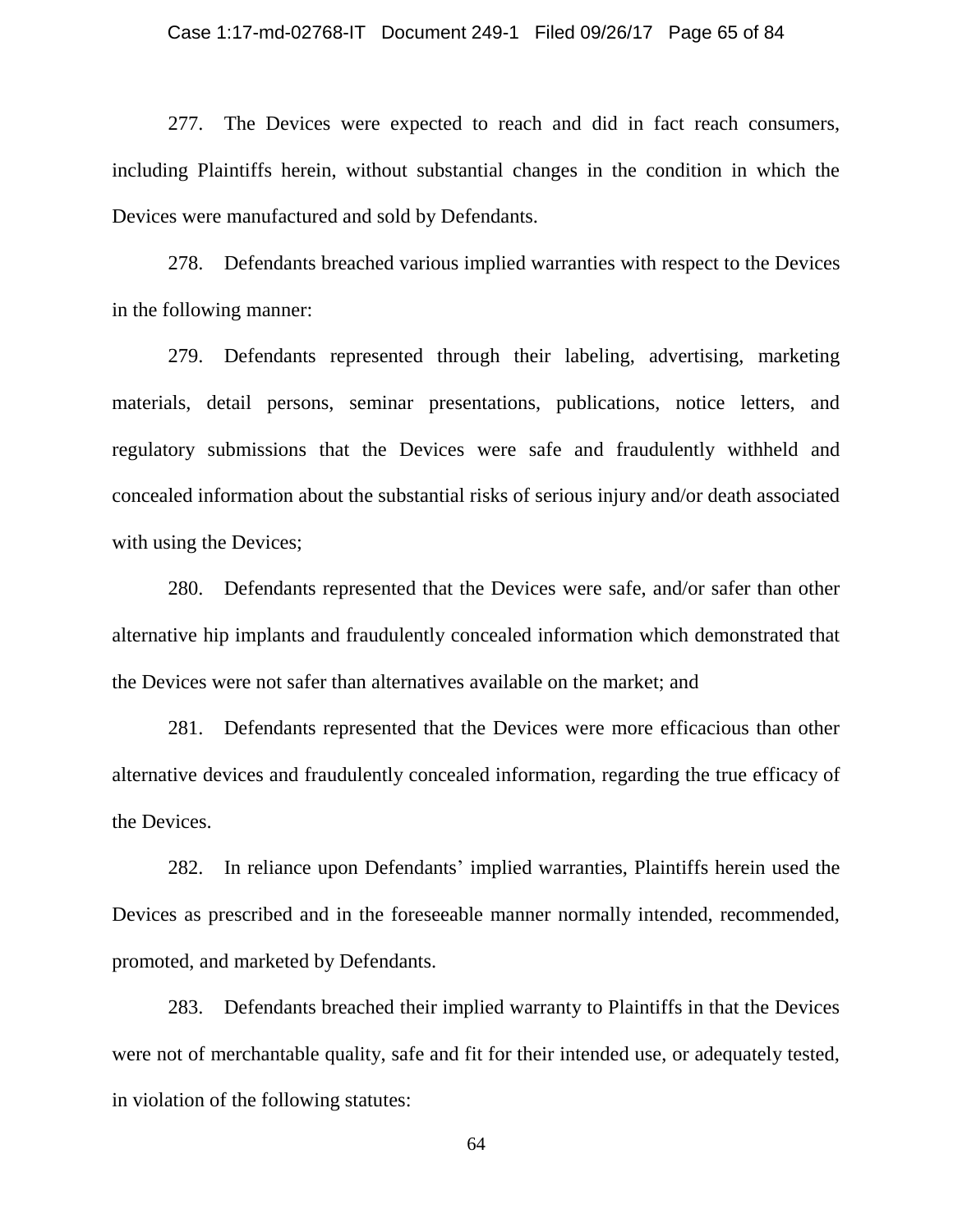- a. Ala. Code §§ 7-2-314, et seq.;
- b. Alaska. Stat. §§ 45.02.314, et seq.;
- c. Ariz. Rev. Stat. Ann. §§ 47-2314, et seq.;
- d. Ark. Code Ann. §§ 4-2-314, et seq.;
- e. Cal. Comm. Code §§ 2314, et seq.;
- f. Colo. Rev. Stat. §§ 4-2-314, et seq.;
- g. Conn. Gen. Stat. Ann. §§ 42a-2-314, et seq.;
- h. Del. Code Ann. tit. 6, §§ 2-314, et seq.;
- i. D.C. Code Ann. §§ 28:2-314, et seq.;
- j. Fla. Stat. Ann. §§ 672.314, et seq.;
- k. O.C.G.A. §§ 11-2-314, et seq.;
- l. Haw. Rev. Stat. §§ 490:2-314, et seq.;
- m. Id. Code §§ 28-2-314, et seq.;
- n. Ill. Comp. Stat. Ann. Ch. 810, 5/2-314, et seq.;
- o. Indiana Code Ann. §§ 26-1-2-314, et seq.;
- p. Iowa Code Ann. §§ 554.2314, et seq.;
- q. Kan. Stat. Ann. §§ 84-2-314, et seq.;
- r. Ky. Rev. Stat. Ann. §§ 355.2-314, et seq.;
- s. La. Civ. Code Ann. art. 2520, et seq. (and is liable for redhibition under this statute);
- t. Me. Rev. Stat. Ann. tit. 11, §§ 2-314, et seq.;
- u. Md. Code Ann., Com. Law §§ 2-314, et seq.;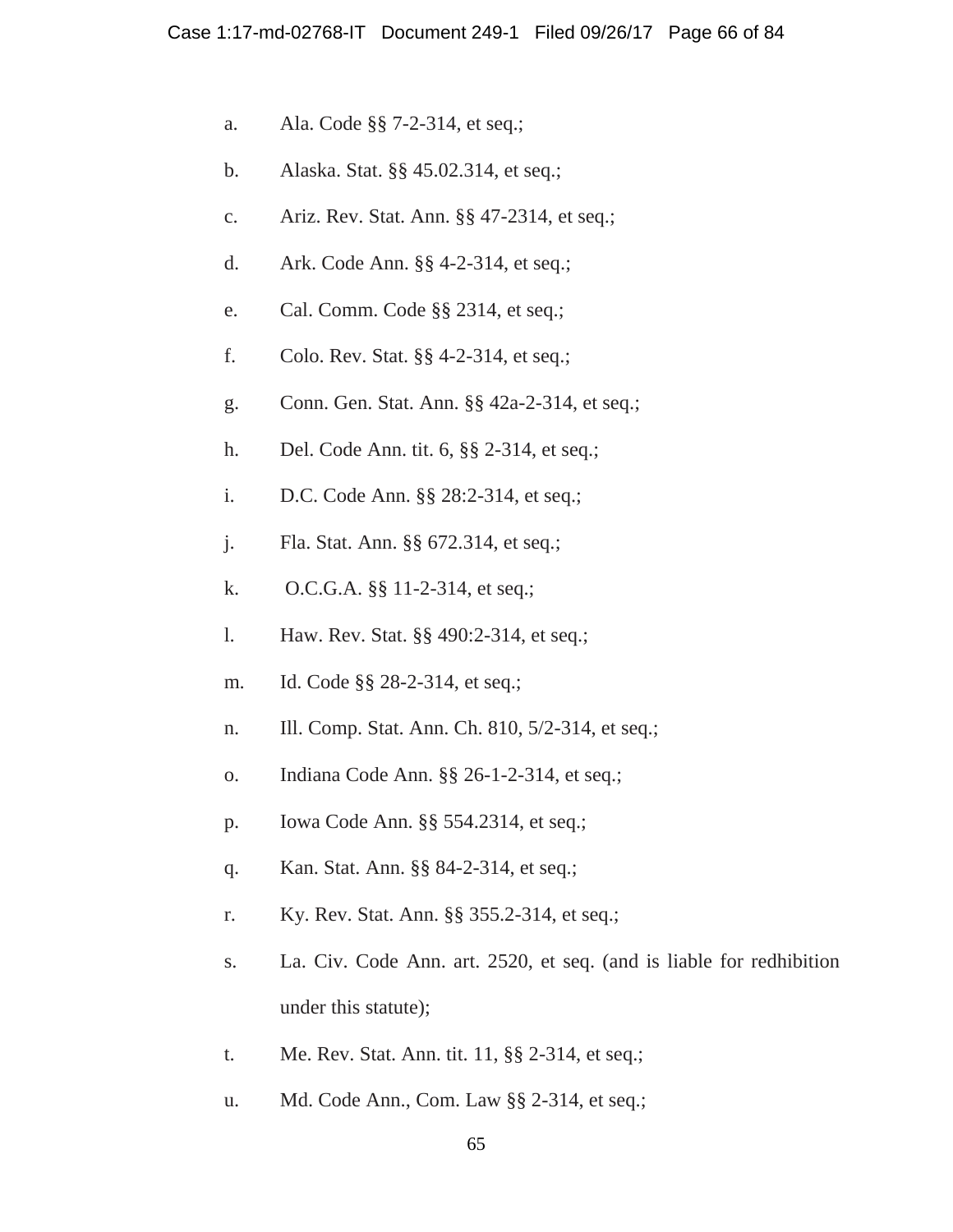- v. Mass. Gen. Laws Ann. Ch. 106, §§ 2-314, et seq.;
- w. Mich. Comp. Laws Ann. §§ 440.2314, et seq.;
- x. Minn. Stat. Ann. §§ 336.2-314, et seq.;
- y. Miss. Code Ann. §§ 75-2-314, et seq.;
- z. Mo. Rev. Stat. Ann. §§ 400.2-314, et seq.;
- aa. Mont. Code Ann. §§ 30-2-314, et seq.;
- bb. Neb. Rev. Stat. §§ 2-314, et seq.;
- cc. Nev. Rev. Stat. §§ 104.2314, et seq.;
- dd. N.H. Rev. Stat. Ann. §§ 382-A:2-314, et seq.;
- ee. N.J. Stat. Ann. §§ 12A:2-314, et seq.;
- ff. N.M. Stat. Ann. § 55-2-314, et seq.;
- gg. N.Y. U.C.C. Law §§ 2-314, et seq.;
- hh. N.C. Gen. Stat. Ann. §§ 25-2-314, et seq.;
- ii. N.D. Cent. Code §§ 41-02-31, et seq.;
- jj. Ohio Rev. Code Ann. §§ 1302.27, et seq.;
- kk. Okl. Stat. Tit. 12A, §§ 2-314 et seq.;
- ll. Or. Rev. Stat. §§ 72.3140, et seq.;
- mm. 13 Pa. Stat. Ann. §§ 2314 et seq.;
- nn. R.I. Gen. Laws §§ 6A-2-314, et seq.;
- oo. S.C. Code Ann. §§ 36-2-314, et seq.;
- pp. S.D. Codified Laws §§ 57A-2-314, et seq.;
- qq. Tenn. Code Ann. §§ 47-2-314, et seq.;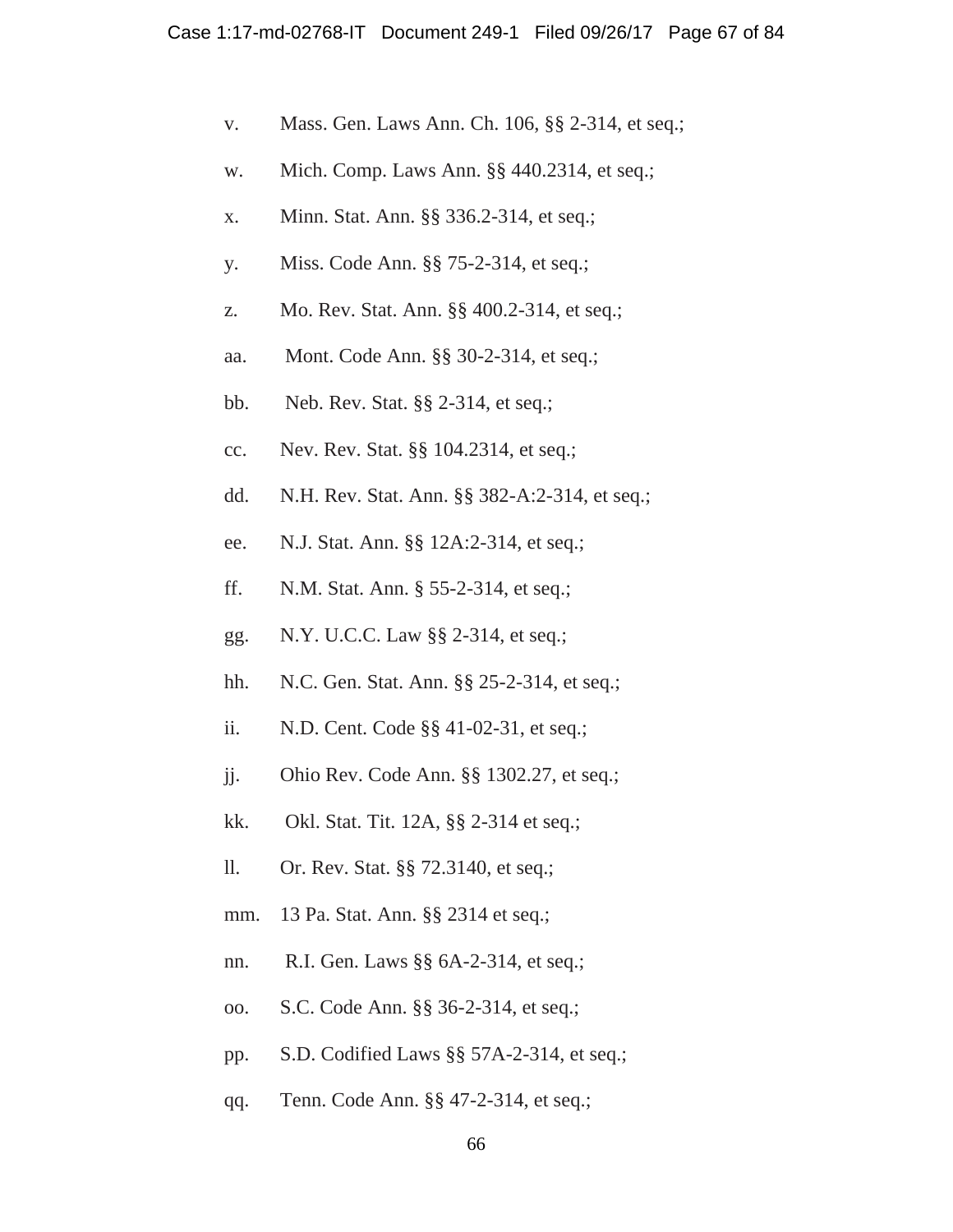- rr. Tex. Bus. & Com. Code Aim. §§ 2.314, et seq.;
- ss. Utah Code Ann. §§ 70A-2-314, et seq.;
- tt. Va. Code Ann. §§ 8.2-314, et seq.;
- uu. Vt. Stat. Ann. §§ 9A-2-314, et seq.;
- vv. Wash. Rev. Code §§ 62A.2-314, et seq.;
- ww. W. Va. Code §§ 46-2-314, et seq.;
- xx. Wis. Stat. Ann. §§ 402.314, et seq.; and,
- yy. Wyo. Stat. Ann. §§ 34.1-2-314, et seq.

284. As a result of Defendants' foregoing acts and omissions, Plaintiffs herein were and/or still are caused to suffer and/or are at a greatly increased risk of serious and dangerous side effects.

285. As a direct and proximate result of the foregoing acts and omissions, Plaintiffs herein have required and will require health care and services, and have incurred medical, health care, incidental, and related expenses. Plaintiffs are informed and believe and further allege that Plaintiffs will in the future be required to obtain further medical care and/or hospital care and medical services.

WHEREFORE, Plaintiffs respectfully request that Plaintiffs be granted relief against Defendants, as contained in the Prayer For Relief.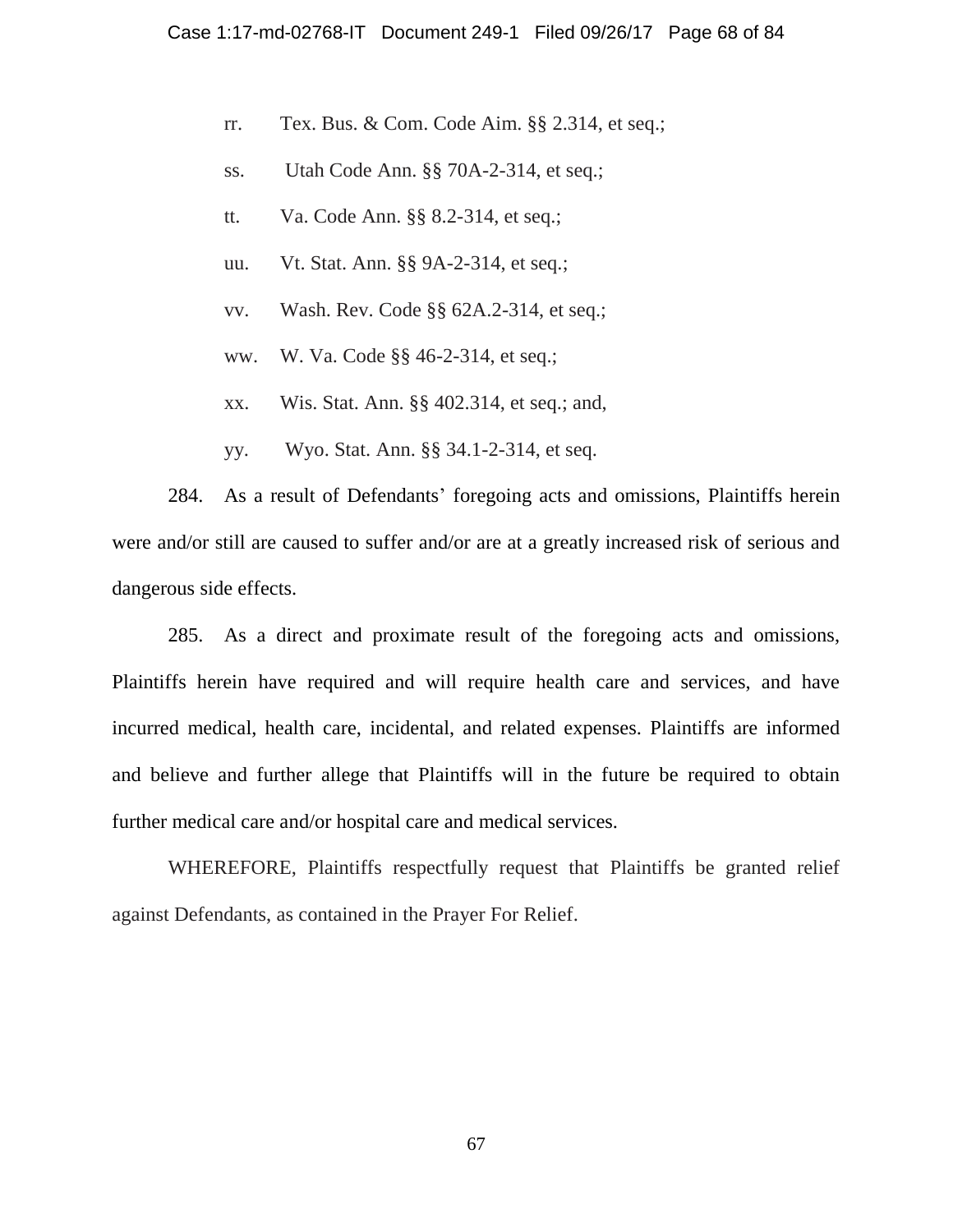### **COUNT IX**

## **VIOLATION OF MASSACHUSETTS CONSUMER PROTECTION ACT**

286. Plaintiffs incorporate by reference all preceding paragraphs as if fully set forth herein and further allege as follows:

287. By reason of the conduct as alleged herein, and by inducing their physicians to use the LFIT™ CoCr V40™ Femoral Head through the use of unfair or deceptive acts, including but not limited to fraudulent statements, concealments and misrepresentations identified herein and above, Defendants violated the provisions of Massachusetts Consumer Protection Act G.L. c. 93A §2.

288. As a direct and proximate result of Defendants' statutory violations, Plaintiffs were implanted with a LFIT<sup>™</sup> CoCr V40<sup>™</sup> Femoral Head, which would not have occurred had Defendants not used deception, fraud, false advertising, false pretenses, misrepresentations, unfair and/or deceptive practices and the concealment and suppression of material facts to induce Plaintiffs and their physicians to use the Devices.

WHEREFORE, by reason of such violations and pursuant to Massachusetts Consumer Protection Act G.L. c. 93A §2, Plaintiffs are entitled to recover all of the monies paid for the product; to be compensated for the cost of the medical care arising out of the use of the product; and to recover any and all consequential damages recoverable under the law including, but not limited to, both past and future medical expenses; past wage loss; loss of future earning capacity; and, past and future pain, suffering, disability, and emotional distress. Plaintiffs are entitled to seek compensatory damages, attorneys' fees, injunctive and equitable relief, and other remedies as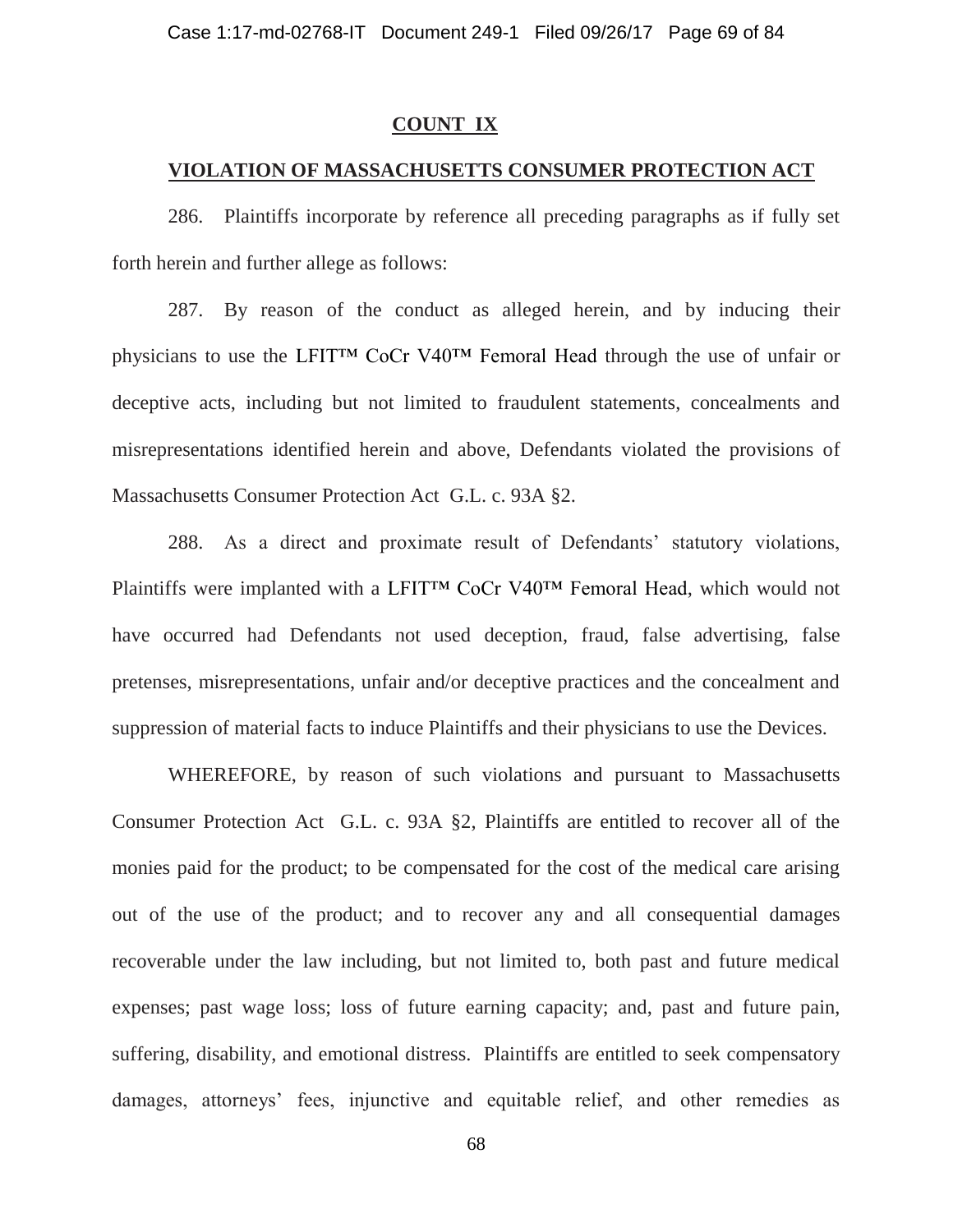determined by the Court pursuant to Massachusetts Consumer Protection Act G.L. c. 93A §11.

# **COUNT X**

# **CONSUMER FRAUD AND/OR UNFAIR AND DECEPTIVE TRADE PRACTICES UNDER STATE LAW**

289. Plaintiffs reallege and incorporate by reference the allegations set forth above as if set forth herein.

290. Certain Plaintiffs herein will bring a cause of action for consumer fraud and/or unfair and deceptive trade practice under applicable state law.

291. Defendants are on notice that such claims may be asserted by individual Plaintiffs herein.

292. Plaintiffs purchased and used the Devices for personal use and thereby suffered ascertainable losses as a result of Defendants' actions in violation of the consumer protection laws.

293. Had Defendants not engaged in the deceptive conduct described herein, Plaintiffs, their physicians and hospitals and medical centers would not have purchased and/or paid for the Devices, and would not have incurred related medical costs and injuries.

294. Defendants engaged in wrongful conduct while at the same time obtaining, under false pretenses, moneys from Plaintiffs, their physicians and hospitals for the Devices that would not have been paid had Defendants not engaged in unfair and deceptive conduct.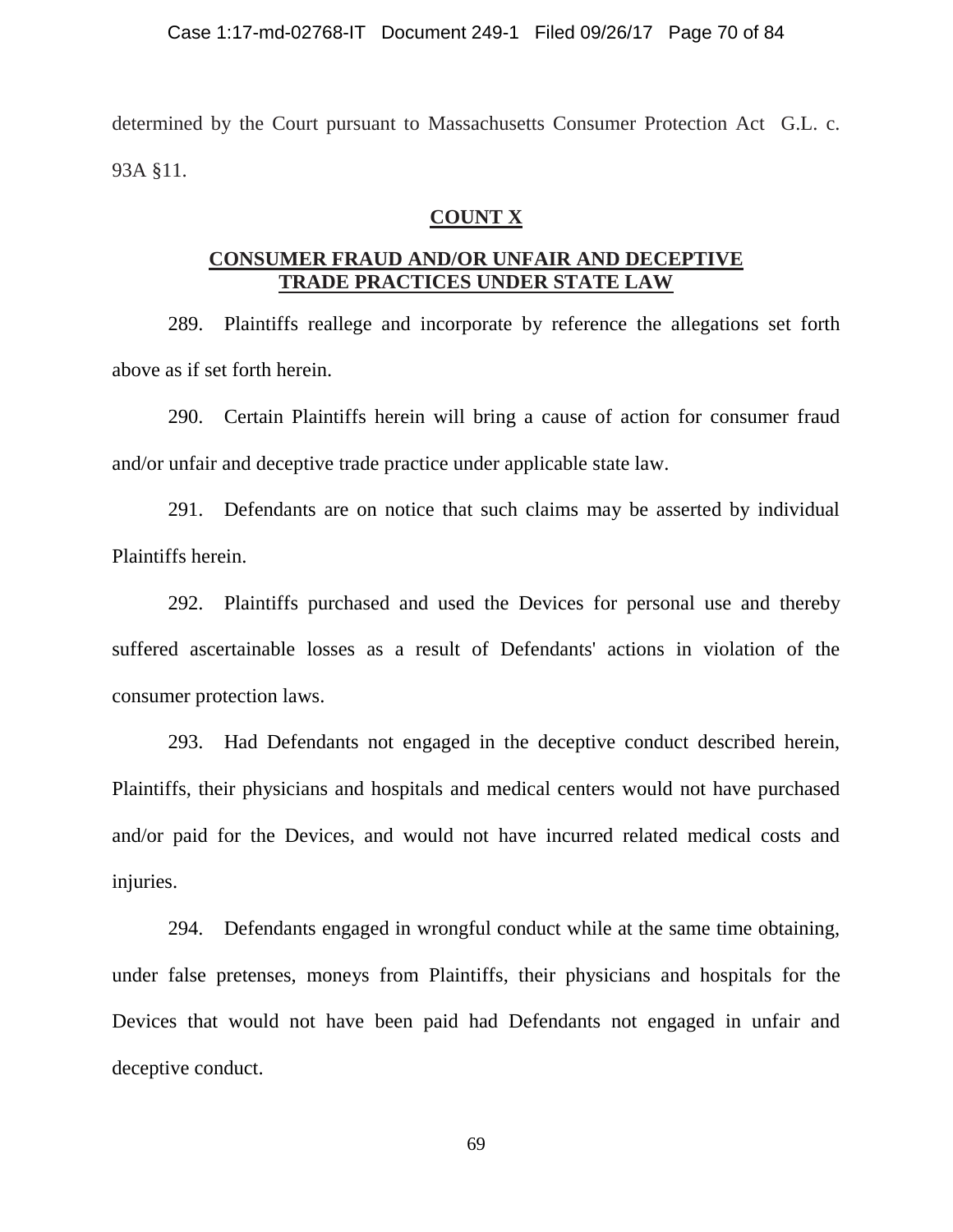### Case 1:17-md-02768-IT Document 249-1 Filed 09/26/17 Page 71 of 84

295. Unfair methods of competition or deceptive acts or practices that were proscribed by law, including the following:

296. Representing that goods or services have characteristics, ingredients, uses benefits or quantities that they do not have;

297. Advertising goods or services with the intent not to sell them as advertised; and,

298. Engaging in fraudulent or deceptive conduct that creates a likelihood of confusion or misunderstanding.

299. Plaintiffs were injured by the cumulative and indivisible nature of Defendants' conduct. The cumulative effect of Defendants' conduct directed at patients, physicians and consumers was to create demand for and sell the Devices. Each aspect of Defendants' conduct combined to artificially create sales of the Devices.

300. Defendants have a statutory duty to refrain from unfair or deceptive acts or trade practices in the design, development, manufacture, promotion, and sale of the Devices.

301. Had Defendants not engaged in the deceptive conduct described above, Plaintiffs would not have purchased and/or paid for the Devices, and would not have incurred related medical costs.

302. Defendants' deceptive, unconscionable, or fraudulent representations and material omissions to patients, physicians and consumers, including Plaintiffs, constituted unfair and deceptive acts and trade practices in violation of the state consumer protection statutes listed.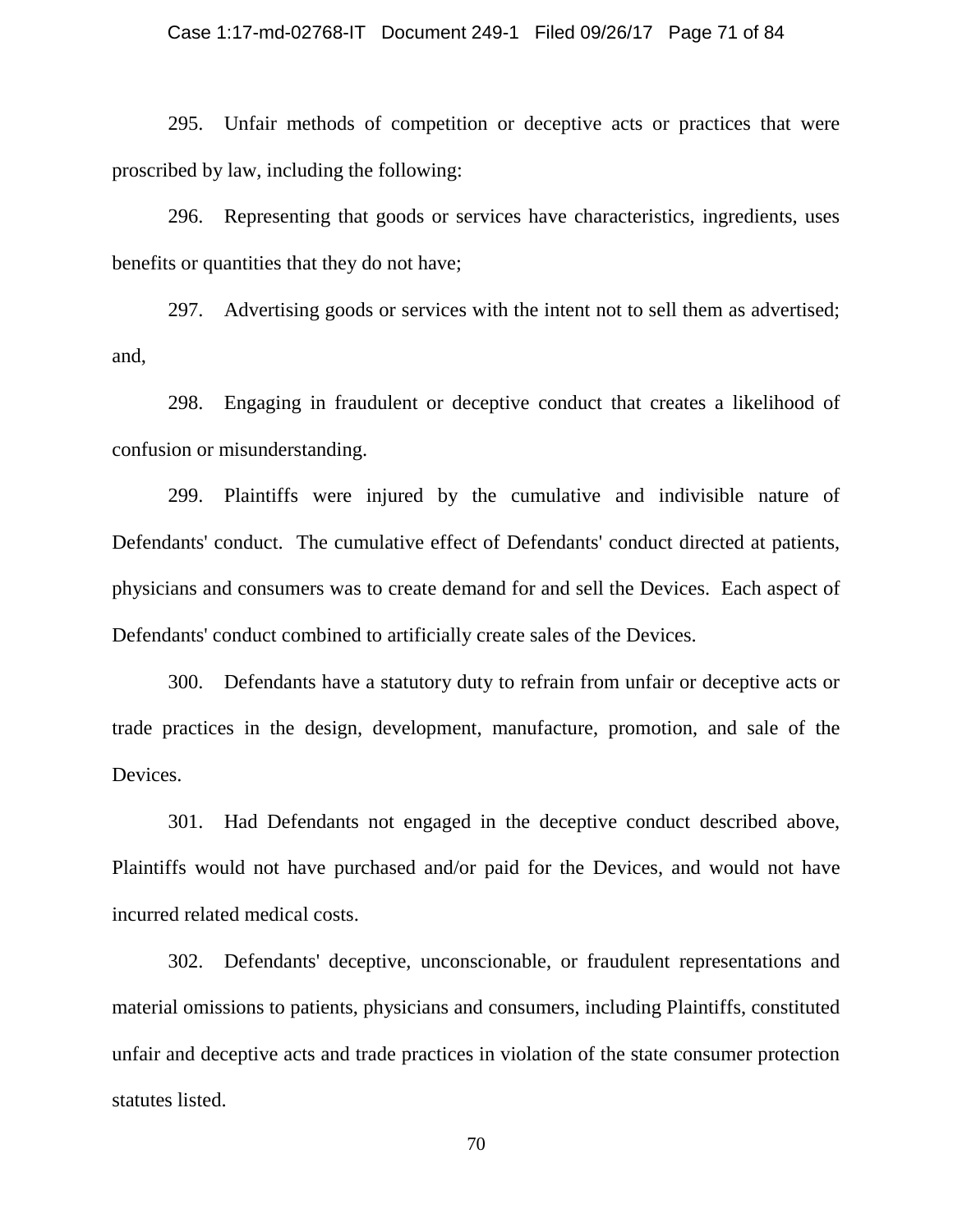### Case 1:17-md-02768-IT Document 249-1 Filed 09/26/17 Page 72 of 84

303. Defendants' actions, as complained of herein, constitute unfair competition or unfair, unconscionable, deceptive or fraudulent acts, or trade practices in violation of state consumer protection statutes, as listed below.

304. Defendants have engaged in unfair competition or unfair or deceptive acts or trade practices or have made false representations in violation of:

- a. Ala. Code §§ 8-19-1 et seq.;
- b. Alaska Stat. §§ 45.50.471 et seq.;
- c. Ariz. Rev. Stat. Ann. §§ 44-1522 et seq.;
- d. Ark. Code Ann. §§ 4-88-101 et seq.;
- e. Cal. Civ. Code §§ 1770 et seq. and Cal. Bus. & Prof. Code §§ 17200 et seq.;
- f. Colo. Rev. Stat. §§ 6-1-105 et seq.;
- g. Conn. Gen. Stat. §§ 42-110a et seq.;
- h. Del. Code Ann. tit. 6, §§ 2511 et seq. and §§ 2531 et seq.;
- i. D.C. Code Ann. §§ 28-3901 et seq.;
- j. Fla. Stat. Ann. §§ 501.201 et seq.;
- k. O.C.G.A. §§ 10-1-372 et seq.;
- l. Haw. Rev. Stat. §§ 480-1 et seq.;
- m. Id. Code Ann. §§ 48-601 et seq.;
- n. Ill. Comp. Stat. Ann ch. 815, 505/1 et seq.;
- o. Ind. Code Ann. §§ 24-5-0.5-1 et seq.;
- p. Iowa Code Ann. §§ 714.16 et seq.;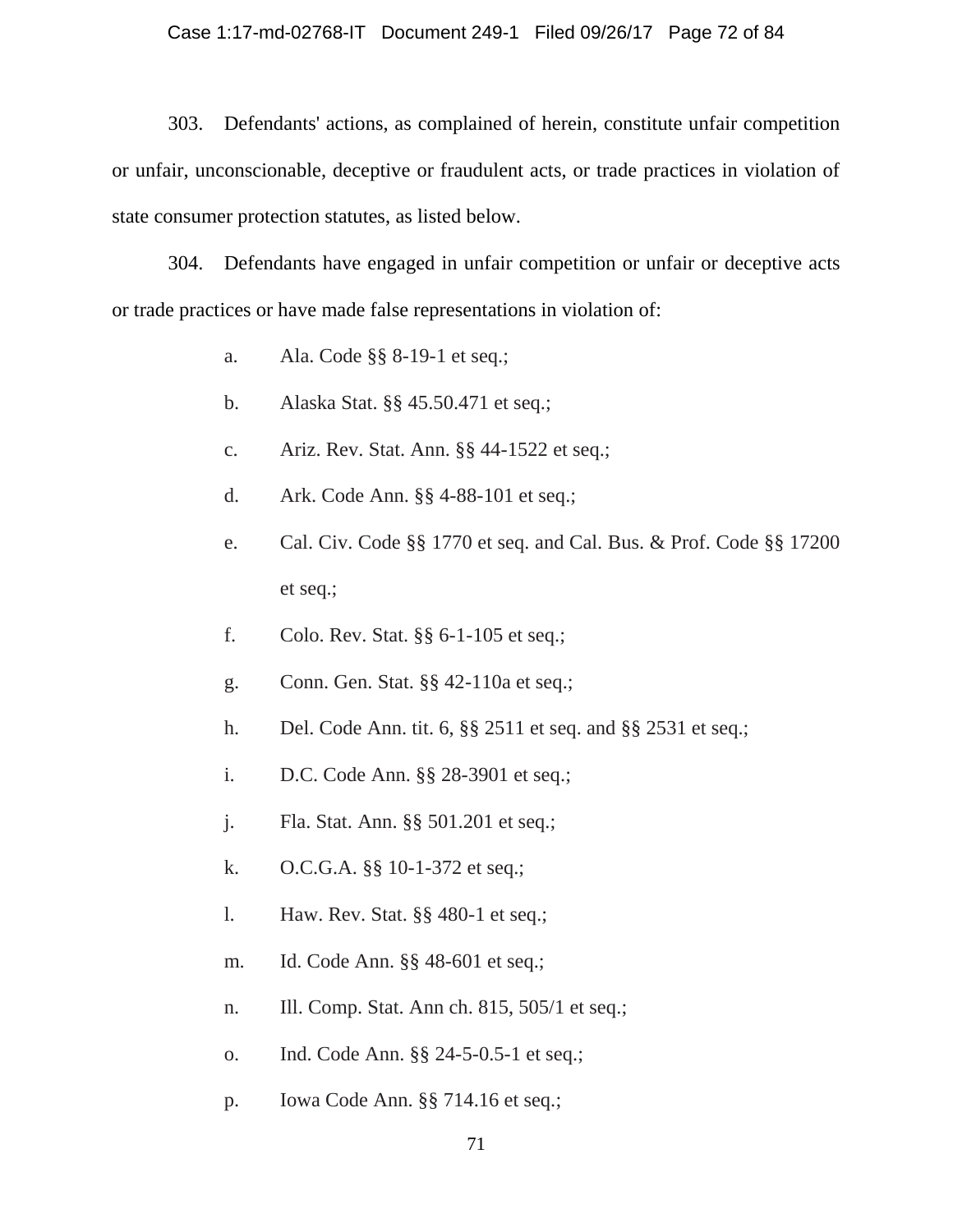- q. Kan. Stat. Ann. §§ 50-623 et seq.;
- r. Ky. Rev. Stat. Ann. §§ 367.170 et seq.;
- s. La. Rev. Stat. Ann. §§ 51:1401 et seq.;
- t. Me. Rev. Stat. Ann. tit. 5, §§ 205A et seq.;
- u. Md. Code Ann., Com. Law §§ 13-101 et seq.;
- v. Mass. Gen. Laws Ann. Ch. 93A et seq.;
- w. Mich. Comp. Laws §§ 445.901 et seq.;
- x. Minn. Stat. §§ 325D.43 et seq. and §§ 325F.67 et seq.;
- y. Miss. Code Ann. §§ 75-24-1 et seq.;
- z. Mo. Ann. Stat. §§ 407.010 et seq.;
- aa. Mont. Code Ann. §§ 30-14-101 et seq.;
- bb. Neb. Rev. Stat. §§ 59-1601 et seq.;
- cc. Nev. Rev. Stat. §§ 598.0903 et seq.;
- dd. N.H. Rev. Stat. Ann. §§ 358-A:1 et seq.;
- ee. N.M. Stat. Ann. §§ 57-12-1 et seq.;
- ff. N.Y. Gen. Bus. Law §§ 349 et seq. and §§ 350-e et seq.;
- gg. N.C. Gen. Stat. §§ 75-1.1 et seq.;
- hh. N.D. Cent. Code §§ 51-12-01 et seq. and §§ 51-15-01 et seq.;
- ii. Ohio Rev. Code Ann. §§ 1345.01 et seq.;
- jj. Okla. Stat. tit. 15 §§ 751 et seq.;
- kk. Or. Rev. Stat. §§ 646.605 et seq.;
- ll. 73 Pa. Stat. §§ 201-1 et seq.;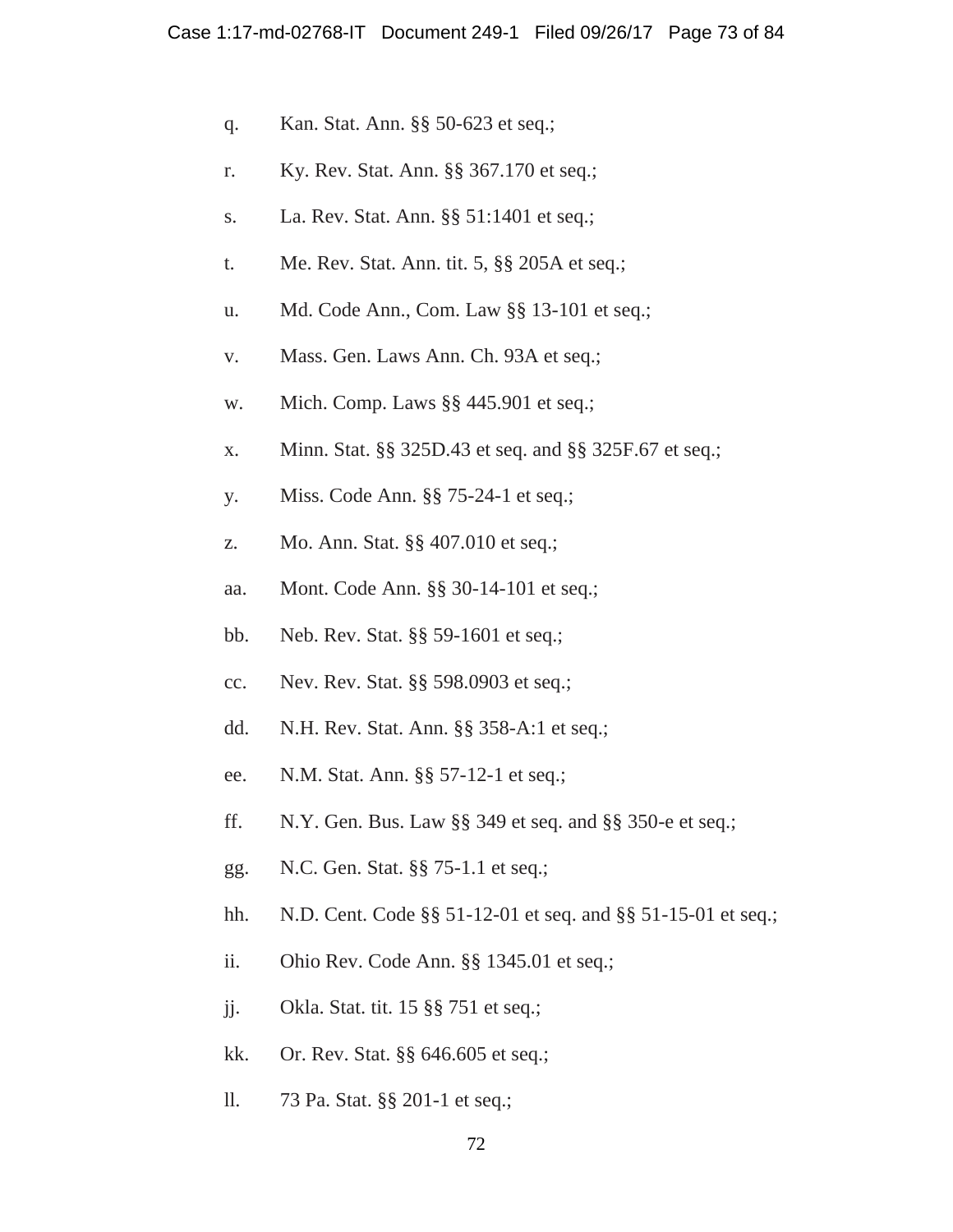- mm. R.I. Gen. Laws. §§ 6-13.1-1 et seq.;
- nn. S.C. Code Ann. §§ 39-5-10 et seq.;
- oo. S.D. Codified Laws §§ 37-24-1 et seq.;
- pp. Tenn. Code Ann. §§ 47-18-101 et seq.;
- qq. Tex. Bus. & Com. Code Ann. §§17.41 et seq.;
- rr. Utah Code Ann. §§ 13-11-1 et seq.;
- ss. Vt. Stat. Ann. tit. 9, §§ 2451 et seq.;
- tt. Va. Code Ann. §§ 59.1-196 et seq.;
- uu. Wash. Rev. Code. §§ 19.86.010 et seq.;
- vv. W. Va. Code §§ 46A-6-101 et seq.;
- ww. Wis. Stat. Ann. §§ 100.20 et seq.; and
- xx. Wyo. Stat. Ann. §§ 40-12-101 et seq.

305. Under the statutes listed above to protect consumers against unfair, deceptive, fraudulent and unconscionable trade and business practices and false advertising, Defendants are the suppliers, manufacturers, advertisers, and sellers, who are subject to liability under such legislation for unfair, deceptive, fraudulent and unconscionable consumer sales practices.

306. Defendants violated the statutes that were enacted in these states to protect consumers against unfair, deceptive, fraudulent and unconscionable trade and business practices and false advertising, by knowingly and falsely representing that the Devices were fit to be used for the purpose for which they were intended, when in fact the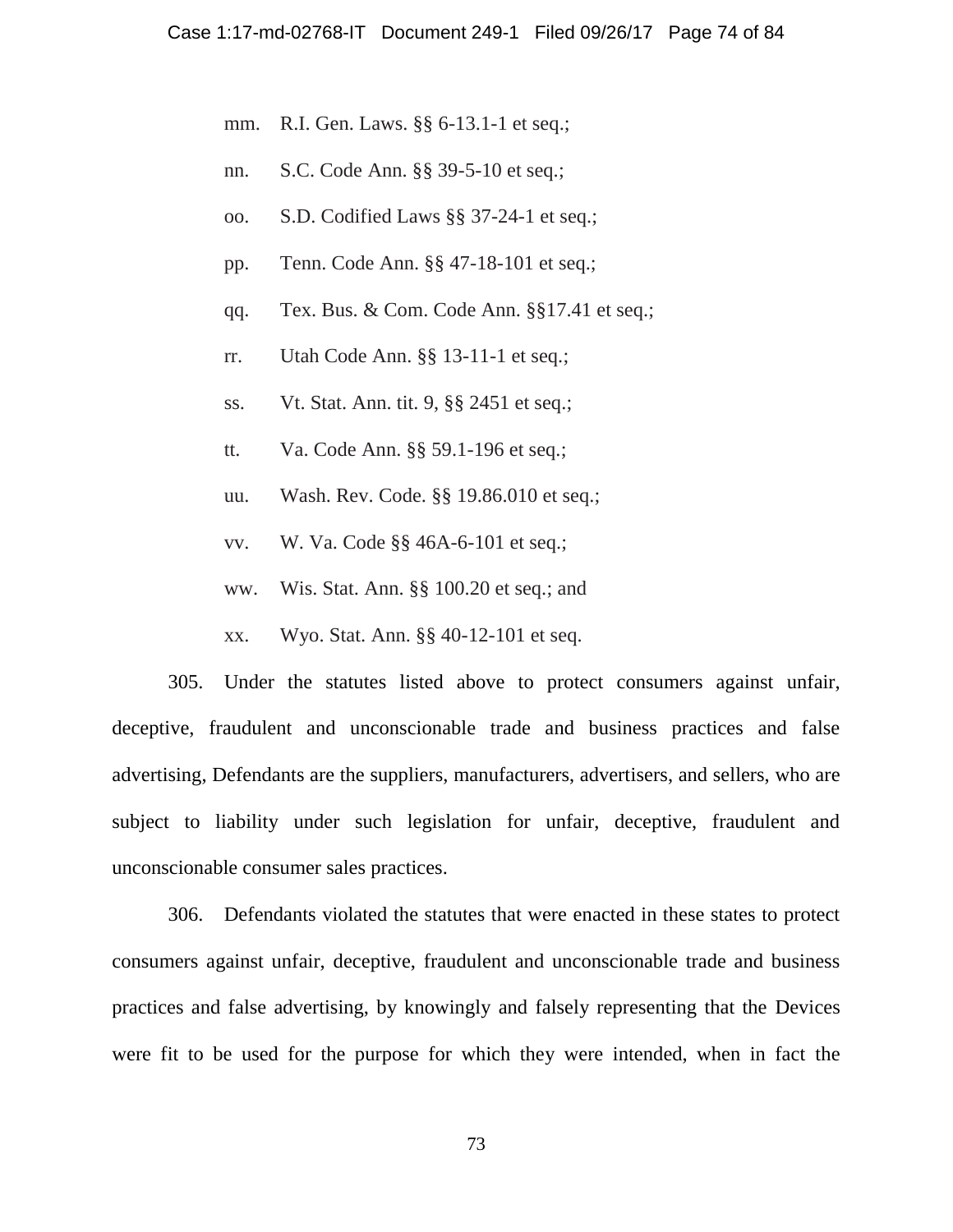#### Case 1:17-md-02768-IT Document 249-1 Filed 09/26/17 Page 75 of 84

Devices were defective and dangerous, and by other acts alleged herein. These representations were made in uniform promotional materials.

307. The actions and omissions of Defendants alleged herein are uncured or incurable deceptive acts under the statutes enacted in the states to protect consumers against unfair, deceptive, fraudulent and unconscionable trade and business practices and false advertising.

308. Defendants had actual knowledge of the defective and dangerous condition of the Products and failed to take any action to cure such defective and dangerous conditions.

309. Plaintiffs and the medical community relied upon Defendants' misrepresentations and omissions in determining which femoral head to use.

310. Defendants' deceptive, unconscionable or fraudulent representations and material omissions to patients, physicians and consumers, constituted unfair and deceptive acts and practices.

311. By reason of the unlawful acts engaged in by Defendants, and as a direct and proximate result thereof, Plaintiffs have suffered ascertainable losses and damages.

312. As a direct and proximate result of Defendants' violations of the states' consumer protection laws, Plaintiffs have sustained economic losses and other damages and are entitled to statutory and compensatory, damages in an amount to be proven at trial.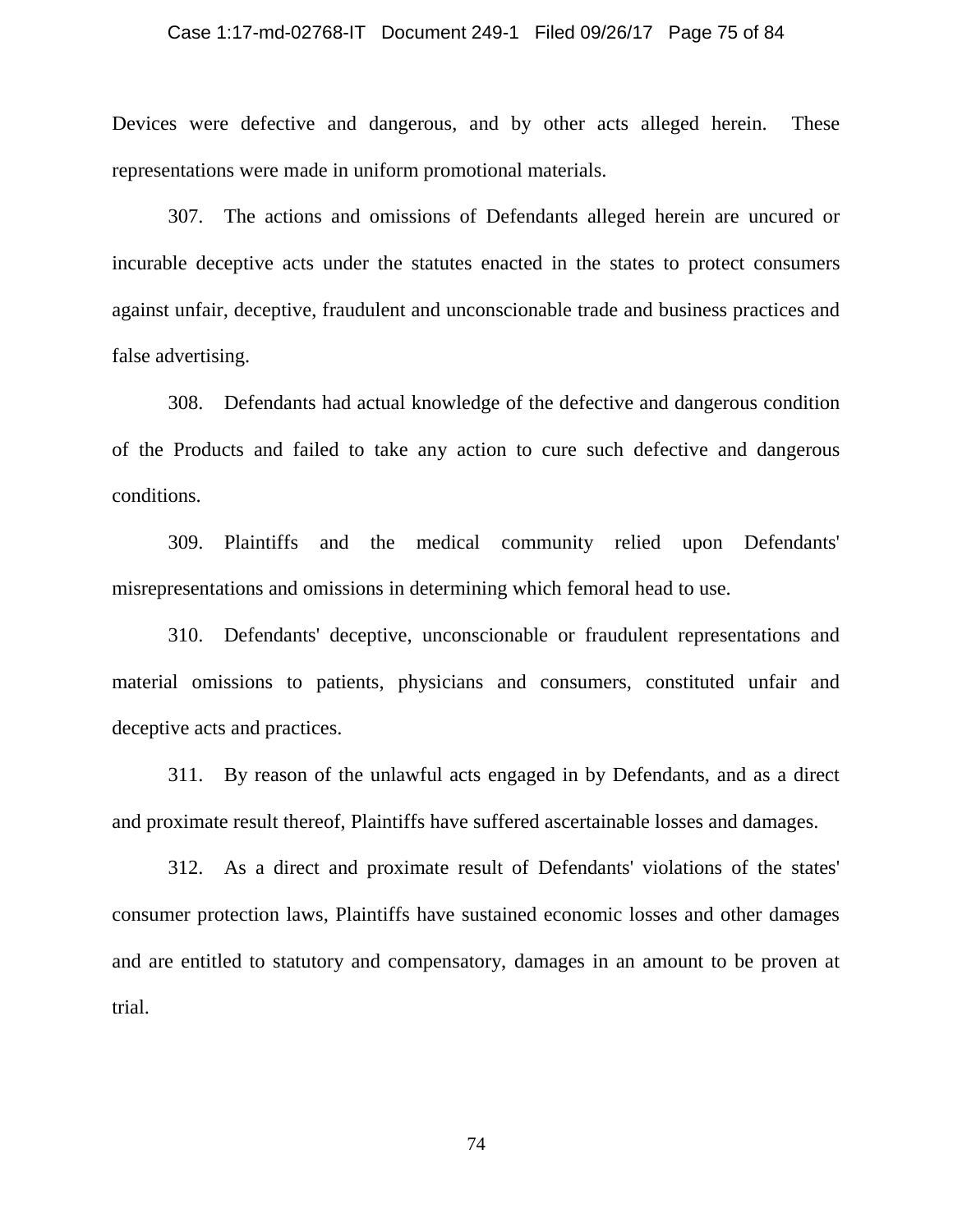WHEREFORE, Plaintiffs respectfully request that Plaintiffs be granted relief against Defendants, as contained in the Prayer For Relief and as permitted by the applicable state laws.

## **COUNT XI**

## **NEGLIGENT MISREPRESENTATION**

313. Plaintiffs incorporate by reference all previous and subsequent paragraphs of this Complaint as if fully set forth here and further allege as follows:

314. Specific defects in the LFIT™ CoCr V40™ Femoral Head as specified above in this Complaint rendered it defective and unreasonably dangerous.

315. At all relevant times, Defendants were engaged in the business of selling LFIT™ CoCr V40™ Femoral Head for resale or use, and in fact did sell the Devices used by Plaintiffs' implanting surgeons. In the course of marketing LFIT™ CoCr V40™ Femoral Head, Stryker made untrue representations of material facts and omitted material information to Plaintiffs, Plaintiffs' physicians, and the public at large. Stryker made these misrepresentations and omissions to guide physicians in their purchase and use of LFIT™ CoCr V40™ Femoral Head.

316. Plaintiffs and Plaintiffs' physicians would not have purchased and implanted the Device or Devices in the hip implant surgery had they known of the true safety risks related to LFIT™ CoCr V40<sup>™</sup> Femoral Head.

317. Defendants were negligent in making the untrue misrepresentations and omitting material information because Defendants knew, or had reason to know, of the actual, unreasonable dangers and defects in their Devices.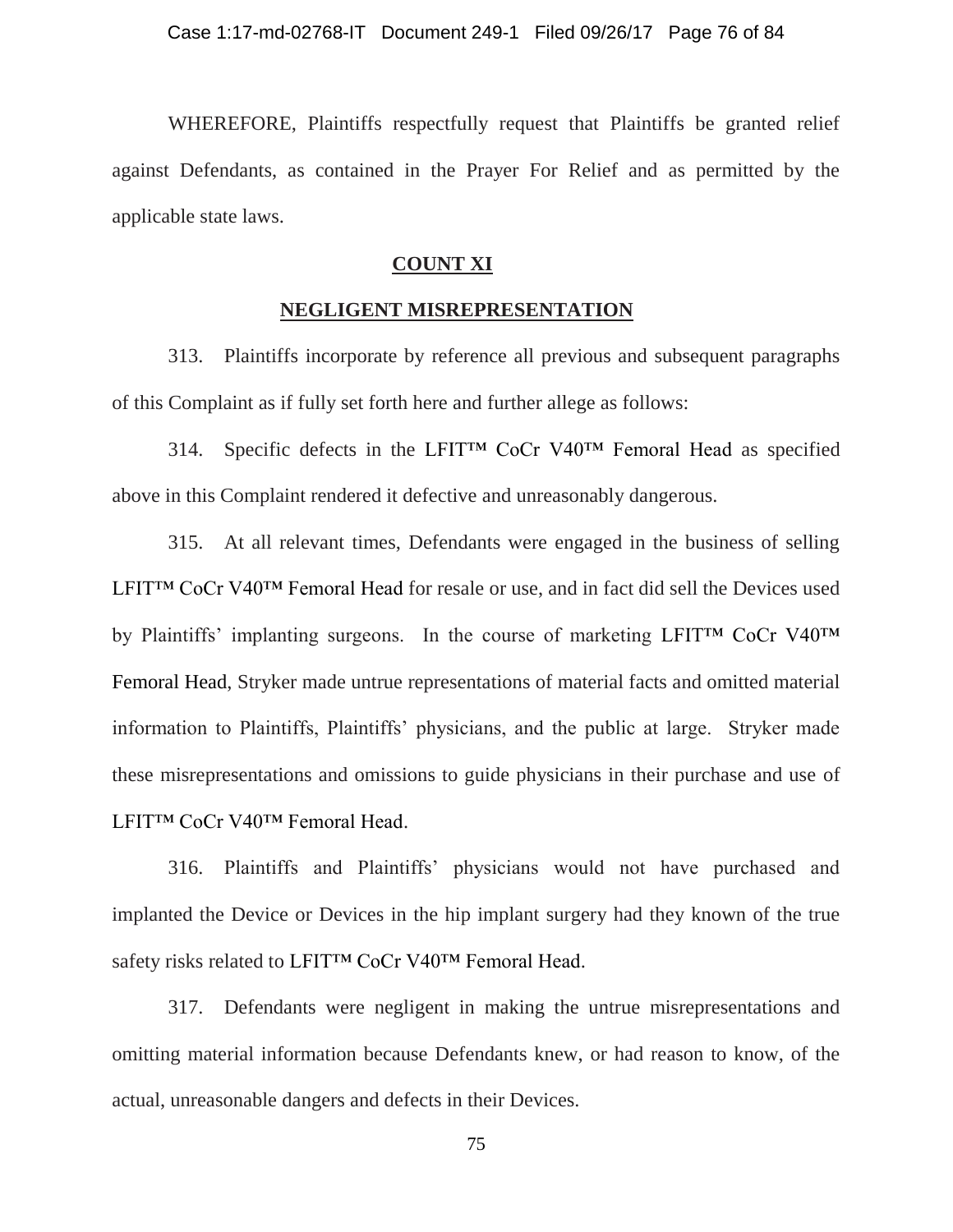#### Case 1:17-md-02768-IT Document 249-1 Filed 09/26/17 Page 77 of 84

318. Plaintiffs and Plaintiffs' physicians would reasonably be expected to use LFIT™ CoCr V40™ Femoral Head. Defendants intended to induce Plaintiff and Plaintiff's physicians to rely on their misrepresentations and omissions to use either or both of these devices in hip implant operations in lieu of using safer, alternative hip stems and hip systems.

319. Plaintiffs and Plaintiffs' physicians were justified in relying, and did rely, on the misrepresentations and omissions about the safety risks related to LFIT™ CoCr V40™ Femoral Head in deciding to implant these Devices as femoral heads.

320. As the direct, producing, proximate and legal result of the Defendants' misrepresentations, Plaintiffs have suffered severe physical pain, medical and hospital expenses, lost wages, pain and suffering, and pecuniary loss.

321. Plaintiffs have been injured and suffer injuries to the body and mind, the exact nature of which are not completely known to date.

322. Plaintiffs have sustained economic losses, including loss of earnings and diminution of the loss of earning capacity, the exact amount of which is presently unknown.

323. Plaintiffs will be required to incur additional medical expenses in the future to care for themselves and each of them as a result of the injury and damages each has suffered.

324. Plaintiffs are therefore entitled to damages in an amount to be proven at trial, together with interest thereon and costs.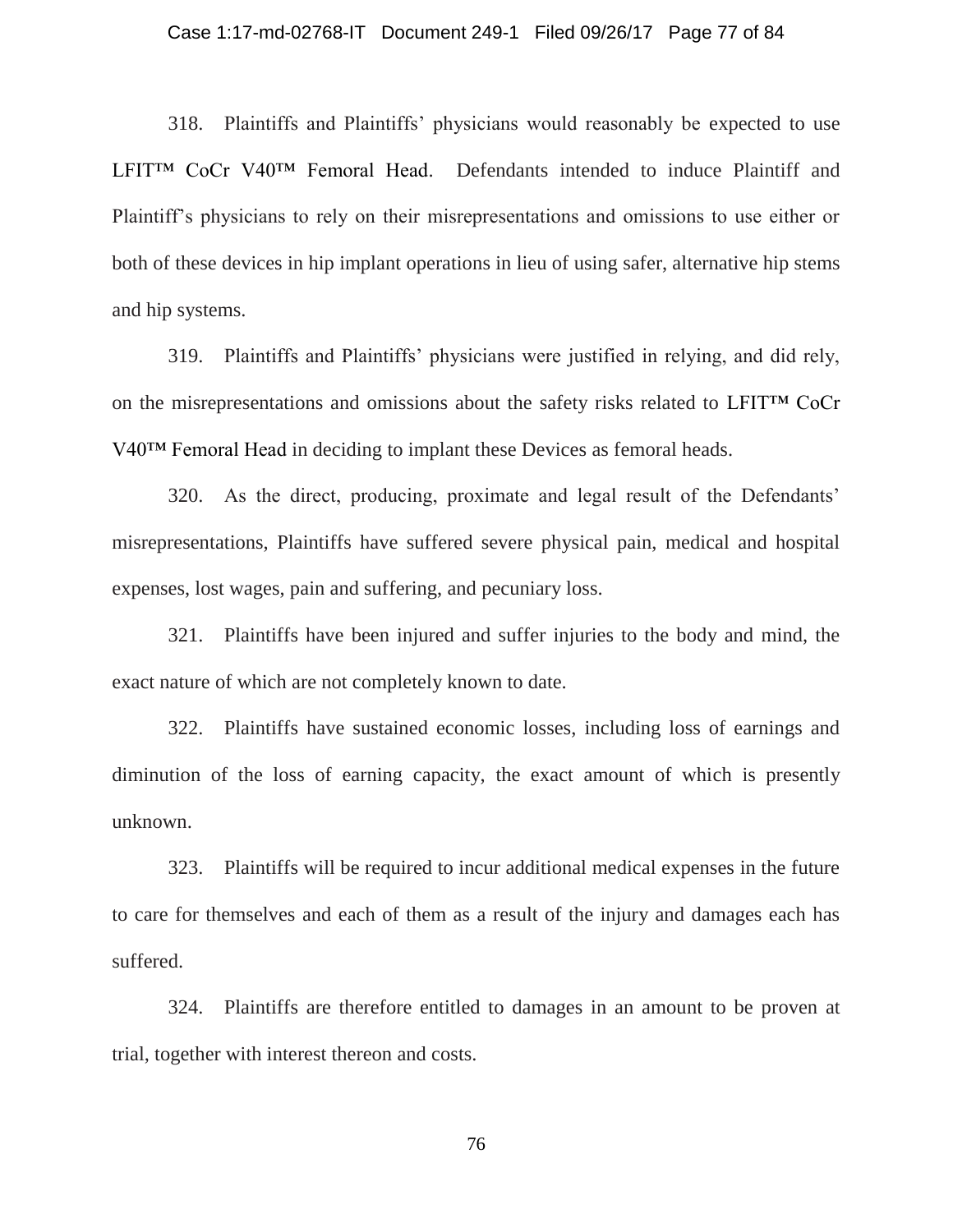WHEREFORE, Plaintiffs respectfully request that Plaintiffs be granted relief against Defendants, as contained in the Prayer For Relief.

## **COUNT XII**

## **LOSS OF CONSORTIUM**

325. Plaintiffs incorporate by reference all preceding paragraphs as if fully set forth herein and further allege as follows:

326. At all times material, certain Plaintiffs were married to spouses. As a result of the injuries and damages sustained by certain Plaintiffs, Plaintiffs' spouses have suffered the loss of care, comfort, society and affections from Plaintiffs.

WHEREFORE, Plaintiffs respectfully request that Plaintiffs be granted relief against Defendants, as contained in the Prayer for Relief.

## **COUNT XIII**

#### **UNJUST ENRICHMENT**

327. Plaintiffs repeat and re-allege each of the allegations contained in the foregoing paragraphs.

328. Stryker enjoys enormous revenues from sales of the Defective Devices during the period the Devices were on the market in the U.S.

329. It is unjust to allow Stryker to earn revenues and retain the benefits and profits from these Defective Devices while Plaintiffs suffered injuries and damages as specified herein.

WHEREFORE, Plaintiffs respectfully request that Plaintiffs be granted relief against Defendants, as contained in the Prayer for Relief.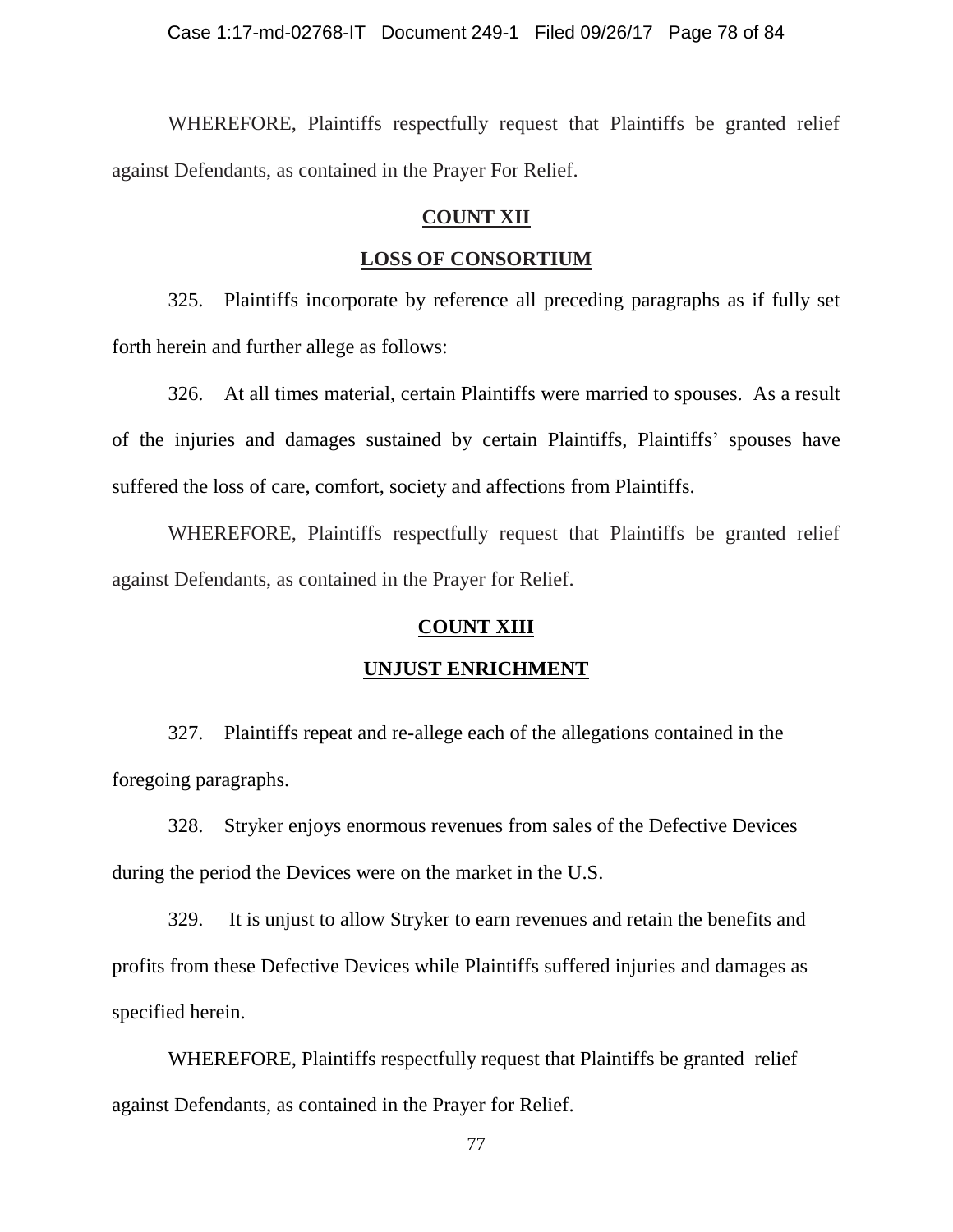## **COUNT XIV**

## **WRONGFUL DEATH**

330. Plaintiff re-alleges the allegations contained in the foregoing paragraphs;

331. Plaintiff alleges, on information and belief, that Decedent's sudden, premature, and untimely death was the result of the defective LFIT™ CoCr V40™ Femoral Head.

332. As alleged throughout this Complaint and as reincorporated herein, Plaintiff alleges that Decedent would not have received the LFIT™ CoCr V40™ Femoral Head hip implant but for the intentionally and negligently tortious conduct of Defendants; similarly, as alleged throughout this Complaint and as incorporated herein, Plaintiff alleges the Defendants are strictly liable for the Decedent's death and all injuries and damages flowing from Decedent's death, for the reasons alleged in this Complaint;

333. Plaintiff seeks to recover damages for all legally compensable injuries relating to Decedent's wrongful death.

WHEREFORE, Plaintiffs respectfully request that Plaintiffs be granted relief against Defendants, as contained in the Prayer for Relief.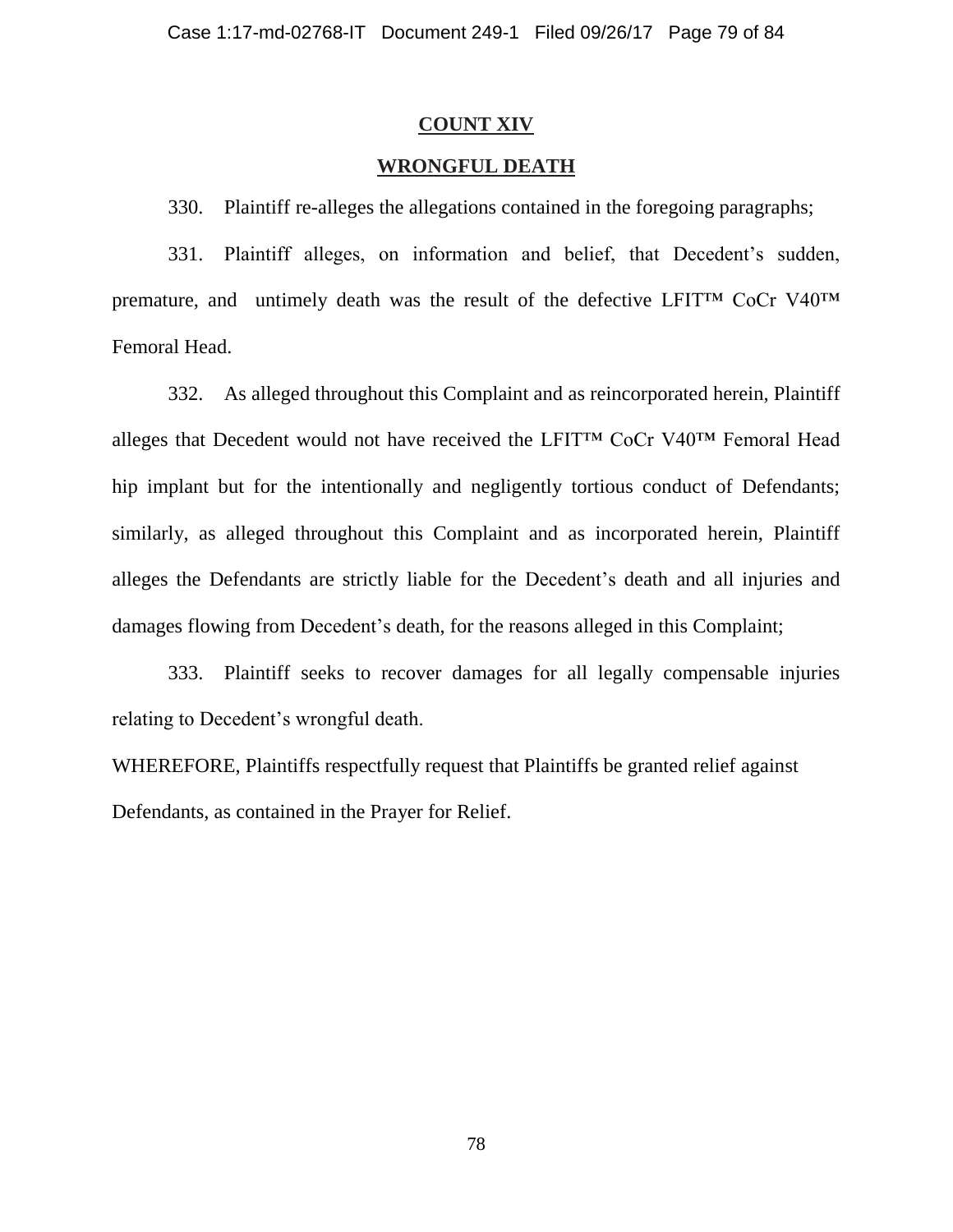### **COUNT XV**

## **PUNITIVE DAMAGES (Non-Massachusetts Plaintiffs)**

334. Plaintiff incorporates by reference the paragraphs above, as though fully set forth herein.

335. At all times material hereto, the Defendants knew or should have known that the LFIT V40 Cobalt Chromium femoral heads and its compatible femoral stems were inherently more dangerous than the alternative hip replacement stems on the market with respect to the risk of fretting and corrosion, shorter life span, and an increased need for additional surgeries.

336. At all times material hereto, Defendants attempted to misrepresent, and did misrepresent, facts concerning the safety of, the LFIT V40 Cobalt Chromium femoral head and the compatible stems, and use of these products together.

337. Defendants' misrepresentations included knowingly withholding material information from the medical community and the public, including the Plaintiff herein, concerning the safety and efficacy of the subject products. This misrepresentation continued even when Defendants finally issued a partial recall of the LFIT V40 Cobalt Chromium femoral heads, they misleadingly narrowed the scope of the recall and misled doctors into lack of follow up needed for the safety of their patients.

338. At all times material hereto, the Defendants knew and recklessly disregarded the fact that the LFIT V40 Cobalt Chromium femoral heads and compatible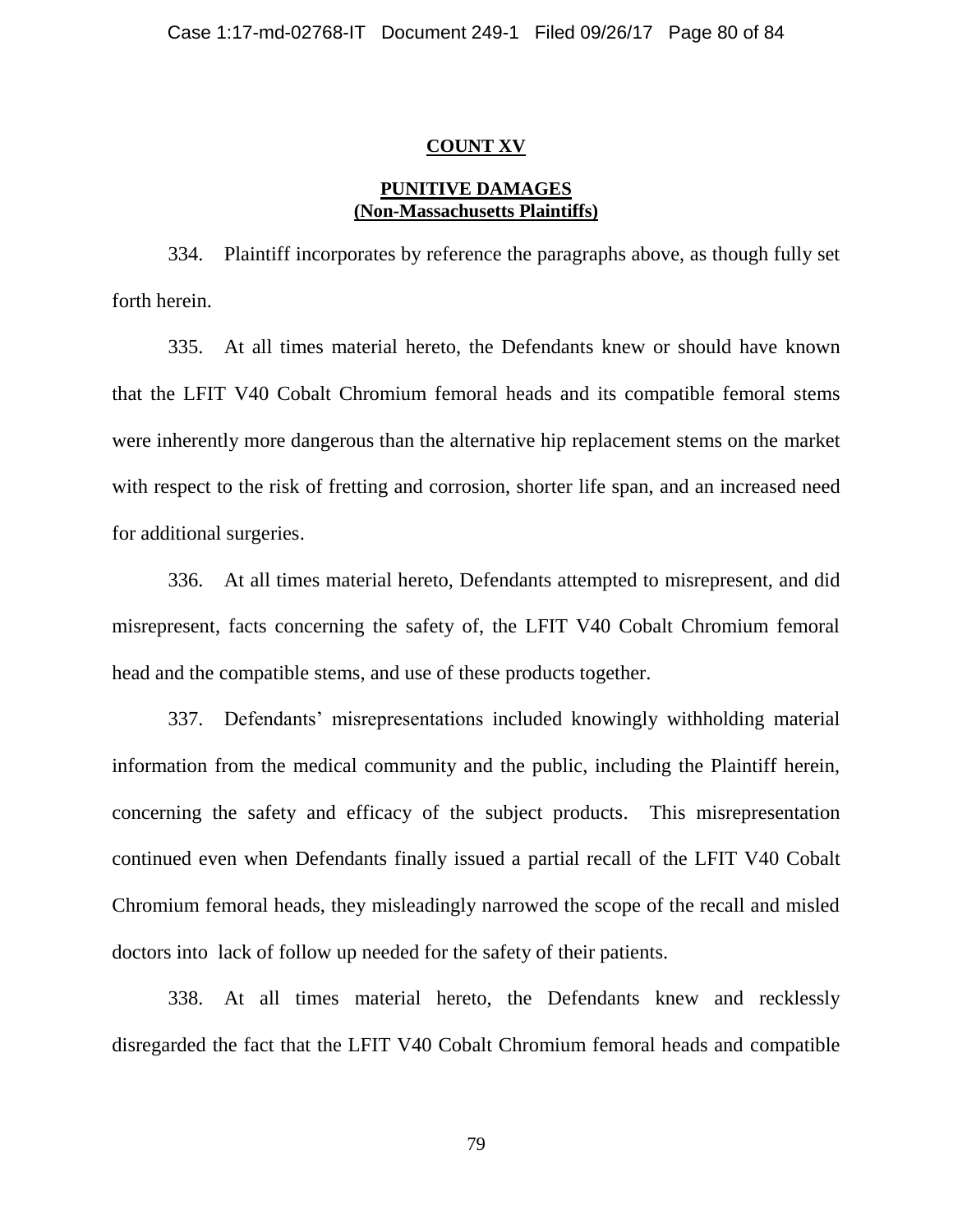#### Case 1:17-md-02768-IT Document 249-1 Filed 09/26/17 Page 81 of 84

stems were subject to causing fretting and corrosion in persons implanted with the devices with far greater frequency than alternative hip replacement stems.

339. Notwithstanding the foregoing, Defendants continued to aggressively market the subject products without disclosing the aforesaid side effects when there were safer alternative methods available.

340. The Defendants knew of the subject products' defective and unreasonably dangerous nature, as set forth herein, but continued to design, develop, manufacture, market, distribute and sell the LFIT V40 Cobalt Chromium femoral heads and compatible stems so as to maximize sales and profits at the expense of the health and safety of the public, including the Plaintiff herein, in conscious and/or negligent disregard of the foreseeable harm.

341. The Defendants' intentional and/or reckless, fraudulent and malicious failure to disclose information deprived the Plaintiff and his surgeon of necessary information to enable them to weigh the true risks of using the subject product against its benefits.

342. Defendants knew or ought to have known that this conduct would result in injury or damage, but continued to mislead both the medical community and the public at large, including Plaintiff, by making false representations about the safety and efficacy of the LFIT V40 Cobalt Chromium femoral heads and compatible stems.

343. As a direct and proximate result of the Defendants' conscious and deliberate disregard for the rights and safety of consumers, including the plaintiff herein, the Plaintiffs suffered severe and permanent physical injuries as set forth above.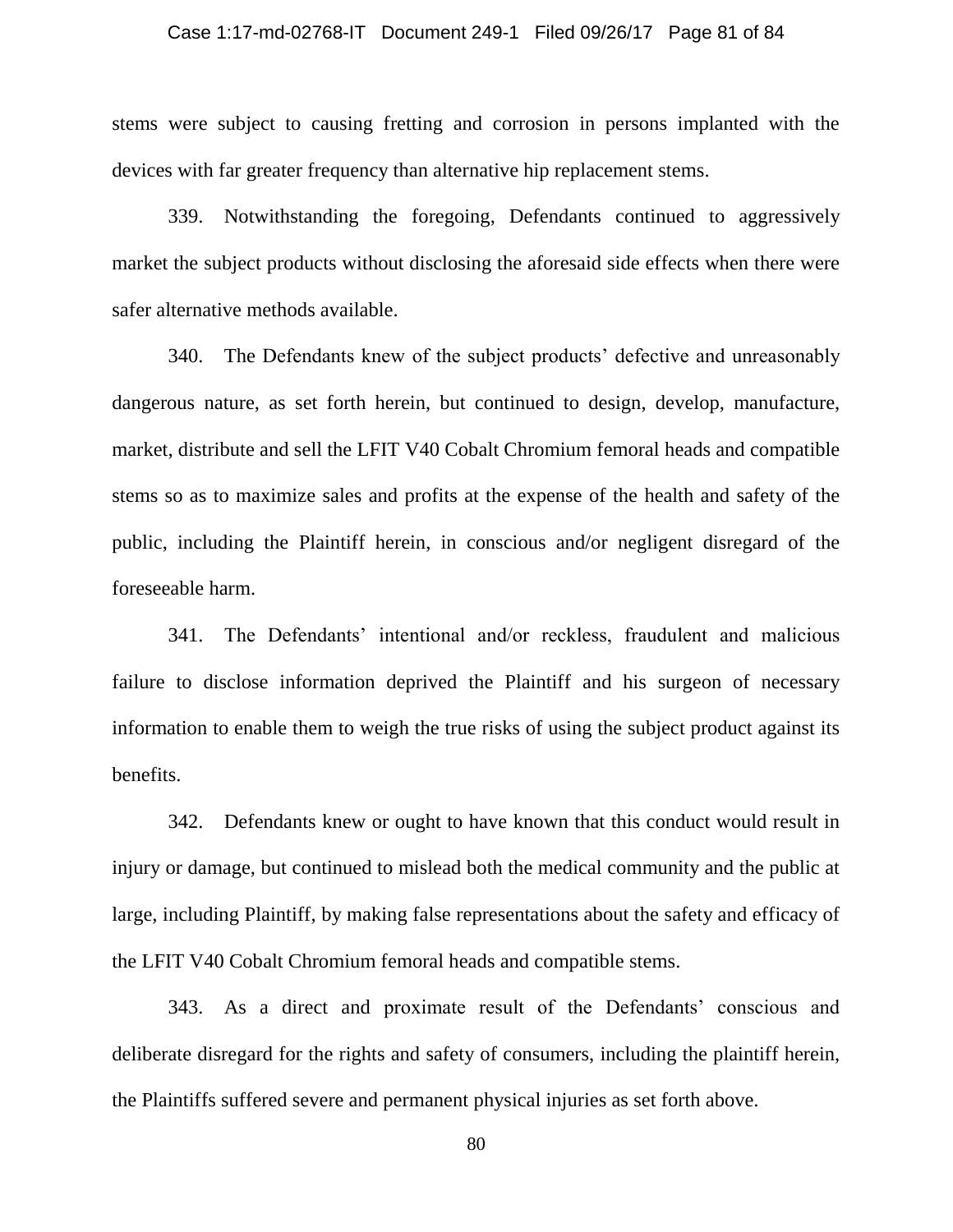344. The aforesaid conduct of Defendants was committed with knowing, conscious, and deliberate disregard for the rights and safety of consumers, including the Plaintiffs herein, thereby entitling the Plaintiffs to punitive damages in an amount appropriate to punish the Defendants and deter them from similar conduct in the future.

345. Defendants' actions showed willful misconduct, malice, fraud, wantonness, oppression, or that the entire want of care raises the presumption of conscious indifference to the consequences.

WHEREFORE, Plaintiff demands judgment against Defendants for compensatory and punitive damages, together with interest, costs of suit, attorneys' fees, and all such other relief as the Court deems proper.

## **PRAYER FOR RELIEF**

WHEREFORE, Plaintiffs demand judgment against Defendants, and each of them, individually, jointly and severally, and request:

- 1. Awarding compensatory damages;
- 2. Awarding pre-judgment and post-judgment interest to Plaintiffs;
- 3. Awarding all statutory damages and relief;
- 4. Awarding the costs and the expenses of this litigation to Plaintiffs;
- 5. Awarding reasonable attorneys' fees and costs to Plaintiffs as provided by law;
- 6. Awarding punitive damages, where appropriate, to the Plaintiffs;
- 7. Granting Plaintiffs equitable relief in the nature of disgorgement;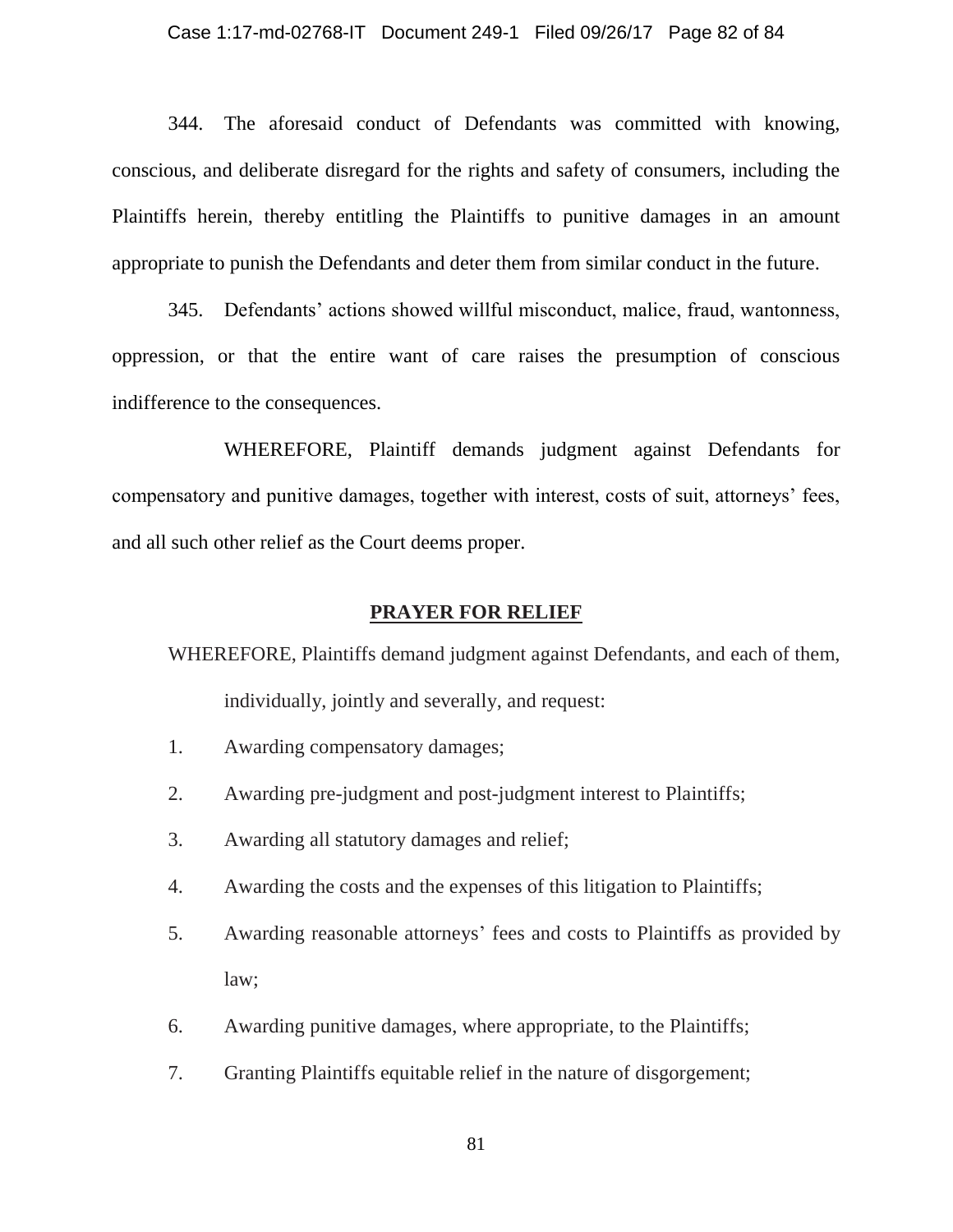Restitution to remedy Stryker's unjust enrichment; and,

8. Granting all such other relief as the Court deems necessary, just and proper.

# **DEMAND FOR JURY TRIAL**

Pursuant to Federal Rule of Civil Procedure 38(b), Plaintiffs demand a trial

by jury of all claims in this Complaint so triable.

Dated: Respectfully submitted,

# *Plaintiffs' Lead Counsel Committee*

MEYERS & FLOWERS

/s/ Peter J. Flowers Peter J. Flowers 225 W. Wacker Drive, Suite 1515 Chicago, IL 60606 Phone: (312) 214-1017 Email: pjf@meyers-flowers.com

# *Co-Lead Counsel*

# OSBORNE & ASSOCIATES LAW FIRM P.A.

/s/ Joseph Osborne Joseph Osborne 433 Plaza Real #271 Boca Raton, FL 35205 Phone: (561) 293-2600 Email: josborne@oa-lawfirm.com

POPE, MCGLAMRY, KILPATRICK, MORRISON & NORWOOD P.C.

/s/ Michael J. Blakely, Jr. Michael J. Blakely, Jr. 3391 Peachtree Road, NE

# KELLY BERNHEIM DOLINKSY, LLC

/s/Walter Kelley Walter Kelley, Esquire Four Court Street Plymouth, MA 02360 Phone: (508) 747-8854 Email: walterkelley@duejustice.com

# SEARCY DENNEY SCAROLA BARNHART & SHIPLEY P.A.

/s/ Calvin Warriner, III Calvin Warriner, III 2139 Pal Beach Lakes Blvd. West Palm Beach, FL 33409 Phone: (561) 686-6300 Email: ccw@searcylaw.com

# WEITZ & LUXENBERG

/s/ Ellen Relkin Ellen Relkin 700 Broadway New York, New York, 10003